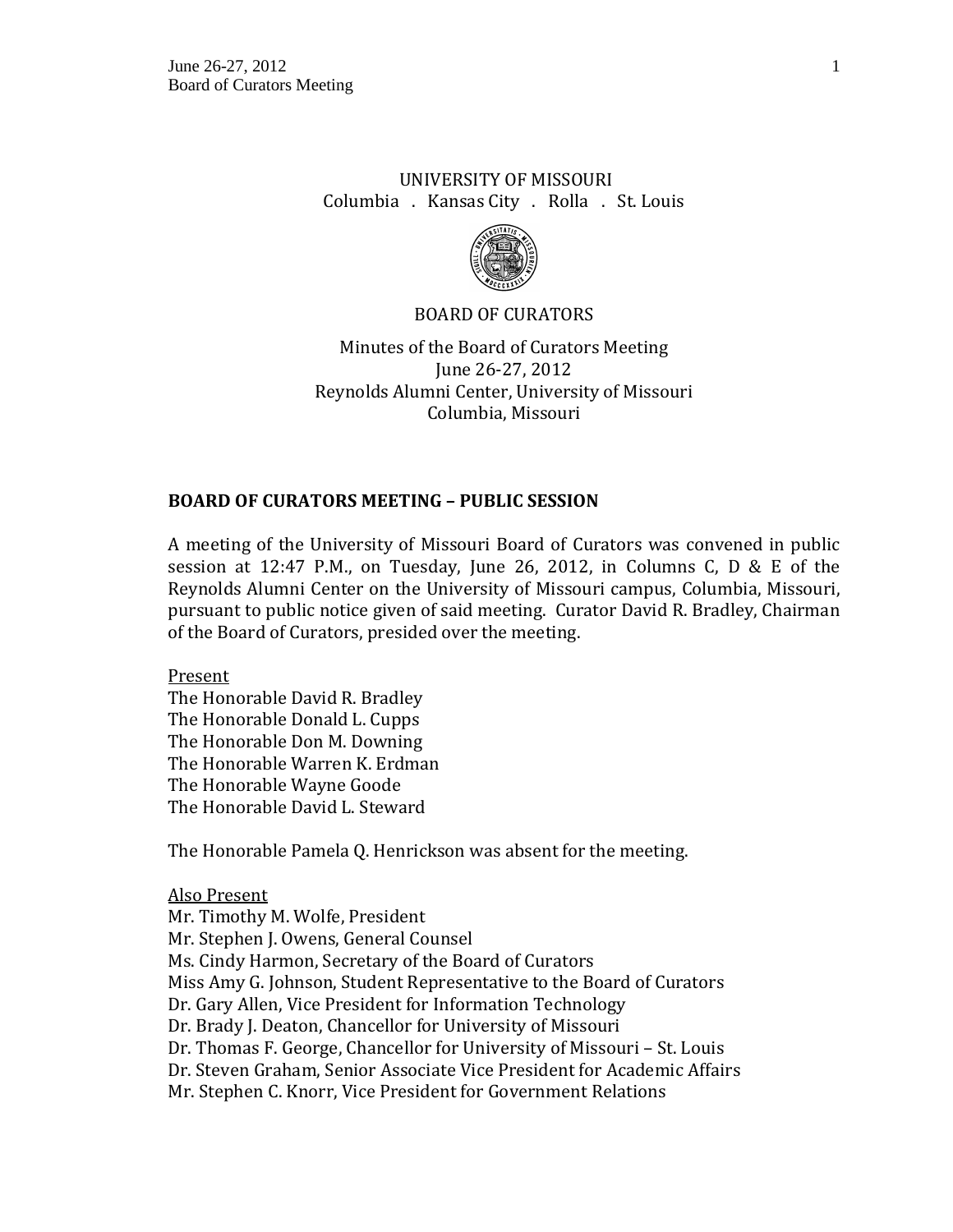Ms. Natalie "Nikki" Krawitz, Vice President for Finance and Administration Mr. Leo E. Morton, Chancellor of University of Missouri – Kansas City Dr. Michael F. Nichols, Vice President for Research and Economic Development Dr. Betsy Rodriguez, Vice President for Human Resources Dr. Cheryl B. Schrader, Chancellor for Missouri University of Science and Technology Dr. Robert W. Schwartz, Chief of Staff Ms. Jennifer Hollingshead, Chief Communications Officer, UM System Media representatives

### **General Business**

Review of Consent Agenda – no discussion

### Resolution for Executive Session of the Board of Curators Meeting

It was moved by Curator Goode and seconded by Curator Downing, that there

shall be an executive session with a closed record and closed vote of the Board of

Curators meeting, on June 26-27, 2012 for consideration of:

- **Section 610.021(1), RSMo**, relating to matters identified in that provision, which include legal actions, causes of action or litigation, and confidential or privileged communications with counsel; and
- **Section 610.021(2), RSMo,** relating to matters identified in that provision, which include leasing, purchase, or sale of real estate; and
- **Section 610.021(3), RSMo**, relating to matters identified in that provision, which include hiring, firing, disciplining, or promoting of particular employees; and
- **Section 610.021(12), RSMo,** relating to matters identified in that provision, which include sealed bids and related documents and sealed proposals and related documents or documents related to a negotiated contract; and
- **Section 610.021 (13), RSMo**, relating to matters identified in that provision, which include individually identifiable personnel records, performance ratings, or records pertaining to employees or applicants for employment; and

Roll call vote of the Board:

Curator Bradley voted yes. Curator Cupps voted yes.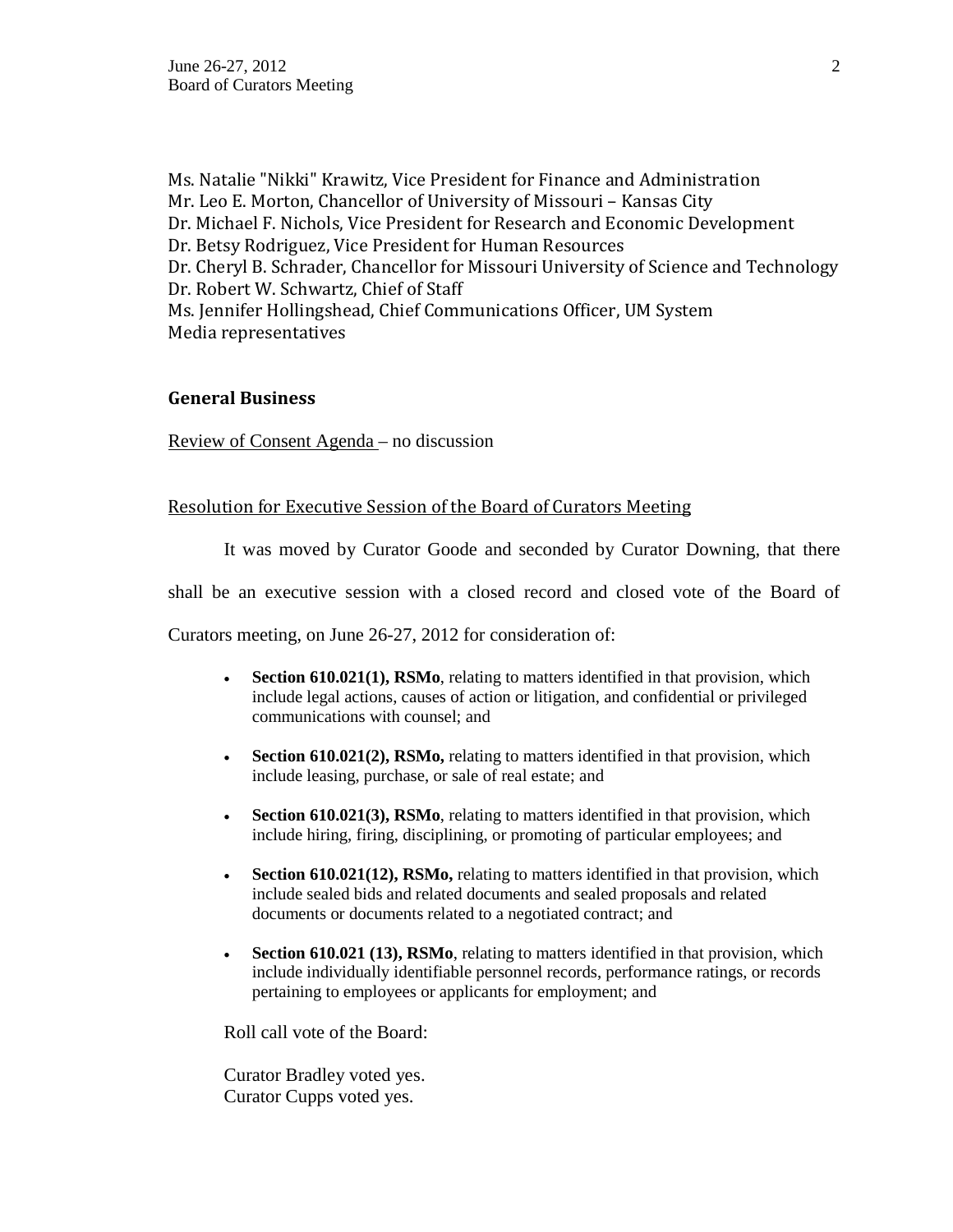Curator Downing voted yes. Curator Erdman voted yes. Curator Goode voted yes. Curator Henrickson was absent. Curator Steward voted yes.

The motion carried.

Board of Curators standing committee meetings were convened at 12:50 P.M. and concluded at 4:50 P.M.

#### **Compensation and Human Resources Committee**

Chairman Cupps provided time for discussion of committee business.

#### Action

- 1. Amendment to Collected Rules and Regulations 530.010, Retirement, Disability and Death Benefit Plan
- 2. Approval of New Collected Rules and Regulations 530.030, Employee Retirement Investment Plan (new 401(a))
- 3. Amendment to Collected Rules and Regulations 570.010, 401(a) Supplemental Retirement Plan Document
- 4. Amendment to Collected Rules and Regulations 590.010, 403(b) Tax Deferred Annuity Plan Document
- 5. Amendment to Collected Rules and Regulations 580.010, 457(b) Deferred Compensation Plan Document

Amendment to Collected Rules and Regulations 530.010, Retirement, Disability and Death Benefit Plan

It was recommended by Vice President Rodriguez, endorsed by President Wolfe, recommended by the Compensation and Human Resources Committee, moved by Curator Cupps, and seconded by Curator Erdman, that the following action be approved:

that Collected Rules and Regulations, Section 530.010, Retirement, Disability and Death Benefit Plan be amended as indicated in the attached document containing proposed language changes (and as on file with the minutes of this meeting).

Roll call vote of Board of Curators: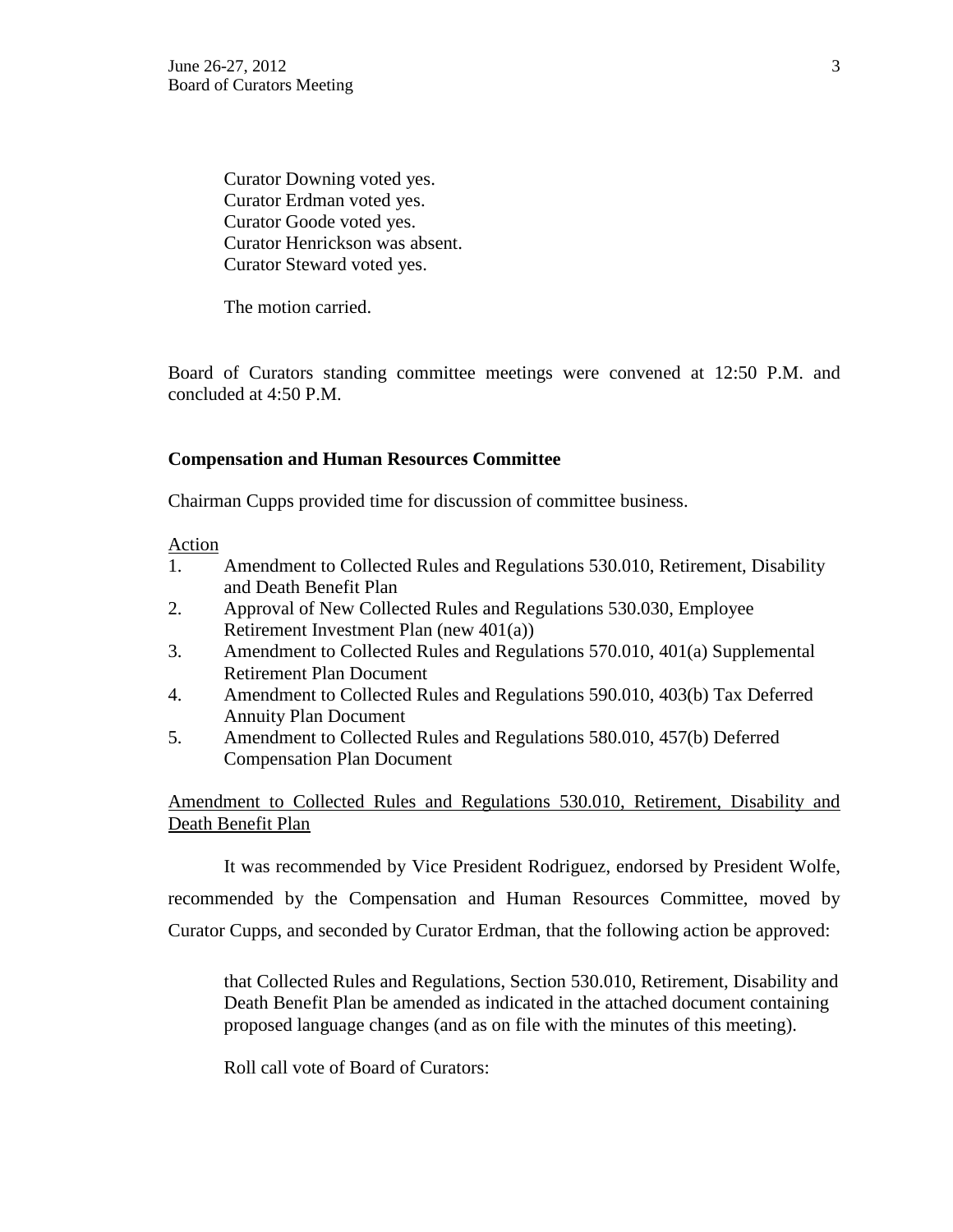Curator Bradley voted yes. Curator Cupps voted yes. Curator Downing voted yes. Curator Erdman voted yes. Curator Goode voted yes. Curator Henrickson was absent. Curator Steward voted yes.

The motion carried.

### Approval of New Collected Rules and Regulations 530.030, Employee Retirement Investment Plan (new 401(a))

It was recommended by Vice President Rodriguez, endorsed by President Wolfe, recommended by the Compensation and Human Resources Committee, moved by Curator Cupps, and seconded by Curator Erdman, that the following action be approved:

that a new 401(a) defined contribution retirement plan for employees hired after September 30, 2012 and to be known as Section 530.030, Employee Retirement Investment Plan (ERIP) be adopted and added to the Collected Rules and Regulations. The language of the ERIP shall be as indicated in the document containing proposed language which was provided to the Board of Curators in preparation for its meeting of June 26-27, 2012 (and as on file with the minutes of this meeting).

Roll call vote of Board of Curators:

Curator Bradley voted yes. Curator Cupps voted yes. Curator Downing voted yes. Curator Erdman voted yes. Curator Goode voted yes. Curator Henrickson was absent. Curator Steward voted yes.

The motion carried.

Amendment to Collected Rules and Regulations 570.010, 401(a) Supplemental Retirement Plan Document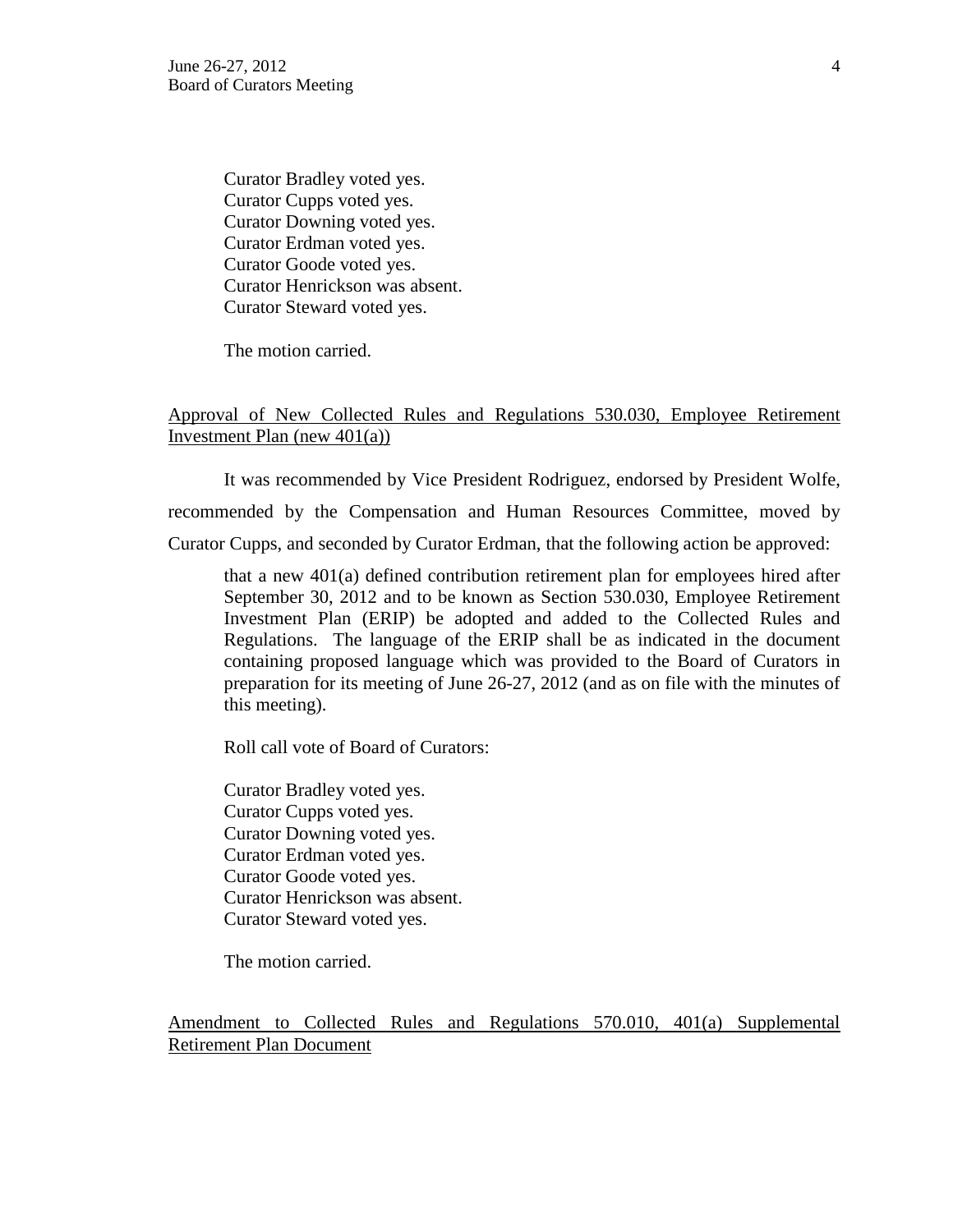It was recommended by Vice President Rodriguez, endorsed by President Wolfe, recommended by the Compensation and Human Resources Committee, moved by Curator Cupps, and seconded by Curator Erdman, that the following action be approved:

that Collected Rules and Regulations, Section 570.010, 401(a) Supplemental Retirement Plan be amended as indicated in the document containing proposed language which was provided to the Board of Curators in preparation for its June 26-27 meeting (and as on file with the minutes of this meeting).

Roll call vote of Board of Curators:

Curator Bradley voted yes. Curator Cupps voted yes. Curator Downing voted yes. Curator Erdman voted yes. Curator Goode voted yes. Curator Henrickson was absent. Curator Steward voted yes.

The motion carried.

### Amendment to Collected Rules and Regulations 590.010, 403(b) Tax Deferred Annuity Plan Document

It was recommended by Vice President Rodriguez, endorsed by President Wolfe, recommended by the Compensation and Human Resources Committee, moved by Curator Cupps, and seconded by Curator Erdman, that the following action be approved:

that Collected Rules and Regulations, Section 590.010, 403(b) Tax Deferred Annuity Plan be amended as indicated in the document containing proposed language which was provided to the Board of Curators in preparation for its meeting of June 26-27, 2012 (and as on file with the minutes of this meeting).

Roll call vote of Board of Curators:

Curator Bradley voted yes. Curator Cupps voted yes. Curator Downing voted yes. Curator Erdman voted yes. Curator Goode voted yes. Curator Henrickson was absent. Curator Steward voted yes.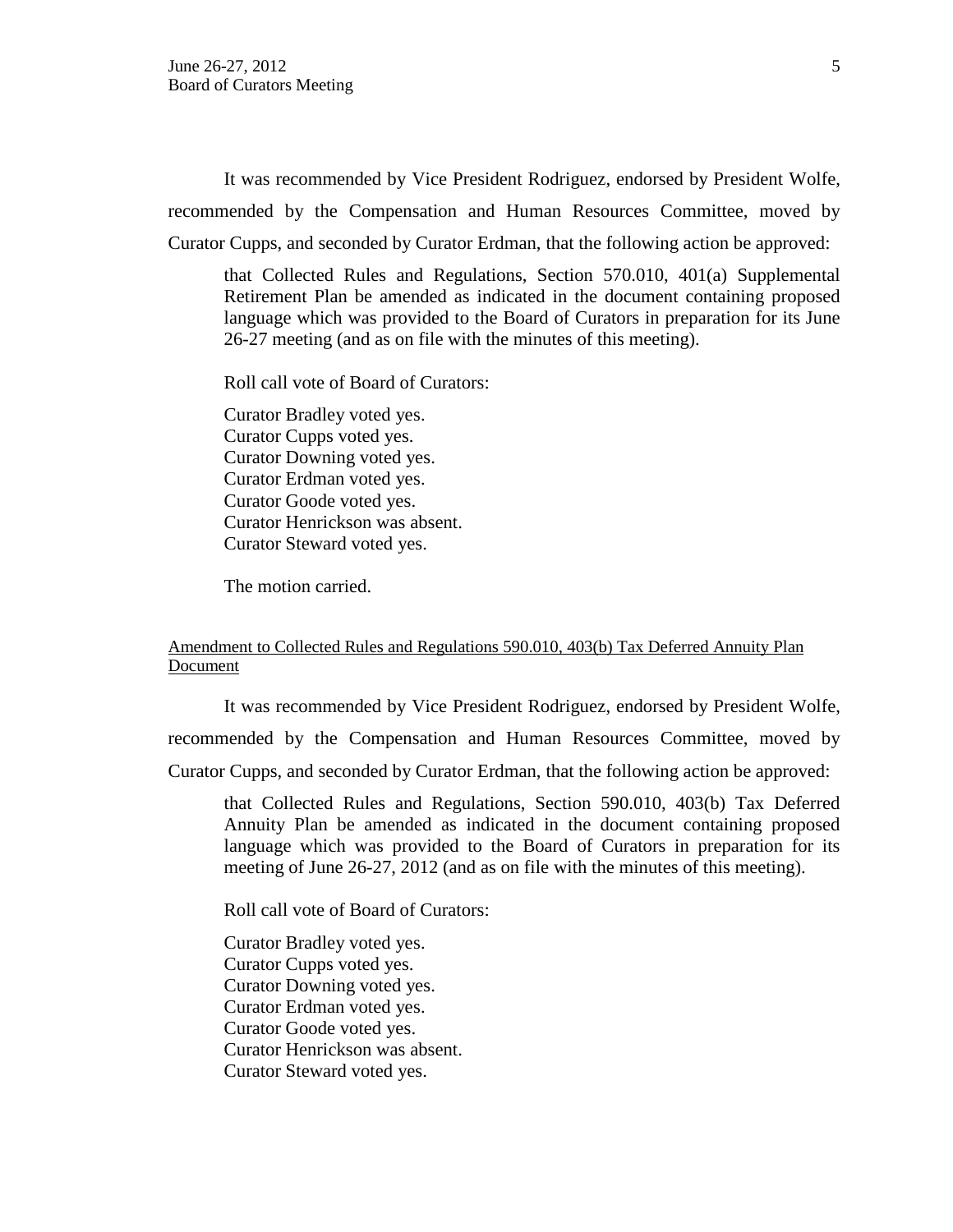The motion carried.

## Amendment to Collected Rules and Regulations 580.010, 457(b) Deferred Compensation Plan Document

It was recommended by Vice President Rodriguez, endorsed by President Wolfe, recommended by the Compensation and Human Resources Committee, moved by Curator Cupps, and seconded by Curator Erdman, that the following action be approved:

That Collected Rules and Regulations, Section 580.010, 457(b) Deferred Compensation Plan be amended as indicated in the document containing proposed language which was provided to the Board of Curators in preparation for its meeting of June 26-27, 2012 (and as on file with the minutes of this meeting).

Roll call vote of Board of Curators:

Curator Bradley voted yes. Curator Cupps voted yes. Curator Downing voted yes. Curator Erdman voted yes. Curator Goode voted yes. Curator Henrickson was absent. Curator Steward voted yes.

### **Audit Committee**

Curator Downing, acting on behalf of Chairwoman Henrickson, provided time for discussion of committee business.

#### Information

1. Internal Audit Quarterly Report, UM (information on file)

#### Action

1. Approval of 2013 Internal Audit Engagement

It was recommended by Vice President Krawitz, endorsed by President Wolfe, recommended by the Audit Committee, moved by Curator Downing, seconded by Curator Erdman, that the following action be approved: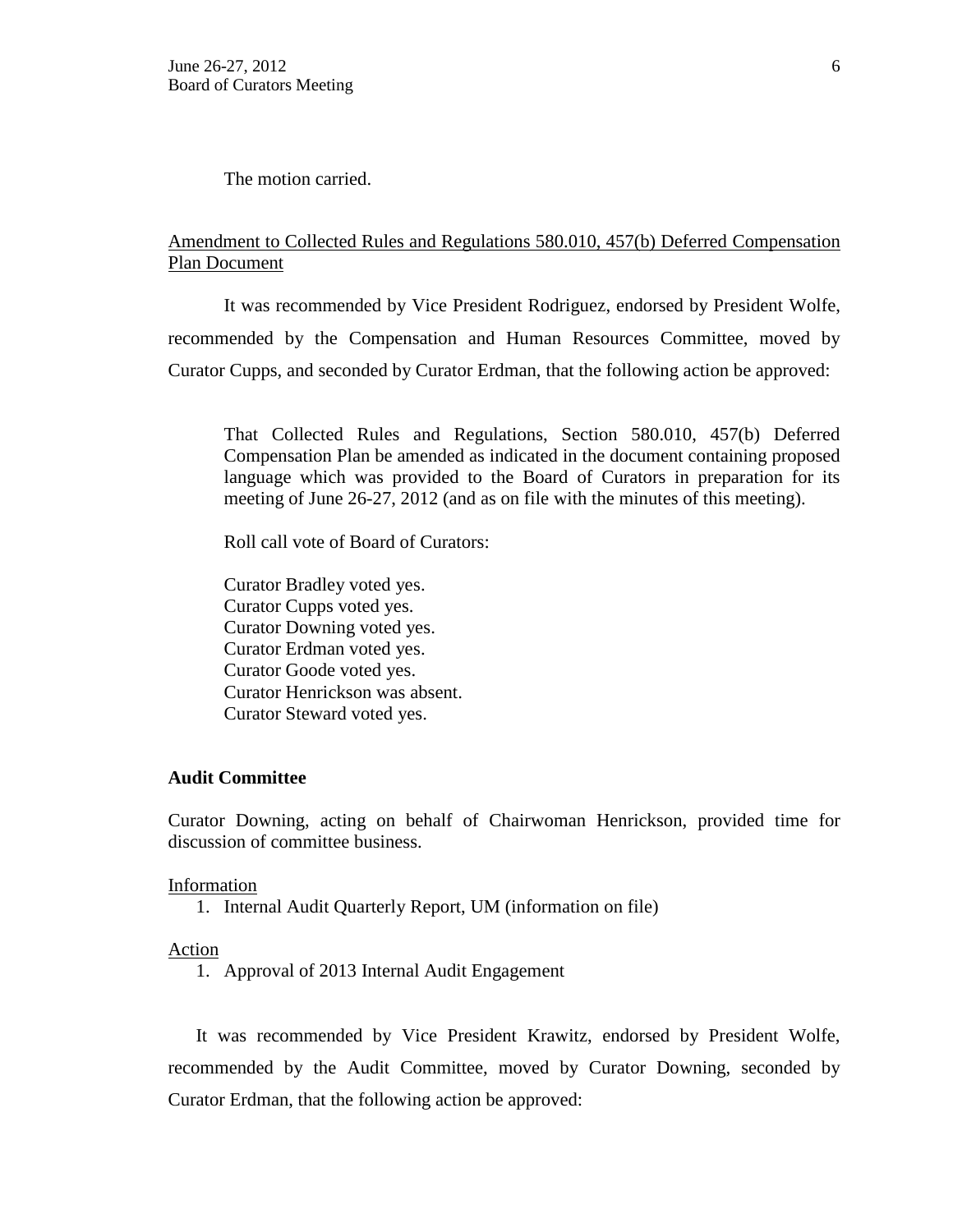That the Vice President for Finance and Administration be authorized to employ the firm of PricewaterhouseCoopers LLP to provide Internal Audit services to the University of Missouri for a one-year term from November 1, 2012 through October 31, 2013, for a fee of \$990,000, plus expenses not to exceed 15% of fees annually unless approved by the University, with the option to renew on an annual basis over a period of up to two (2) additional years.

Roll call vote:

Curator Bradley voted yes. Curator Cupps voted yes. Curator Downing voted yes. Curator Erdman voted yes. Curator Goode voted yes. Curator Henrickson was absent. Curator Steward voted yes.

The motion carried.

#### **Academic, Student and External Affairs Committee**

Chairman Steward provided time for discussion of committee business.

#### Information

1. Government Relations Report (slides on file)

Action

- 1. Degree, Bachelor of Music Jazz Studies, UMKC
- 2. Adoption of Collected Rule and Regulation 220.025 Revocation of a Degree, Diploma and/or Certificate, UM

### Degree, Bachelor of Music – Jazz Studies, UMKC

It was recommended by Senior Associate Vice President Graham, endorsed by President Wolfe, recommended by the Academic, Student and External Affairs Committee, moved by Curator Steward, seconded by Curator Erdman, that the following action by approved: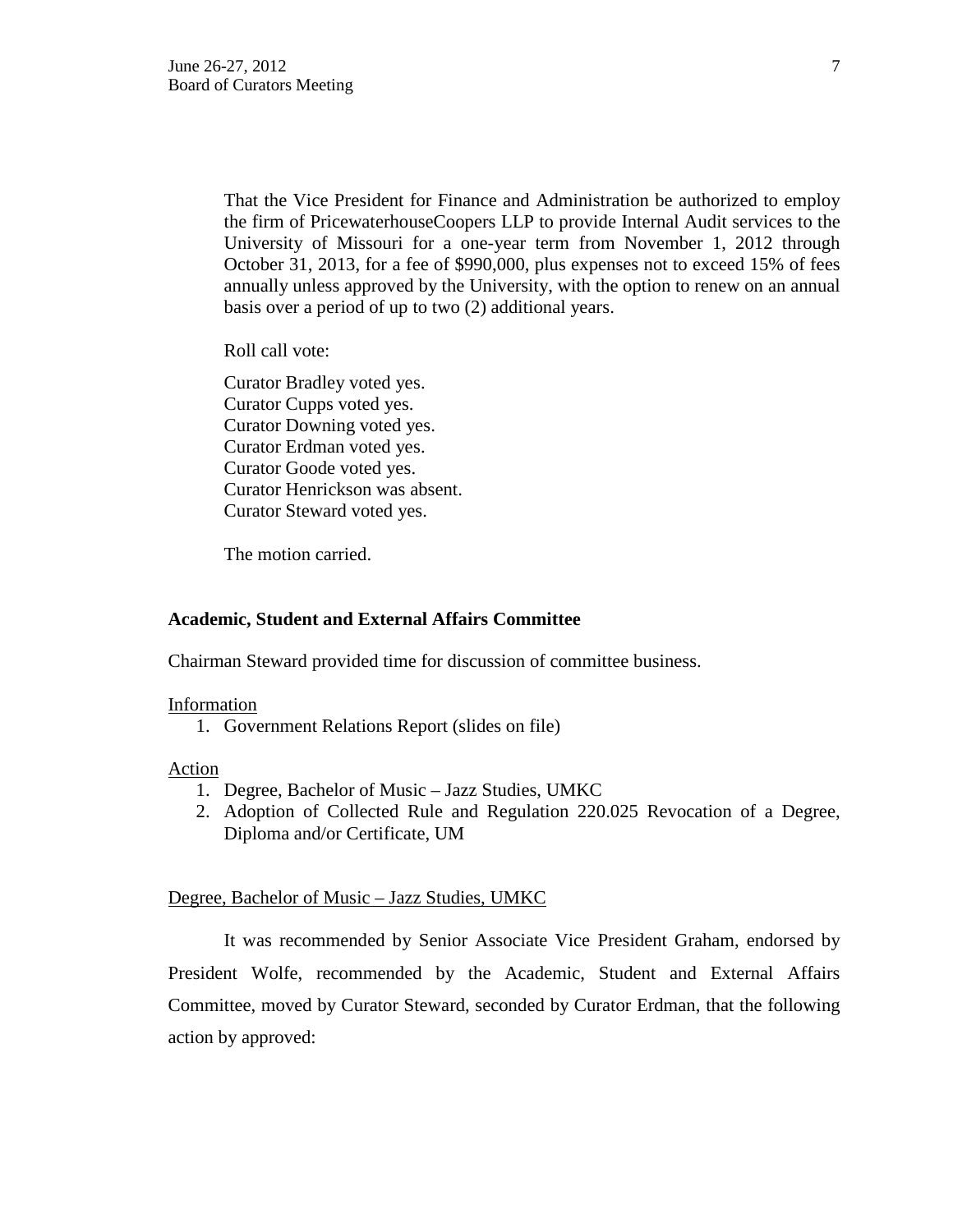that the University of Missouri-Kansas City be authorized to submit the proposal for a Bachelor of Music, Jazz Studies to the Coordinating Board for Higher Education for approval.

Roll call vote of the Board:

Curator Bradley voted yes. Curator Cupps voted yes. Curator Downing voted yes. Curator Erdman voted yes. Curator Goode voted yes. Curator Henrickson was absent. Curator Steward voted yes.

The motion carried.

## Adoption of Collected Rule and Regulation 220.025 Revocation of a Degree, Diploma and/or Certificate, UM

It was recommended by Senior Associate Vice President Graham, endorsed by President Wolfe, recommended by the Academic, Student and External Affairs Committee, moved by Curator Steward, seconded by Curator Erdman, that the following action by approved:

that the Collected Rules & Regulations 220.025 be adopted as below (and as on file with the minutes of this meeting).

> 220.025 Revocation Of A Degree, Diploma And/Or Certificate

- A. **Adequate cause for revocation of a degree**, diploma and/or certificate includes, without limitation, the following:
	- 1. The degree, diploma and/or certificate was awarded based, in whole or in part, upon the student's satisfying the academic requirements for the award of the degree, diploma and/or certificate by or through actions which constitute academic dishonesty, as defined in the University's Standards of Conduct, as set forth in Section 200.010 of the Collected Rules and Regulations of the University of Missouri;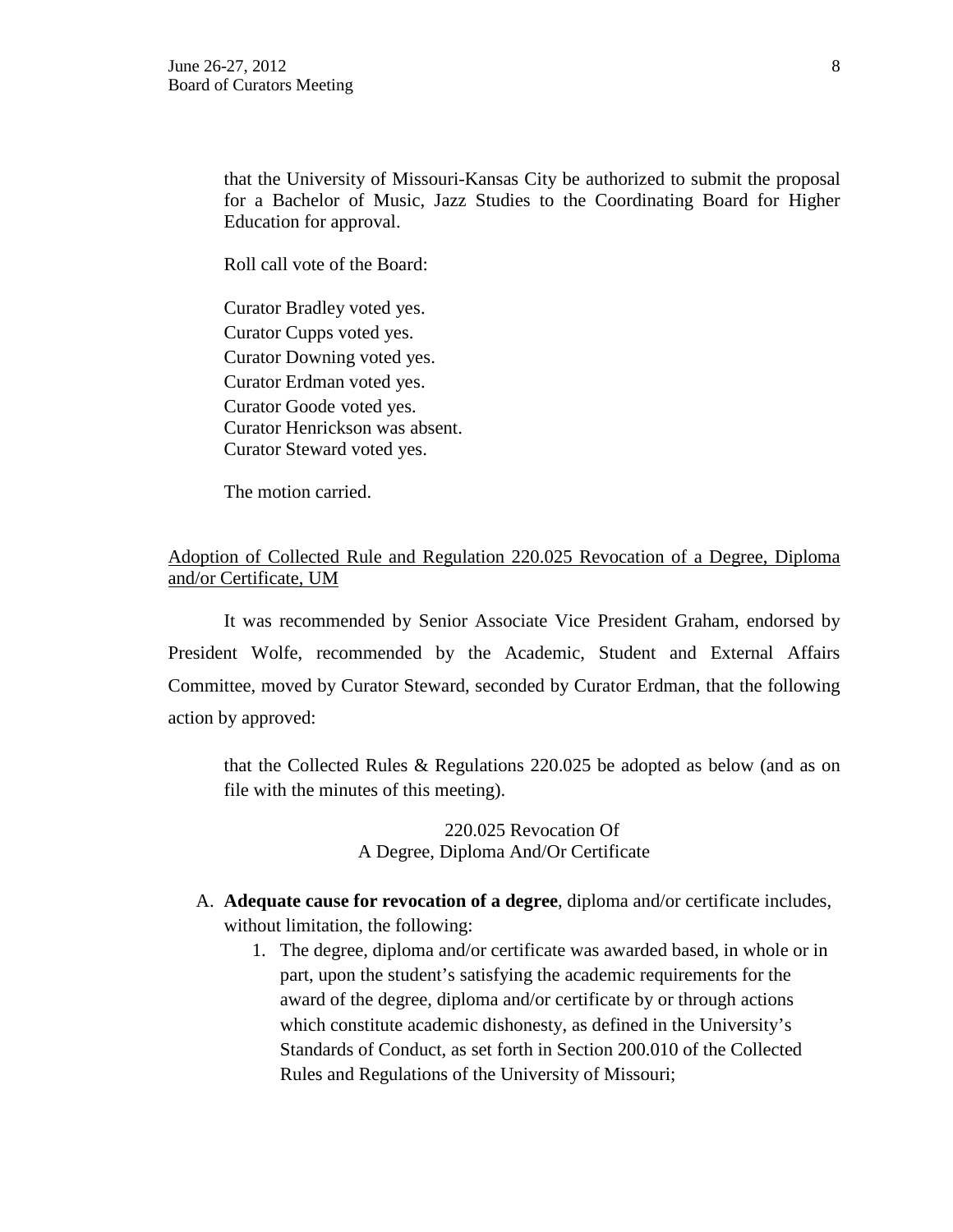- 2. The degree, diploma and/or certificate was awarded based, in whole or in part, upon the student's satisfying the academic requirements for the award of the degree, diploma and/or certificate by or through actions which involve falsification, misrepresentation, fabrication or other mischaracterization of the nature of or number of credit hours or degrees earned at the University of Missouri or at other institutions of higher education for which the University of Missouri has given credit;
- 3. The degree, diploma and/or certificate was awarded based, in whole or in part, upon the student's obtaining a waiver of the academic requirements for the award of the degree, diploma and/or certificate by or through actions which involve falsification, misrepresentation, fabrication or other mischaracterization of the reasons for such waiver of the academic requirements for the award of the degree, diploma and/or certificate or the forgery, falsification, fabrication or mischaracterization of the necessary approval of such waiver of the academic requirements for the award of the degree, diploma and/or certificate;
- 4. The degree, diploma and/or certificate was awarded despite the student's failure to satisfy the academic requirements for the award of the degree, diploma and/or certificate in existence at the time the degree, diploma and/or certificate was awarded and without regard to whether or not the student's conduct contributed, in whole or in part, to the erroneous award of the degree, diploma and/or certificate;
- 5. Violation of the University's Standards of Conduct, as set forth in Section 200.010 of the Collected Rules and Regulations of the University of Missouri, or applicable Honor Code as provided by Section 200.020E.7. of the Collected Rules and Regulations of the University of Missouri, prior to the award of the degree, diploma and/or certificate under circumstances which, if the University had been aware of such violations prior to the award of the degree, diploma and/or certificate, would, in a majority of violations of that section of the University Standards of Conduct during the five-year period immediately preceding the initiation of proceedings, likely have resulted in the imposition on the student of University dismissal or University expulsion, as those terms are defined in Section 200.020C of the Collected Rules and Regulations of the University of Missouri or applicable Honor Code.

#### B. **Initiation of Procedure**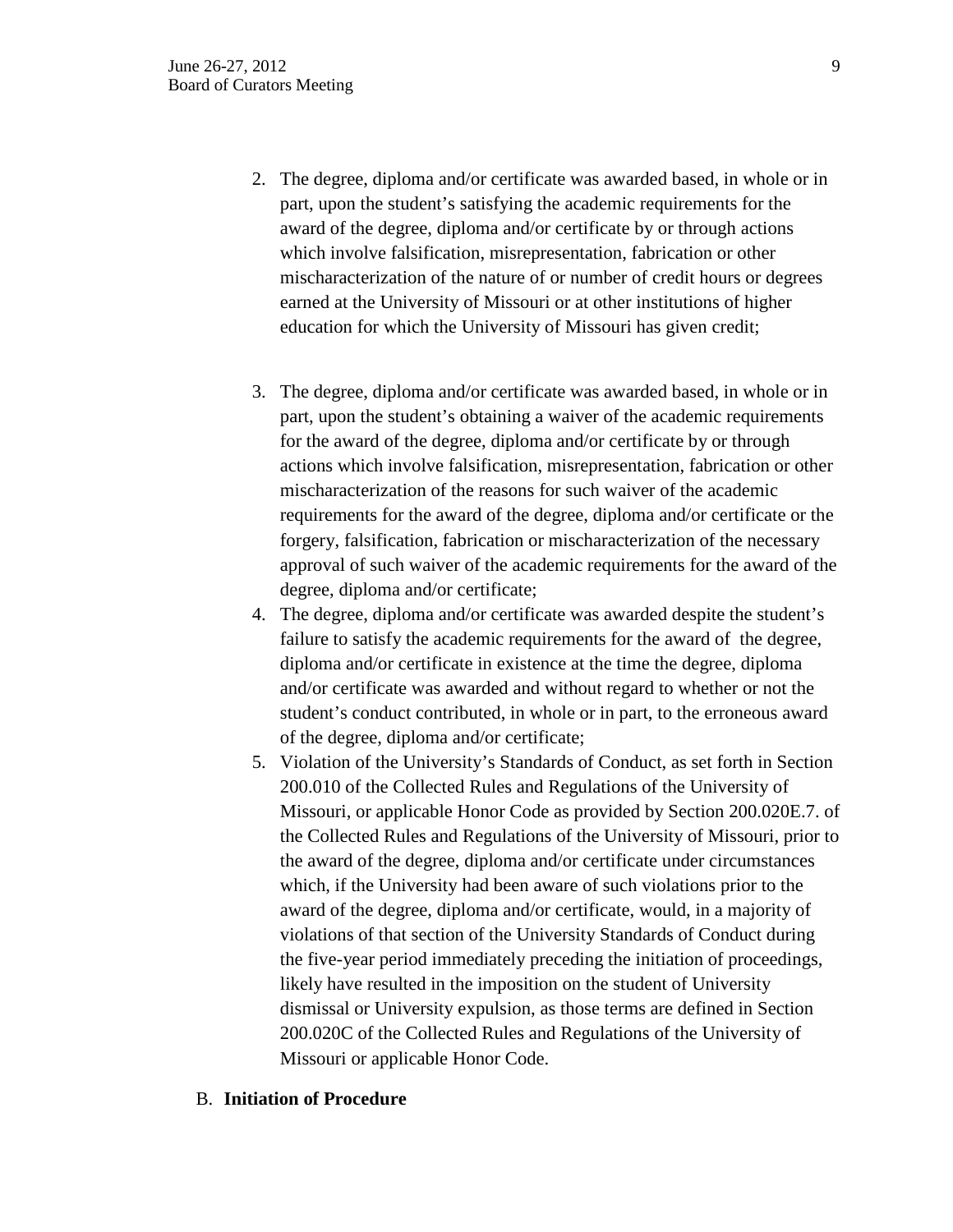- 1. The procedure for revocation of a degree, diploma and/or certificate may be initiated by the Chancellor of one the campuses of the University, based upon the recommendation of the Provost of the campus from which the recipient received the degree, diploma and/or certificate. Before submitting a recommendation to the Chancellor to initiate the procedure for revocation of a degree, diploma and/or certificate, the Provost shall consult with the appropriate faculty group or body which recommended the award of the degree, diploma and/or certificate originally and after considering the advice provided by said faculty group or body shall make a recommendation to the Chancellor.
- 2. If the Chancellor concurs with the recommendation of the Provost that the procedure for revocation of a degree, diploma and/or certificate should be initiated, the Chancellor, in consultation with the Provost, shall appoint an appropriate University administrator or other appropriate University employee to present the information supporting the reason(s) for revoking the degree, diploma and/or certificate (hereinafter referred to as "the Relator"). The Relator shall have the responsibility for preparing written charges setting forth the basis for the Provost's belief that such degree, diploma and/or certificate should be revoked (hereinafter referred to as "Charge") and containing sufficient detail so as to provide the recipient of said degree, diploma and/or certificate (hereinafter referred to as "the Respondent") with a reasonable opportunity to understand the charges and to respond thereto; for serving a copy of said written charges on the Respondent, by hand delivery or by certified or registered mail, along with a notice of an opportunity for the Respondent to request a hearing of the charges before the Campus Degree Revocation Committee (hereinafter referred to as the "Committee"), appointed by the Chancellor; and for representing the Provost at any formal hearing or proceeding conducted as a part of the revocation procedure.
- C. **Campus Degree Revocation Committee --** There shall be a Standing Committee on each campus of the University which shall have jurisdiction to consider any case in which revocation of a degree, diploma and/or certificate is proposed. Such Standing Committee shall be called the Campus Degree Revocation Committee. Four (4) members of the Campus Degree Revocation Committee and an alternate to serve in the event one of the four (4) members cannot serve, shall be appointed annually by the Chancellor after consultation with the Faculty Council or Faculty Senate. Each of the members of the Committee and the alternate shall be a faculty member on continuous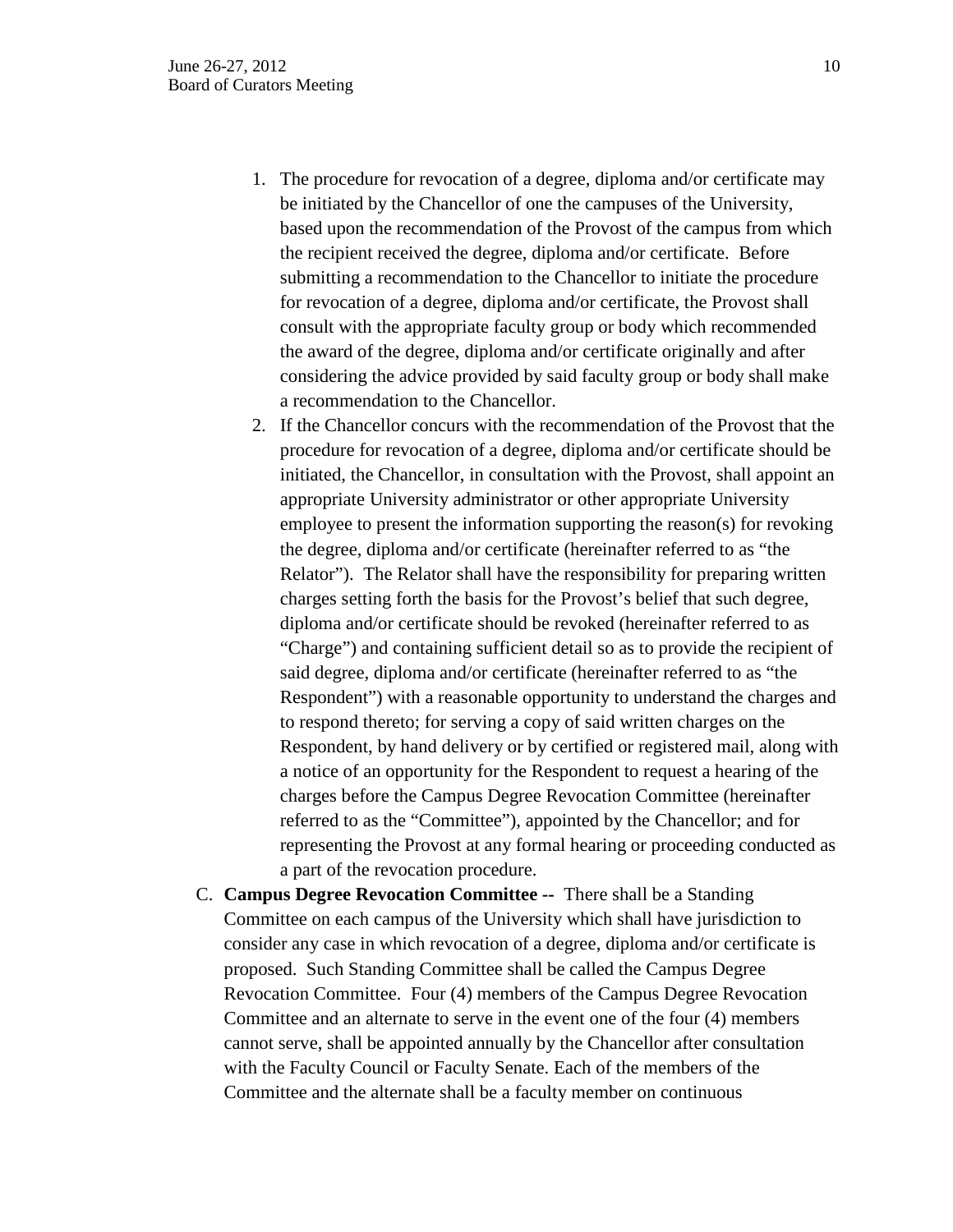appointment at the rank of Professor or Associate Professor. In the event that the Chancellor approves the initiation of the procedures for revocation of a degree, diploma and/or certificate, the Chancellor shall appoint a fifth member of the Campus Degree Revocation Committee, who shall also be a faculty member at one of the campuses of the University of Missouri System on continuous appointment at the rank of Associate Professor or Professor and who shall be from the same discipline or a related discipline as the department faculty who recommended the award of the degree, diploma and/or certificate, but who shall not be a faculty member in such department. The Campus Degree Revocation Committee shall elect a Chair from among its five (5) members.

#### D. **Request for Hearing and Other Pre-Hearing Procedures**

- 1. If the Respondent desires a hearing, the Respondent shall give written notice of this request to the Provost within sixty (60) consecutive calendar days from the receipt of the formal notice from the Relator. The Respondent shall also send copies of this request for hearing to the Relator and to the Chair of the Committee. The Relator shall thereupon file a copy of the Charge with the Chair of the Committee. Failure by the Respondent to make a timely written request for a hearing shall constitute a waiver of the Respondent's right to a hearing before the Committee.
- 2. Within thirty (30) consecutive calendar days after submitting the request for a hearing before the Committee to the Provost, the Respondent shall file an Answer to the written charges with the Provost, the Relator and the Chair of the Committee. Such Answer shall specifically admit or deny the allegations contained in the Charge. A failure to answer or to deny an allegation of fact in the Charge may be considered by the Committee as an admission of such fact.

#### E. **Hearing by Committee**

- 1. If the Respondent makes a timely written request for a hearing by the Committee, the Chair of the Committee shall notify in writing the Respondent and the Relator of the date, time, and place of hearing before the Committee, which shall be within a reasonable time but not less than twenty (20) consecutive calendar days after the date of the receipt of the request for hearing.
- 2. Any request for continuance shall be made by the Respondent or Relator in writing to the Chair of the Committee, who shall have discretionary authority to continue the hearing upon determining that the request is timely and made for good cause. Any continuance of more than thirty (30) days shall require the approval of the Committee and of the Provost.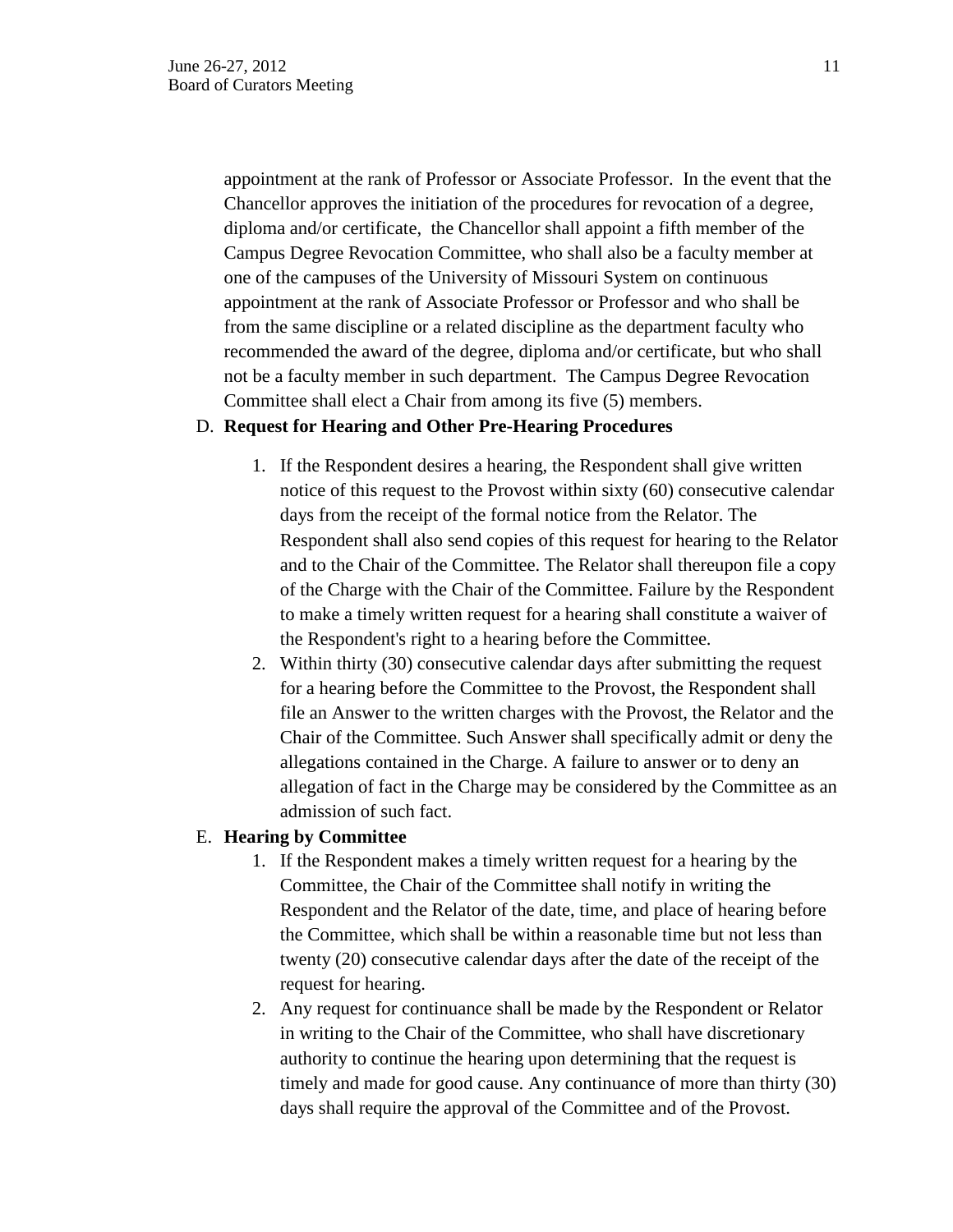3. In accordance with applicable laws and University policies related to the privacy rights of students, such hearings shall not be open to the public. Except for such simple announcements as may be required, covering the time of the hearing and similar matters, public statements and publicity about the case by the Relator, the Respondent, the Committee, or administrative officers will be avoided until the proceedings have been completed, including final appeal.

## F. **Conduct of Hearing**

1. The Chair of the Committee shall preside at the hearing, call the hearing to order, call the roll of the Committee in attendance, ascertain the presence or absence of the Respondent and the Relator, read the notice of hearing, read the Charge and Answer, verify the receipt of the notice of the Charge by the Respondent, report any continuances requested or granted, establish the presence of an advisor or counselor of either party, call to the attention of the Respondent and Respondent's advisor any special or extraordinary procedures to be employed during the hearing, and permit the Respondent to suggest or object to procedures. Formal rules of evidence shall not be required.

# 2. **Opening Statements**

- a.The Relator shall make opening remarks outlining the general nature of the case. Such remarks shall not be considered as evidence. The Relator may give evidence, but only if called to testify as a witness.
- b.The Respondent may also make an opening statement to the Committee about the charge, either at this time or at the conclusion of the Relator's presentation of evidence, at the Respondent's election. Such remarks shall not be considered as evidence. The Respondent may give evidence, but only if called to testify as a witness.

# 3. **Relator's Evidence**

- a.Relator's witnesses are to be called and identified and evidence or written statements or reports introduced as appropriate.
- b.The Committee may question witnesses or examine evidence at the conclusion of the Relator's presentation of those witnesses or of that evidence. Respondent may question the Relator or witnesses.

# 4. **Respondent's Evidence**

a.Respondent's witnesses are to be called and identified and evidence or written statements or reports introduced as appropriate.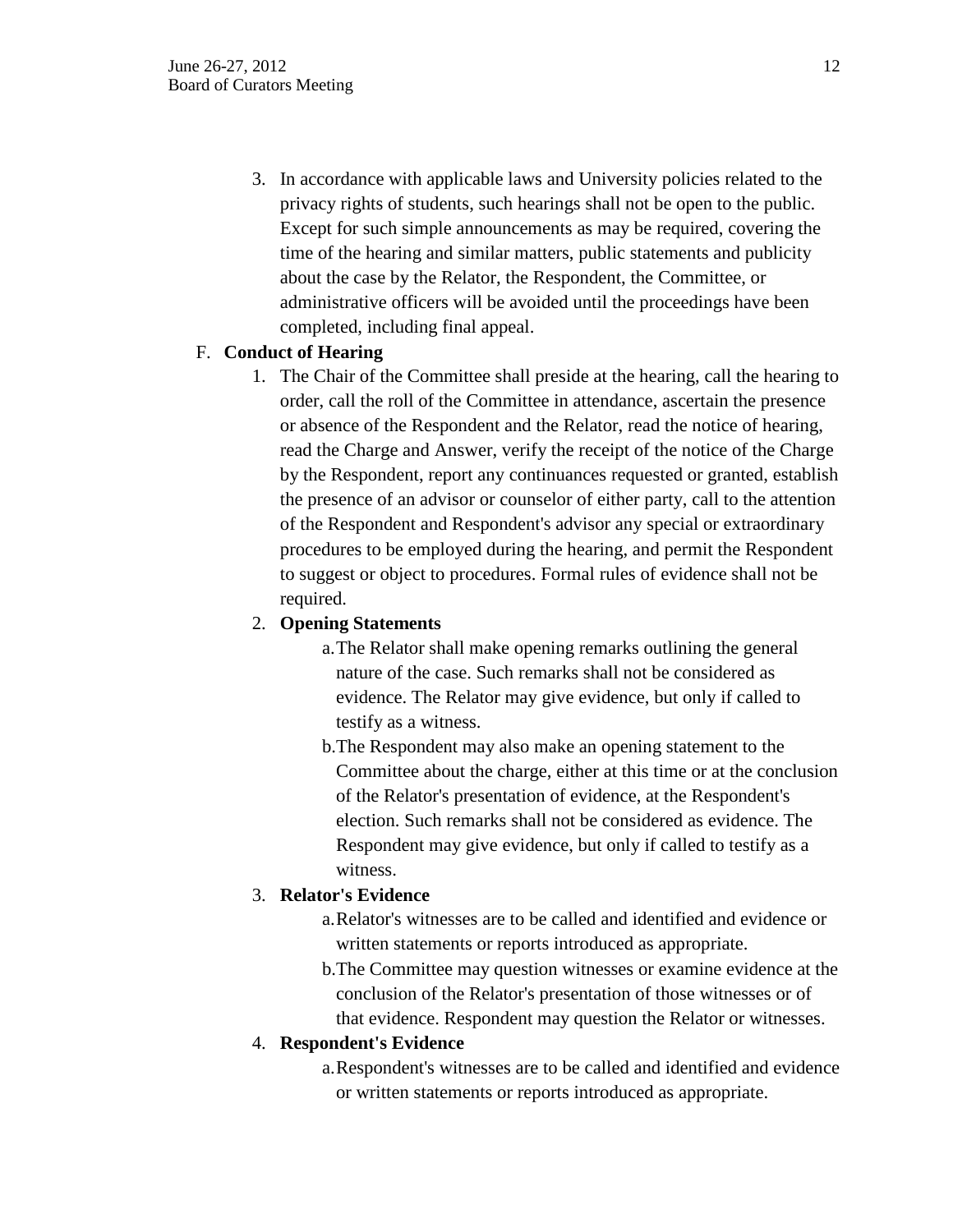- b.The Committee may question witnesses or examine evidence at the conclusion of Respondent's presentation of those witnesses or of that evidence. Relator may question the Respondent or witnesses.
- 5. **Rebuttal Evidence --** The Committee shall permit the Relator or the Respondent to offer any matter in rebuttal of the other's presentation.
- 6. **Rights of Committee -** The Committee shall have the right:
	- a.To determine the relevancy and admissibility of any evidence offered at the hearing.
		- b.To permit a stipulation of agreed facts by the Relator and the Respondent.
		- c.To permit the incorporation in the record by a reference of any document, affidavit or other exhibit produced and desired to be incorporated in the record by the Relator or the Respondent.
		- d.To require the Relator and the Respondent to provide to the Committee prior to the hearing a list of the persons they expect to call as witnesses at the hearing.
		- e.To question witnesses or evidence introduced by either the Relator or the Respondent at any time.
		- f. To call additional witnesses.
		- g.To dismiss any action or permit informal disposition at any stage of the proceeding if agreed to by Relator, Respondent, and the Provost.
		- h.To permit at any time amendment of the Charge or Answer so as to include matters which may come to the attention of the Committee before its final recommendation concerning the case, provided however, that in such event the Committee shall grant to the Respondent or the Relator such time as the Committee may determine reasonable under the circumstances to answer or explain such additional matters.
		- i. To dismiss any person from the hearing who interferes with or obstructs the hearing or fails to abide by the rulings of the Chair of the Committee.
		- j. To have present a legal advisor to the Committee, who shall be designated by the General Counsel of the University of Missouri System.
- 7. **Rights of the Parties --** At any hearing before the Committee pursuant to formal notice of a Charge, Relator and Respondent shall have the right: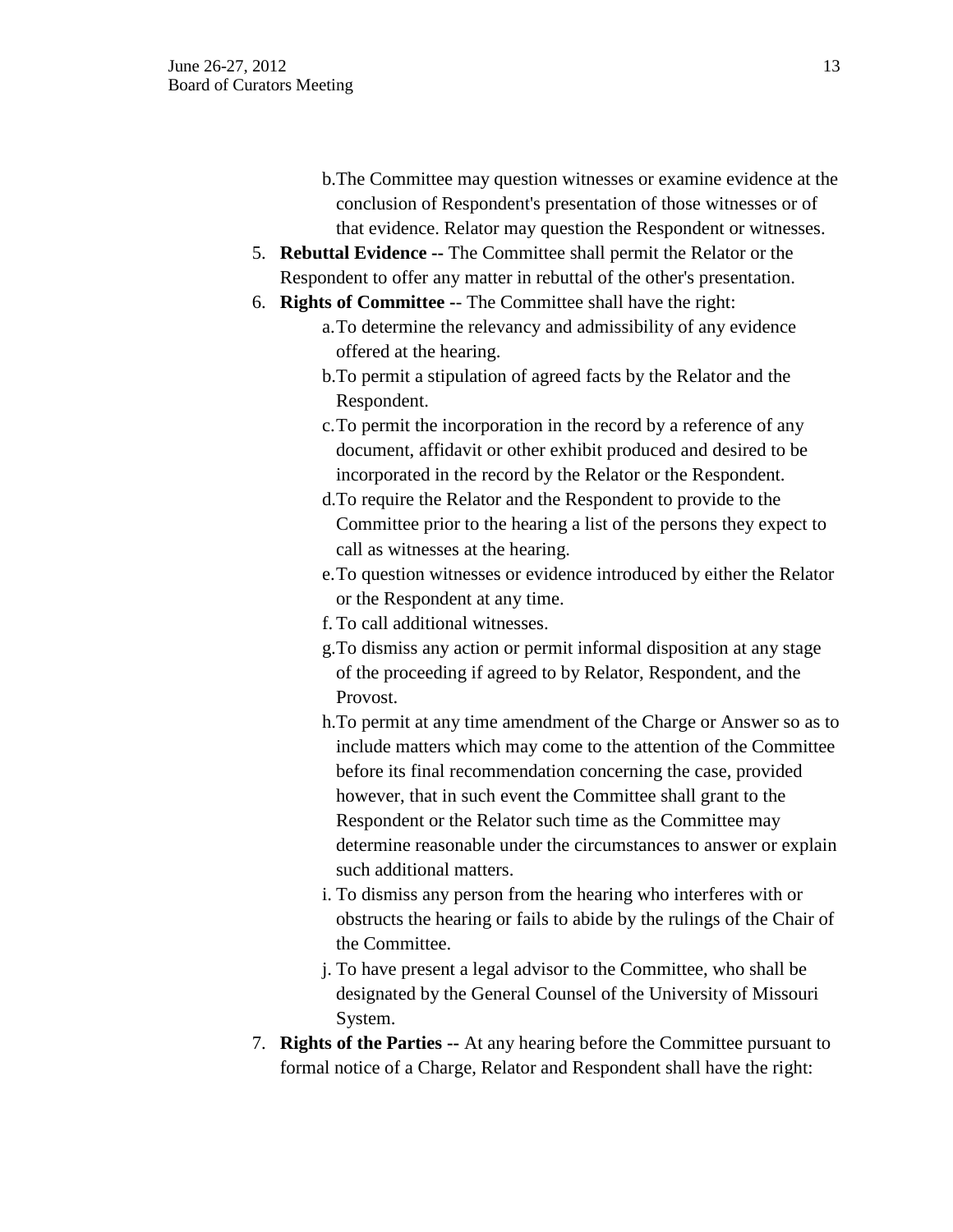- a.To be present at the hearing, which right may be waived by failure to appear.
- b.To have present at the hearing any legal or other advisor or counselor and to consult with such advisor or counselor during the hearing.
- c.To present evidence by witnesses and by properly identified written statements or reports in support of or in defense to the Charge.
- d.To hear or examine evidence presented by the other party.
- e.To question witnesses present and testifying for the other party.
- f. To make any statement to the Committee in support of or in defense to the Charge.
- g.To be informed in writing of the findings of the Committee and its recommendation on the Charge.
- 8. **Other Procedural Questions --** Procedural questions which arise during the hearing and which are not covered by these general rules shall be determined by the Chair of the Committee, whose ruling shall be final unless the Chair shall present the question to the Committee at the request of a member of the Committee, in which event, the ruling of the Committee by majority vote shall be final.
- 9. **General Rules of Decorum -** The following general rules of decorum shall be adhered to:
	- a.All requests to address the Committee shall be made to the Chair.
	- b.The Chair shall rule on all requests and points of order and may consult with the Committee's legal advisor prior to any ruling. The Chair's ruling shall be final and all participants shall abide thereby unless the Chair shall present the question to the Committee at the request of a member of the Committee, in which event the ruling of the Committee by majority vote shall be final.
	- c.An advisor or counselor of either the Relator or the Respondent shall be permitted to address the Committee and to question witnesses. An advisor or counselor may request clarification of a procedural matter or may object on the basis of procedure at any time by addressing the Chair after recognition.
- 10. **Recommendation by Committee --** The Committee shall make its findings and recommendations by majority vote in executive session out of the presence of the Relator and Respondent. Separate findings of fact are to be made as to each count of the Charge, and a recommendation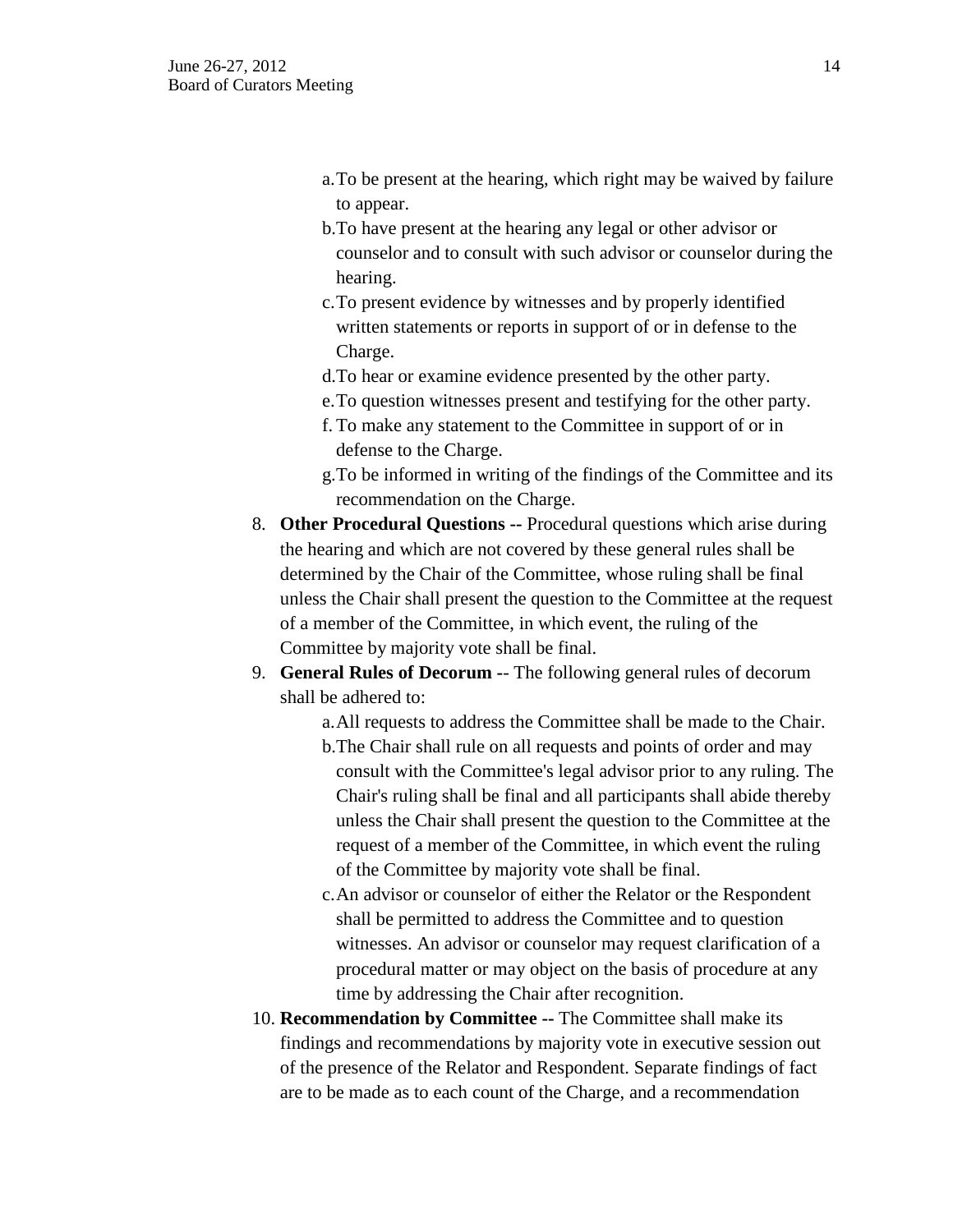made based upon the findings on all charges. The burden of proof shall be on the Relator. Before recommending revocation of a degree, diploma and/or certificate, the Committee shall be convinced by clear and convincing evidence in the record considered as a whole that one or more counts have been sustained and that such count or counts warrant revocation of the degree, diploma and/or certificate.

- 11. **Official Report of Findings and Recommendation -** Within ten (10) consecutive days after receipt of the record, the Committee shall make its findings of fact and recommendations in writing and transmit them to the Chancellor, to the Provost, to the Relator, and to the Respondent forthwith.
- 12. **Record of Case -** A stenographic record of the hearing shall be taken and shall be maintained for five (5) years. The notice, exhibits, hearing record, and the findings and recommendation of the Committee shall become the "Record of the Case," shall be filed in the Office of the Chancellor of the involved campus, and shall be available only for official purposes, and for the purpose of appeal shall be accessible at reasonable times and places both to the Relator and the Respondent. The Record of the Case shall not be made available to the public unless required by law. In the event of an appeal, no new evidence shall be taken in the case, but the Chancellor or the Board of Curators may remand the matter for further evidence to the Committee. Either party may have any such record of the hearing reduced to writing for the purposes of appeal.
- G. **Recommendation by the Chancellor --** The Chancellor, with the concurrence of the President of the University, shall make a recommendation to the University of Missouri Board of Curators in the matter after giving due consideration to the findings and recommendations of the Committee and may remand the matter to the Committee for further proceedings. Upon reaching this recommendation, the Chancellor shall notify the Respondent, the Relator, the Provost and the Committee in writing of the Chancellor's recommendation and shall forward said recommendation, along with the full Record of the Case, to the University of Missouri Board of Curators whose formal action is necessary to revoke a degree, diploma and/or certificate.
- H. **Action by the Board of Curators -** Both the Relator and the Respondent shall be given the opportunity to file with the University of Missouri Board of Curators a written argument confined to the issues and evidence previously submitted and considered in the Record of the Case by the Committee and by the Chancellor. Said written argument must be submitted within thirty (30) consecutive calendar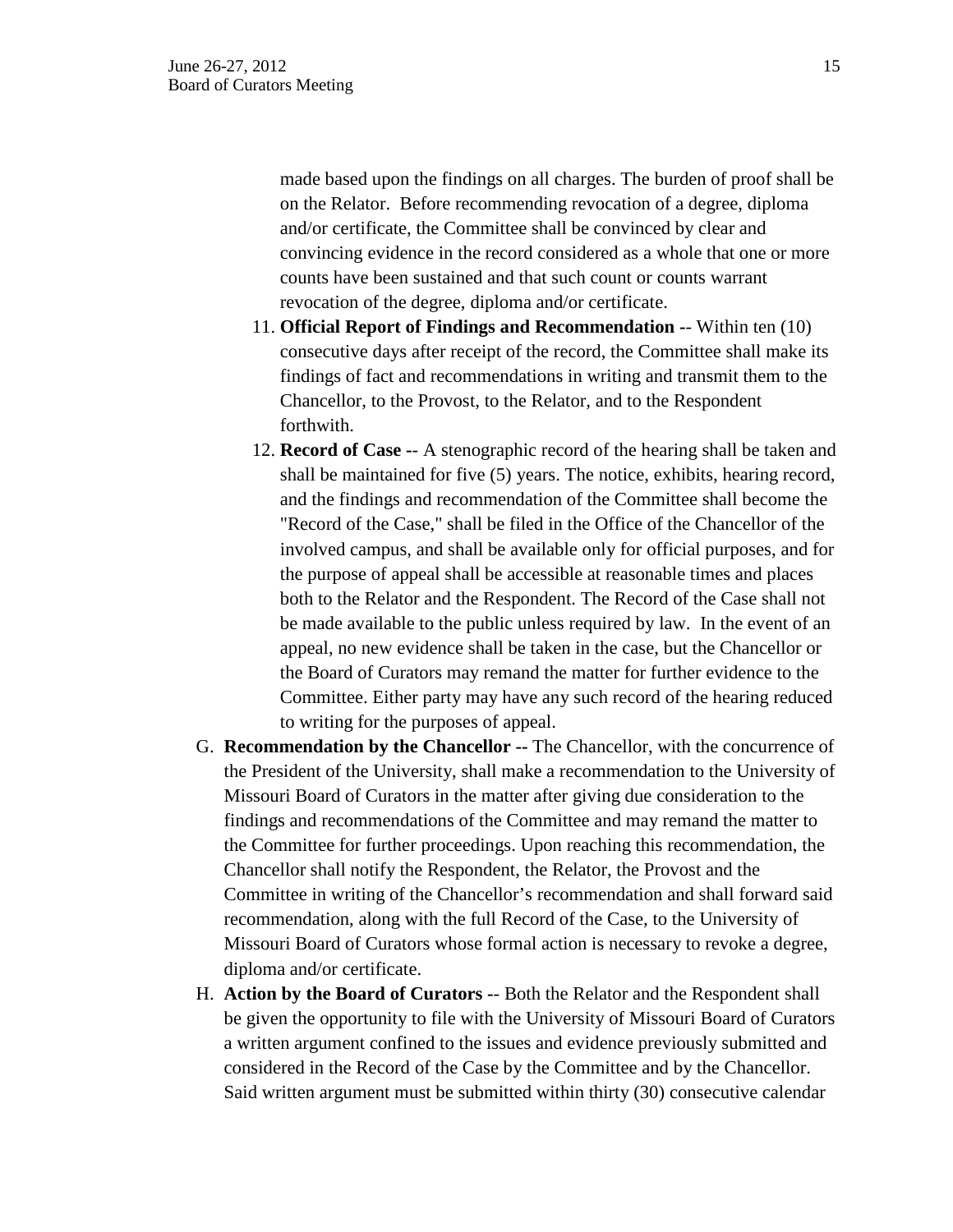days after receipt of the recommendation of the Chancellor unless, for good cause shown, the Chair of the University of Missouri Board of Curators grants an extension of time for filing said written argument. The University of Missouri Board of Curators may, at its discretion, permit the parties to appear personally before the Board or a committee of the Board prior to reaching a final decision on the Chancellor's recommendation. The Board of Curators, after consideration of the Record in the Case, the Committee's findings and recommendation, the Chancellor's recommendations and the written arguments filed by the Relator and/or the Respondent, shall take such final action as it deems appropriate with regard to the revocation of the degree, diploma and/or certificate. The Secretary of the Board shall notify the Respondent and the Relator in writing of the decision of the Board, with copies of such notice being provided to the President, the Chancellor, the Provost and the Committee.

Roll call vote of the Board:

Curator Bradley voted yes. Curator Cupps voted yes. Curator Downing voted yes. Curator Erdman voted yes. Curator Goode voted yes. Curator Henrickson was absent. Curator Steward voted yes.

The motion carried.

### **Finance Committee**

Chairman Downing provided time for discussion of committee business.

#### Information

1. Physical Facilities Quarterly Report, UM (information on file)

#### Action

1. Fiscal Year 2013 Operating Budget, UM

#### Information

2. Fiscal Year 2014 Preliminary Operating Appropriations Request, UM (slides and information on file)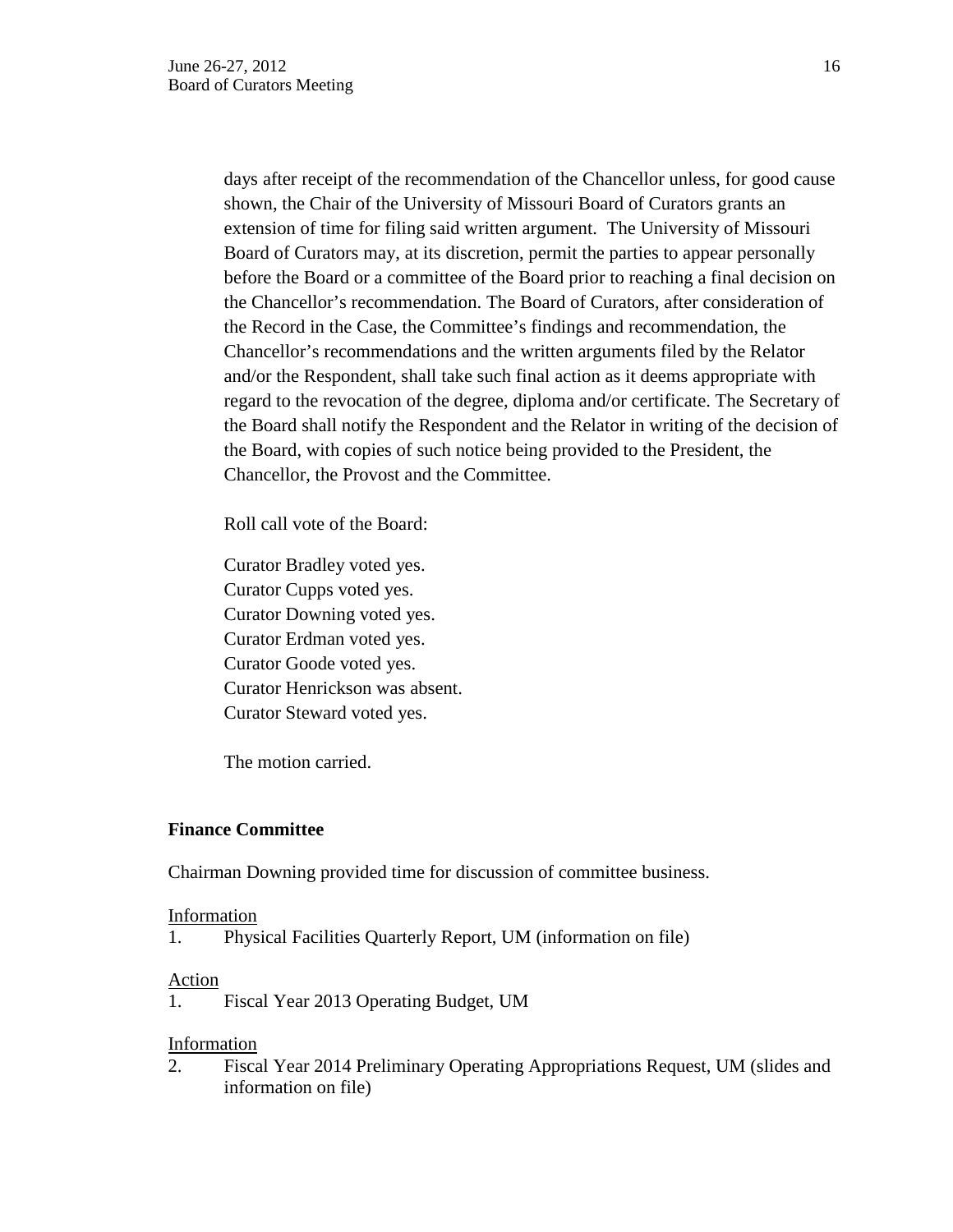3. Fiscal Year 2014 Preliminary State Capital Appropriations Request and Campus Capital Project Plans, UM (slides and information on file)

## Action

- 2. Approval of Collected Rules and Regulations 70.070 Entrepreneurial Activity, UM
- 3. Approval of Collected Rules and Regulations 140.010 140.016 Investment Pool Policies, UM

## Information

## Action

- 4. Debt Financing and Student Fee Approval, Recreation and Wellness Center, UMSL
- 5. Project Approval, Virginia Avenue South Housing, MU

### Information

5. Athletics Master Plan Update, MU (information on file)

## Action

6. Approval of Bond Financed Intercollegiate Athletics Projects and Architect Selections of Stadium West Side Renovation and Stadium East Side New Construction, MU

# Fiscal Year 2013 Operating Budget, UM

It was recommended by the respective Chancellors, endorsed by President Wolfe,

recommended by the Finance Committee, moved by Curator Steward and seconded by

Curator Goode, that the following recommendations be approved:

• that the President of the University System be authorized to develop the FY2013 budgets in accordance with the attached planning assumptions and financial summaries which include the allocation of FY2013 recurring state appropriations less 3.0% statutory withholdings and spending restrictions imposed by the Governor as follows:

### FY2013 Gross Appropriations

| <b>General Operations</b>                  | \$398,000,626 |
|--------------------------------------------|---------------|
| <b>UMKC MSU Pharmacy Doctorate Program</b> | 2,000,000     |

<sup>4.</sup> Debt Capacity Study, UM (information on file)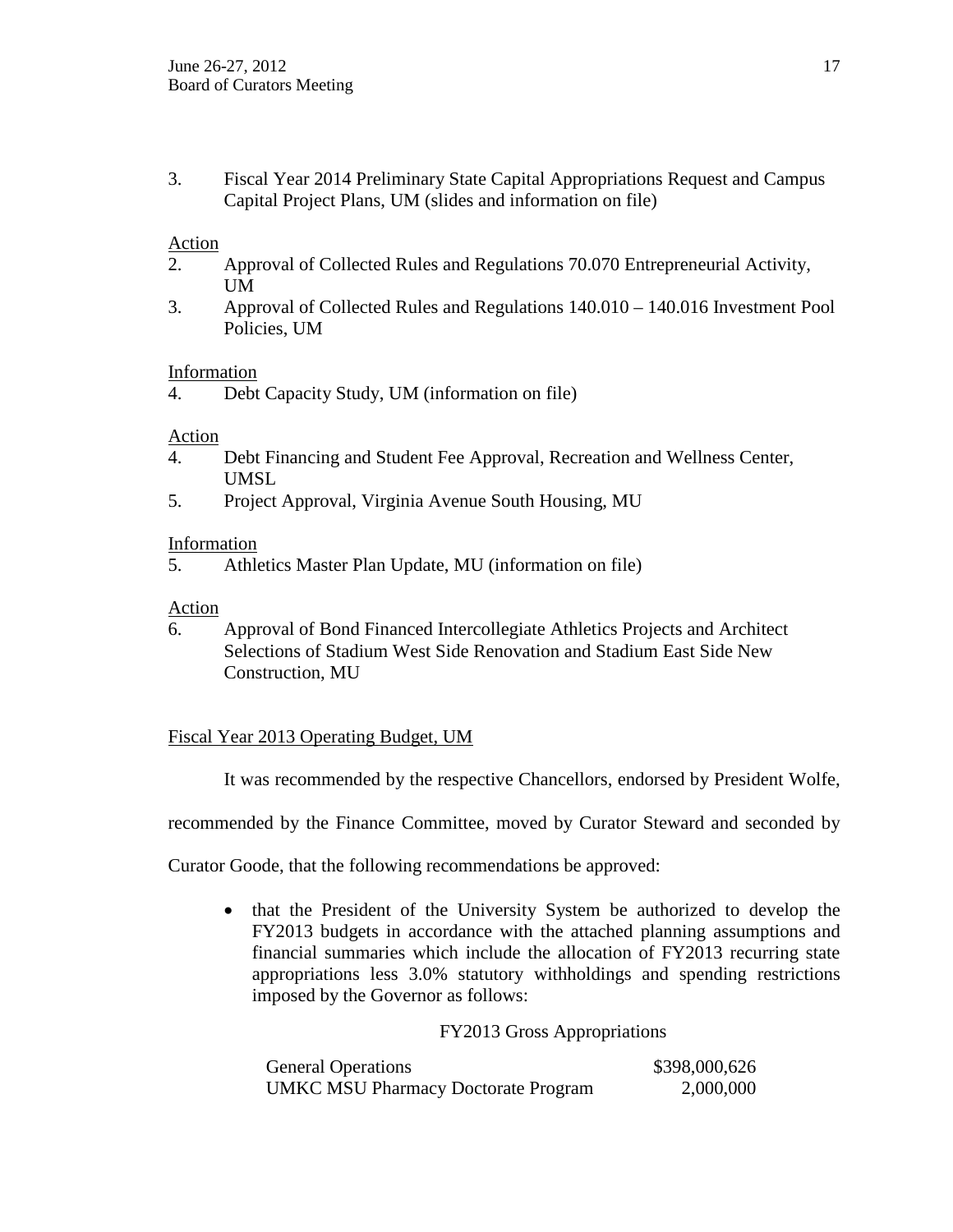| Missouri Federal and State Technical Program | 340,000    |
|----------------------------------------------|------------|
| Missouri Rehabilitation Center               | 10,337,870 |
| Missouri Kidney Program                      | 1,500,000  |
| Missouri Telehealth Network                  | 437,640    |
| Spinal Cord Injury Research                  | 1,500,000  |
| <b>State Historical Society</b>              | 1,427,605  |

- that the President of the University System be authorized to allocate one-time or recurring line-item state appropriations, net of anticipated withholdings;
- that the President of the University System be authorized to: (a) make required changes to working capital and reserve funds and (b) make supplemental allocations within the funds available to the several campuses and programs, such allocations to be made on the basis of priority and need. The President will report periodically to the Board of Curators any material changes in the sources and uses of current funds;
- that the operating budget for FY2013 and allocation as stated herein can be modified as necessary by the President to bring the same into harmony with the state appropriation as finally approved by the governor and any withholdings in excess of those shown above.

Roll call vote of the Board:

Curator Bradley voted yes. Curator Cupps voted yes. Curator Downing voted yes. Curator Erdman voted yes. Curator Goode voted yes. Curator Henrickson was absent. Curator Steward voted yes.

The motion carried.

### Approval of Collected Rules and Regulations 70.070 Entrepreneurial Activity, UM

The following action was approved as amended to include language, "The total out-ofpocket outstanding cash investment by the University at any one point in time shall not exceed \$5 million without Board approval."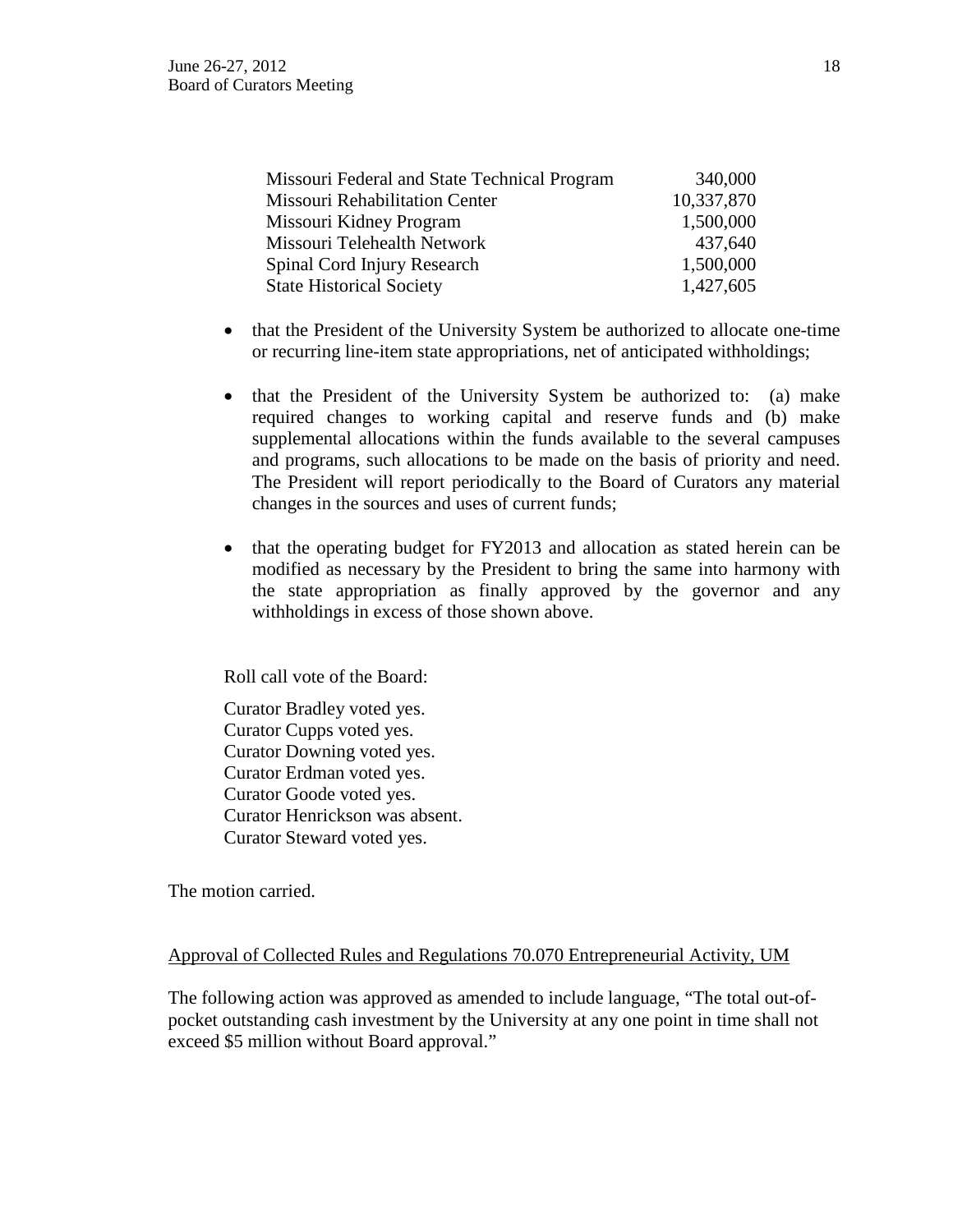It was recommended by Vice President Krawitz and Vice President Nichols, endorsed by President Wolfe, recommended by the Finance Committee, moved by Curator Downing and seconded by Curator Erdman, that the:

Collected Rules and Regulations, Section 70.070, Entrepreneurial Activity be approved as outlined below and as amended by the Board (on file with the minutes of this meeting).

### **70.070 Entrepreneurial Activity**

- A. Outside Entities. This rule applies to the acceptance of equity or similar participation in a separate legal entity for the primary purpose of advancing a university mission and not for the primary purpose of investment, including operating entities that the university controls and uses to conduct university operations, joint venture entities in which the university is a relatively active or significant participant, and minority-interest entities in which the university is a minority owner with a more passive role.
	- 1. Participation in such an entity requires approval by the campus Chancellor (if initiated by a campus) with subsequent approval by the President, or by the President (if initiated by the system office), and approval of documents as to legal form by the Office of the General Counsel.
	- 2. Approval of the Board of Curators is required for operating entities or, in the case of joint venture entities, if the university, or a properly authorized representative,  $(1)$  forms the entity, or  $(2)$  owns at least 50% or more, or  $(3)$ commits to make a contribution of \$1.0 million or more.
	- 3. Approval of the Board of Curators is required for minority-interest entities if the interest is in exchange for (1) in-kind consideration of goods and/or services valued at greater than or equal to both 50% of total book value and \$1.0 million, excluding licenses of intellectual property, or (2) cash greater than or equal to \$1.0 million.
	- 4. Participation in all such entities, whether or not approved by the Board of Curators, shall be reported annually to the Board of Curators.
	- 5. All such activities will be subject to due diligence, conflict-of-interest, reporting, and other business policies approved by the President and Vice President for Finance and Administration and reviewed as to legal form by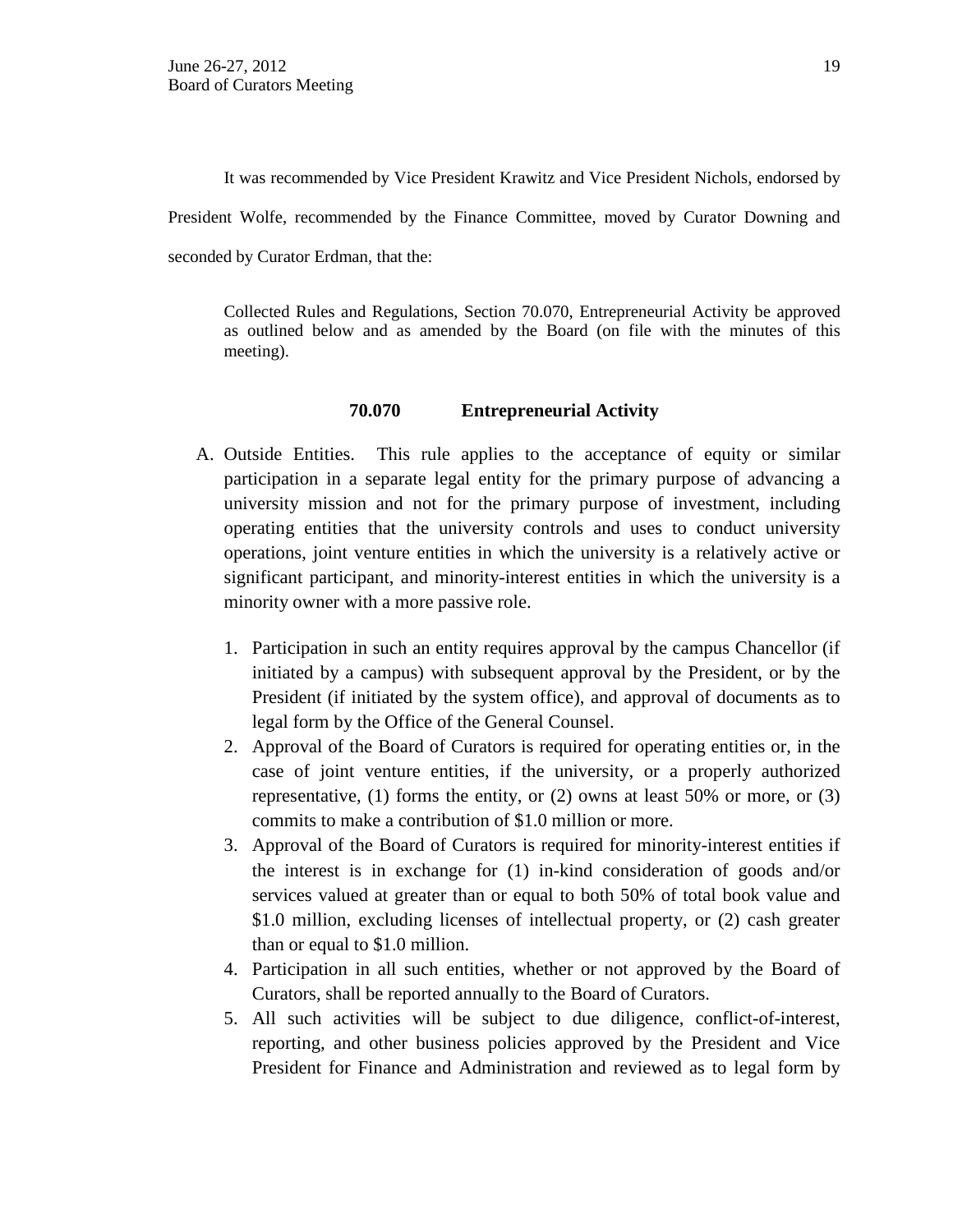General Counsel. Subsequent changes in such activities will be subject to reporting and approval requirements to be specified in such business policies.

6. The total out-of-pocket outstanding cash investment by the University at any one point in time shall not exceed \$5 million without Board approval.

Roll call vote of the Board:

Curator Bradley voted yes. Curator Cupps voted yes. Curator Downing voted yes. Curator Erdman voted yes. Curator Goode voted yes. Curator Henrickson was absent. Curator Steward voted yes.

The motion carried.

# Approval of Collected Rules and Regulations 140.010-140.016 Investment Pool Policies, UM

A recommendation from management included two overall objectives and was brought forward from the Finance Committee:

- 1. The Board would delegate authority to hire or terminate external investment managers to three persons: Vice President for Finance and Administration, Treasurer and Investment Consultant. Any action to hire or terminate an external investment manager would require unanimous vote of these three persons.
- 2. Thoroughly revise policies and decrease redundancies.

The Board of Curators considered the Finance Committee's recommendation to adopt the investment policies including an amendment by Curator Goode.

It was recommended by Curator Erdman and seconded by Curator Bradley, that the:

Existing investment policies of Collected Rules and Regulations, Sections 140.010 – 140.013 be replaced with new Collected Rules and Regulations, Sections 140-010 – 140-016 Investment Pool Policies as outlined in the attached documents with an additional amendment to 140.010.B.2 to delegate authority for hiring and terminating external investment managers to the Finance Committee of the Board of Curators instead of the three persons recommended by management.

Roll call vote full Board: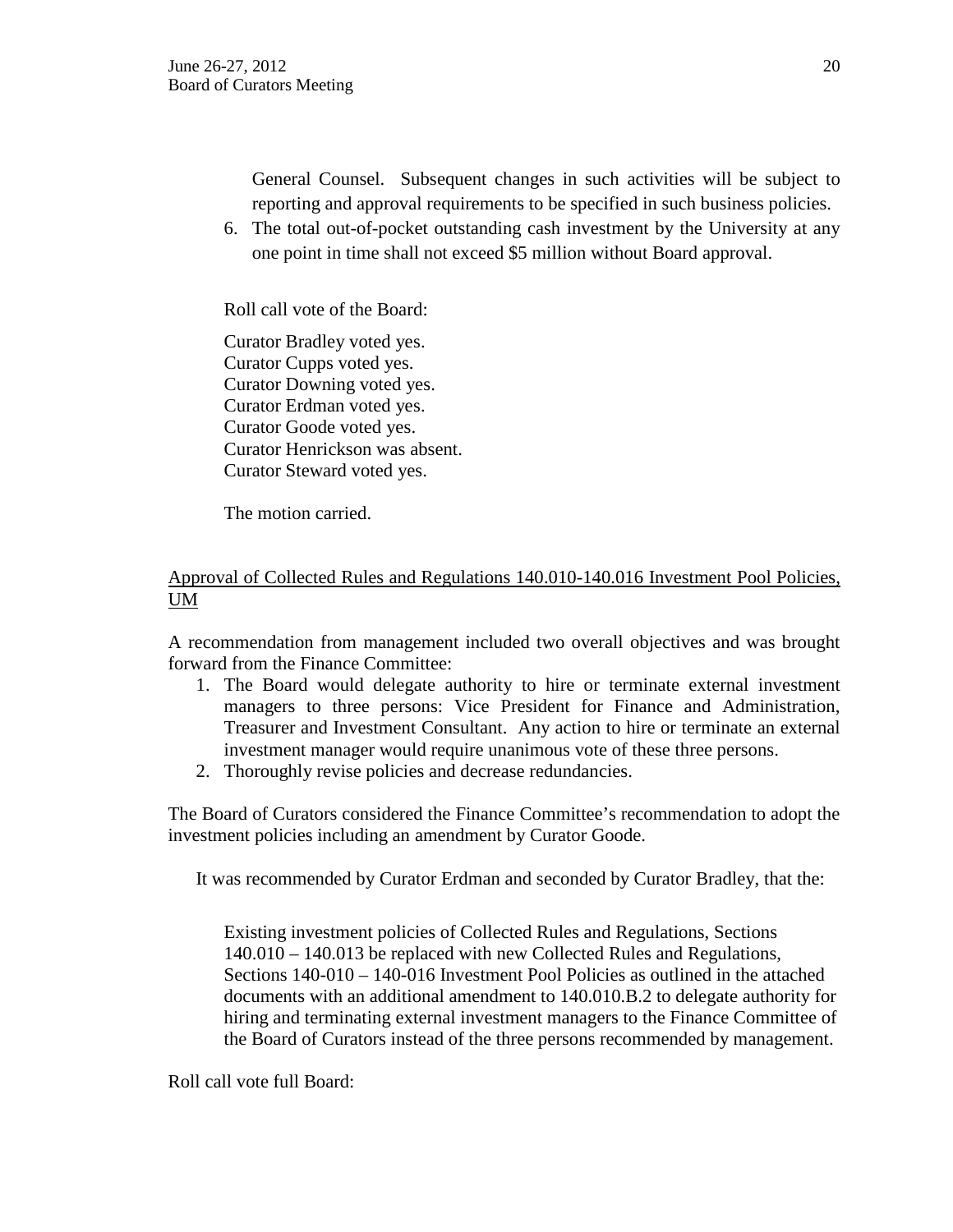Curator Bradley voted no. Curator Cupps voted no. Curator Downing voted no. Curator Erdman voted yes. Curator Goode voted no. Curator Henrickson was absent. Curator Steward voted no.

The motion failed with one vote in favor and five votes opposed.

It was recommended by Vice President Krawitz, endorsed by President Wolfe, recommended by the Finance Committee, moved by Curator Downing and seconded by Curator Goode, that the:

Existing investment policies of Collected Rules and Regulations, Sections 140.010 – 140.013 be replaced with new Collected Rules and Regulations, Sections 140-010 – 140-016 Investment Pool Policies as outlined below in addition to the amendment proposed by Curator Wayne Goode to 140.010.D as the new number three:

Roll call vote full Board:

Curator Bradley voted yes. Curator Cupps voted yes. Curator Downing voted yes. Curator Erdman voted no. Curator Goode voted yes. Curator Henrickson was absent. Curator Steward voted yes.

The motion carried by a vote of five in favor and one opposed.

## **Collected Rules and Regulations Chapter 140: Investments 140.010 Policy for Management and Oversight of Selected University Investment Pools**

- A. **Introduction** -- This policy establishes guidelines for the management and oversight of certain University investment pools. This policy applies to the following investment pools:
	- 1. CRR 140.012 General Pool
	- 2. CRR 140.013 Endowment Pool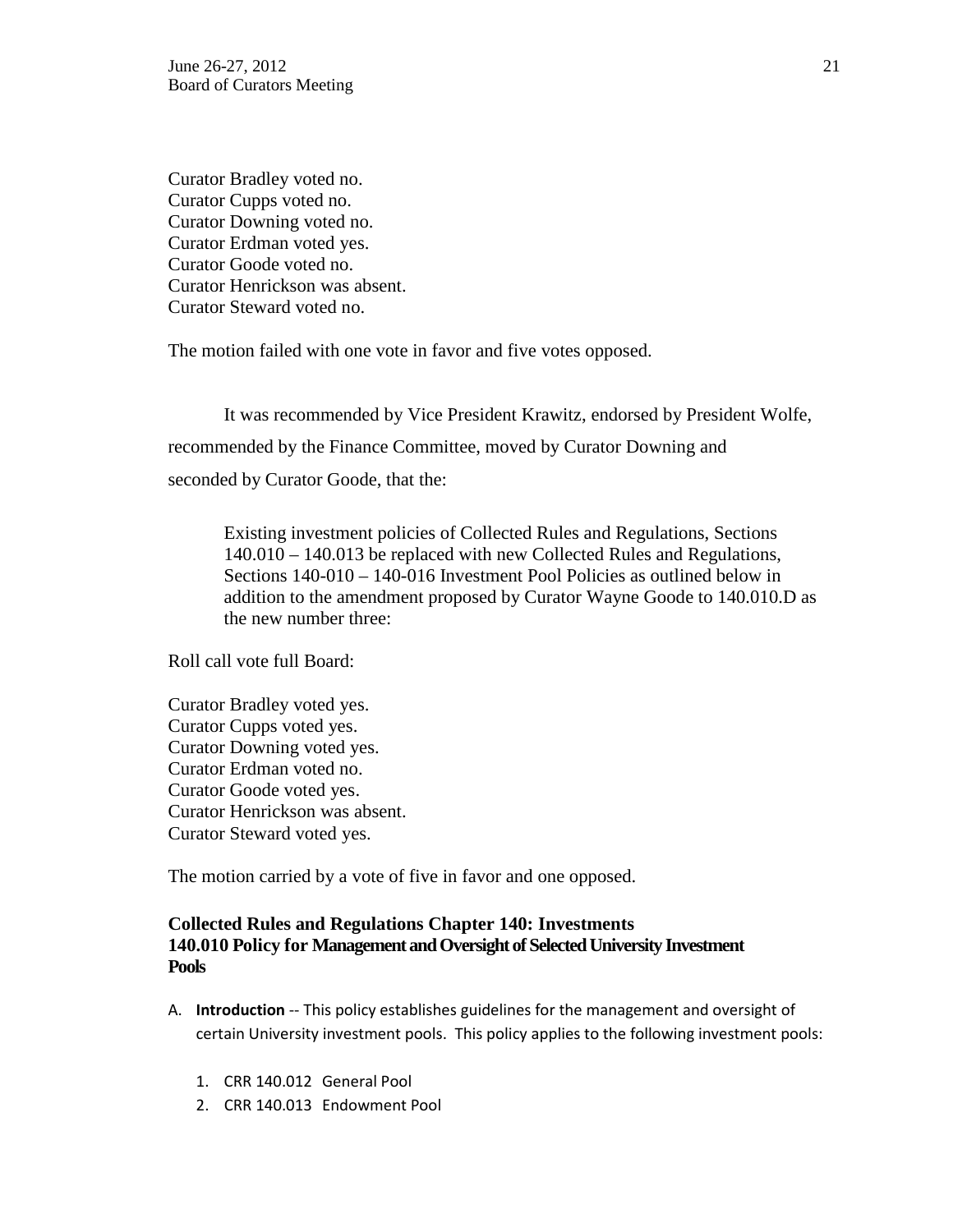- 3. CRR 140.014 Fixed Income Pool
- 4. CRR 140.015 Retirement, Disability and Death Benefit Plan
- 5. CRR 140.016 Other Postemployment Benefits Plan Trust Fund

This policy does not apply to program-related funds and assets not held primarily for investment, including interests governed by CRR 70.070 "*Entrepreneurial Activity*."

- B. **Authorities** The Board of Curators of the University of Missouri has the ultimate authority to determine the proper means for the management and oversight of invested assets. Through this policy, the Board delegates certain specific authorities and responsibilities with respect to the management and oversight of invested assets, which it has determined, with the advice of counsel, to be appropriate as described herein.
	- 1. The following actions shall require Board of Curators approval after consideration of recommendations from University staff:
		- a. Selection of master custodians for each investment pool. A master custodian provides a variety of services, including, but not limited to: safekeeping of securities, collection of income and other inflows, disbursement for investment management fees, and a monthly accounting of all transactions.
		- b. Selection of external investment consultant ("Investment Consultant") to assist the Board and University staff in management and oversight duties and to perform such duties as outlined in CRR 140.010 through CRR 140.016 ("Investment Pool Policies").
		- c. Selection of suitable asset sectors with corresponding targets and allowable ranges for each investment pool, after consideration of recommendations in formal asset/liability studies conducted by the Investment Consultant not less than once every three years. Such asset/liability studies shall consider the balance between risk and return, taking into account the specific objectives of each investment pool and such other factors as appropriate in compliance with applicable law.
		- d. Selection of suitable spending policies for endowed funds.
	- 2. The following authorities and responsibilities are hereby delegated by the Board to the Vice President for Finance and Administration, the Treasurer and the Investment Consultant, with any action hereunder requiring unanimous approval by all three persons in consultation with the President. In the event that either of the two University staff positions is vacant, or the incumbent is otherwise unavailable, the President may, on a temporary basis, authorize actions upon the unanimous approval by the remaining two persons or appoint a replacement for the unavailable person until such time that the position is filled or the incumbent becomes available.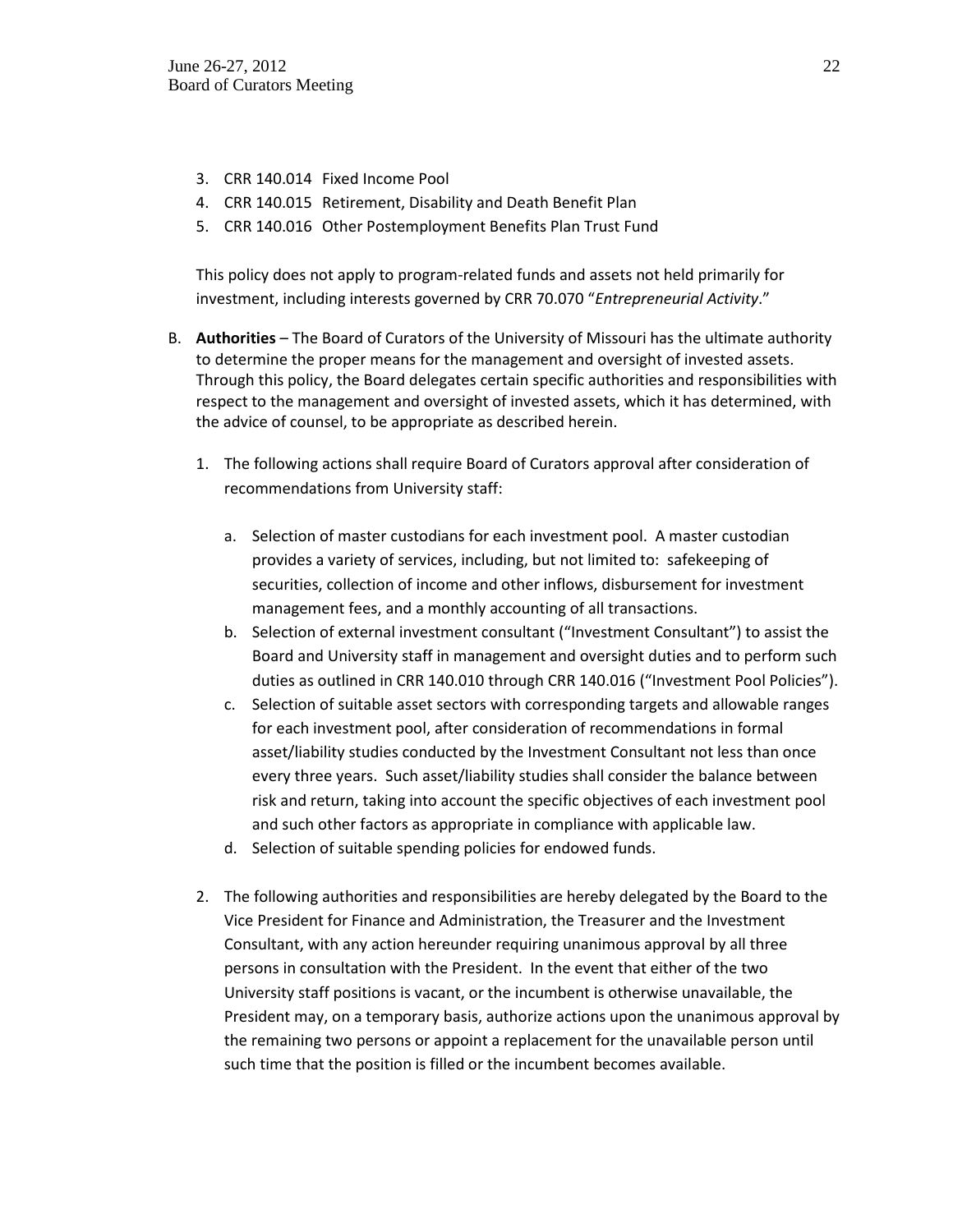- a. Hiring of external investment managers for any of the investment pools covered by this policy, consistent with the respective asset sectors and targets established by the Board and the guidelines outlined in CRR 140.011 "*Policy for Investment Manager Selection, Monitoring and Retention.*"
- b. Termination of external investment managers for any of the investment pools covered by this policy, consistent with the guidelines outlined in CRR 140.011 "*Policy for Investment Manager Selection, Monitoring and Retention.*"
- 3. The following authorities are hereby delegated by the Board to the Vice President for Finance and Administration or her/his designees:
	- a. Specific to the General Pool, the authority to manage funds internally, consistent with the guidelines outlined in CRR 140.012 "*Investment Policy for General Pool*."
	- b. As appropriate, implementation of securities lending programs, provided that securities included in any program shall be fully collateralized and marked to market daily.
	- c. Execution of instruments in accordance with CRR 70.020 *"Execution of Financial Instruments."*
- 4. In making the foregoing delegations, the Board has considered the purposes and circumstances of the investment pools, the qualifications and expertise of the persons to whom it has delegated such authorities, and the scope and terms of the delegated authorities. The Board shall continue to evaluate these and other relevant factors, including the overall performance of the investment pools, in conjunction with its ongoing reviews and monitoring as described herein.
- C. **Responsibilities** Persons responsible for managing funds in the investment pools shall, in rendering advice for a fee, exercising discretionary authority or control over investments, or taking other actions under the Investment Pool Policies: (i) act in accordance with the "prudent investor rule" and invest assets as would a prudent investor similarly situated, considering the circumstances of the investment pool and exercising reasonable care, skill, and caution, and (ii) fulfill fiduciary duties as required by contract and in accordance with the Investment Pool Policies and applicable law but at a minimum consistent with Sections 105.688 and 402.132 of the Revised Statutes of Missouri as amended from time to time or successor statutes, as appropriate. Each such person shall, by accepting his or her appointment or taking any action pursuant to the Investment Pool Policies, be deemed to have agreed to undertake such duties and otherwise perform in accordance with this policy and applicable law.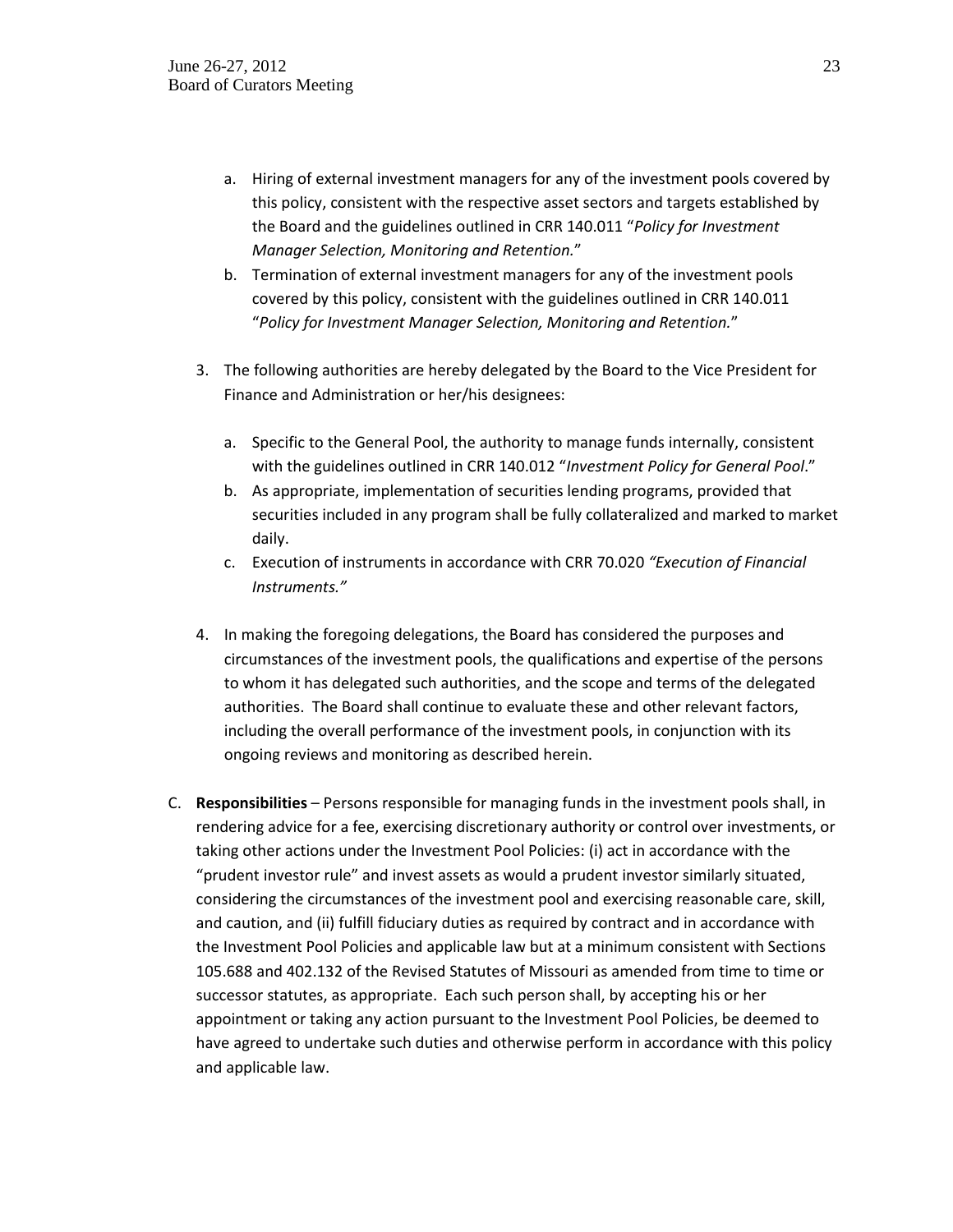- 1. The Vice President for Finance and Administration or her/his designees are responsible for the following:
	- a. Implement and monitor Investment Pool Policies.
	- b. Review Investment Pool Policies on an annual basis, with policy amendments submitted to the Board of Curators as necessary.
	- c. Evaluate and monitor master custodians and Investment Consultant; report to the Board as necessary.
	- d. Periodic reporting to the Board as outlined in Section D of this policy.
	- e. Monitor the effects of the spending policy with respect to endowment funds and recommend modifications to the Board as appropriate.
	- f. Management of endowed funds in accordance with any restrictions that may apply at the time of receipt, provided such restrictions do not conflict with applicable state statutes and University policies.
	- g. Maintain accurate records for the investment pools.
- 2. Generally, the University is and shall be deemed to be the corporate trustee for all funds held by the University in an express trust, such as funds in the Retirement, Disability and Death Benefit Plan and Other Postemployment Benefits Plan Trust Fund, as well as any other funds held by the University that are deemed to be trust funds under applicable law.
- D. **Reporting** At minimum, the following reporting to the Board shall be required:
	- 1. Quarterly: Summary of performance for each investment pool as well as reporting of any actions taken to hire or terminate investment managers under the authority delegated within Section B(2) of this policy.
	- 2. Annually: Performance review, including all underlying investment managers, for each respective investment pool, relative to established benchmarks and other relevant metrics.
	- 3. Biannually: The Board recognizes the significance of the delegation, authorities, and responsibilities set forth in paragraph B.2 hereof and intends to review and consider the continuation thereof from time to time; therefore, at least once every two years there will be a report to the Board concerning such delegation in paragraph B.2 and its continued advisability in light of all relevant factors. In the absence of any action by the Board, such delegation will be deemed continued. However, nothing will limit the authority of the Board to review, qualify, or revoke such delegation at any time and for any reason.
- E. **Proxy Voting** -- Proxy voting power is an asset of the respective investment pool and is subject to the same management as all other investment pool assets. Accordingly, the investment manager has the responsibility and liability for voting proxies appurtenant to the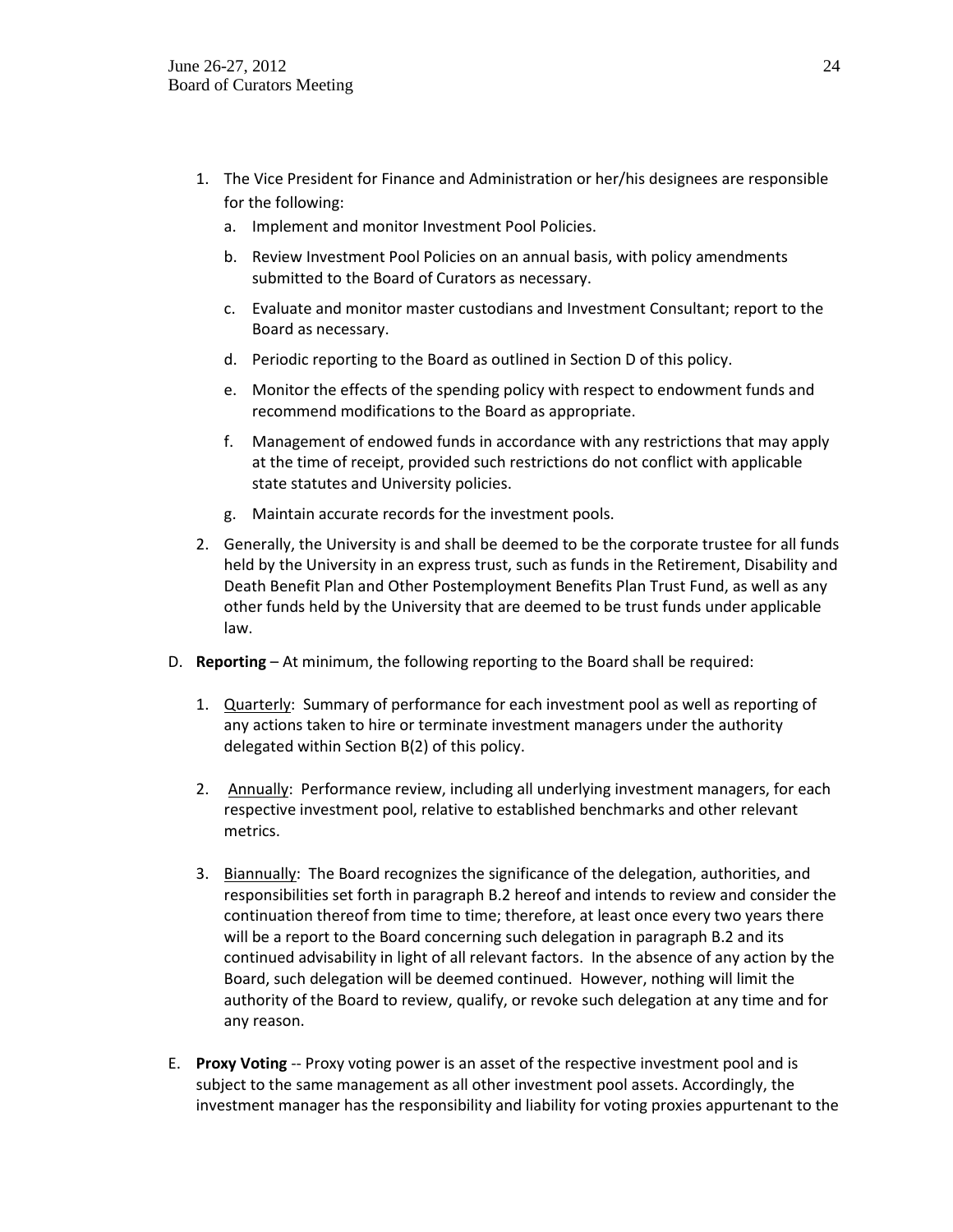securities under its management, owned by the respective investment pool. The voting of proxies must be done in a prudent manner and consistent with the investment objectives of the respective investment pool.

## **Collected Rules and Regulations Chapter 140: Investments 140.011 Policy for Investment Manager Selection, Monitoring and Retention**

- A. **Introduction** -- This policy establishes general guidelines for selecting external investment managers, monitoring investment manager effectiveness, identifying issues of concern, and for making decisions concerning investment manager retention. The University shall utilize an Investment Consultant for assistance with the application of this policy. This policy applies to the following investment pools:
	- 140.012 General Pool
	- 140.013 Endowment Pool
	- 140.014 Fixed Income Pool
	- 140.015 Retirement, Disability and Death Benefit Plan
	- 140.016 Other Postemployment Benefits Plan Trust Fund
- B. **Responsibilities and Authorities**  See CRR 140.010 "*Policy for Management and Oversight of Selected University Investment Pools*."
- C. **Active vs. Passive Management** Active managers are used most often, with an expectation of value added in excess of passive implementation. In markets that are generally considered efficient, passive strategies may be used to promote a diversified portfolio, while controlling risk and minimizing costs.
- D. **Manager Selection**  The manager selection process requires the evaluation of all aspects of a firm's organization and investment process to assess the probability that the identified firm's product will successfully meet the objectives of a given investment mandate going forward. A series of quantitative and qualitative factors should be analyzed when evaluating prospective firms. A suitable manager universe for a given mandate should be screened for potential manager candidates. The following, as applicable, should be considered in the manager selection process:
	- 1. Organizational Factors
		- a. Structure: Does the ownership structure align the employees' interests with those of clients?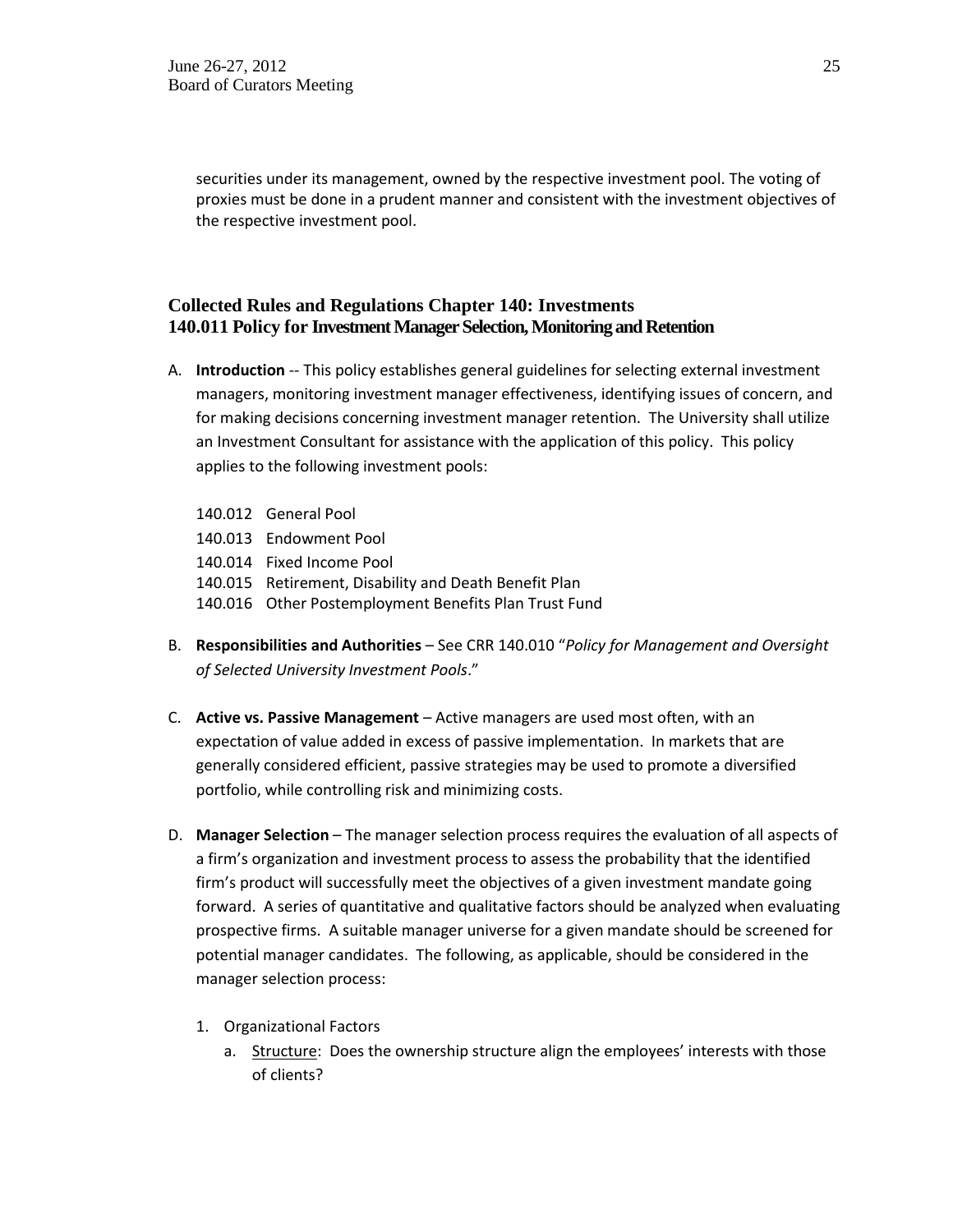- b. Stability: Has the firm been able to retain investment professionals and senior management over time?
- c. Strategic direction: Is the firm's growth rate in assets and personnel appropriate? Is there a clear focus on investment management?
- d. Business viability: Are the firm's growth prospects, assets under management and capital base sufficient to maintain a healthy business?
- e. Assets under management: Are assets sufficient at the product level to accommodate the University's portfolio and, at the other extreme, has excessive asset growth impeded the firm's ability to add value in a given mandate? Generally, the University's combined assets under management across all pools of funds should not exceed 25% of a particular product's total assets under management.
- 2. Investment Philosophy
	- a. Well Defined: Is the investment philosophy clearly defined and consistently applied?
	- b. Competitive advantages: Are there any aspects to the investment philosophy that provide a competitive advantage such as information/data sources, unique modeling capabilities, unusual perspectives, depth/quality of analytical resources, and/or experience of investment professionals?
	- c. Persistence: Is there something about the investment philosophy that provides conviction that historical performance can be repeated?
- 3. Investment Professionals
	- a. Relevant experience: Are the portfolio managers and research analysts experienced in managing this type of mandate?
	- b. Team experience: Is there significant experience among the professionals as a team?
	- c. Skills: Do the investment and research professionals bring complementary skills to the portfolio management process?
	- d. Resources: Has the firm given the team the proper resources to succeed? Are the investment professionals distracted by other responsibilities including other products, firm management, sales, client service, etc.?
- 4. Historical Performance
	- a. Performance vs. relevant benchmarks: Has the firm added value on a net basis to the benchmark over market cycles, typically defined as 3-5 year periods? How much value has been added relative to the risk taken?
	- b. Performance vs. peers: Has the firm exhibited an ability to outperform peers over market cycles, typically defined over 3-5 year periods?
	- c. Consistency: Has the level of performance been consistent and within expectations for the mandate?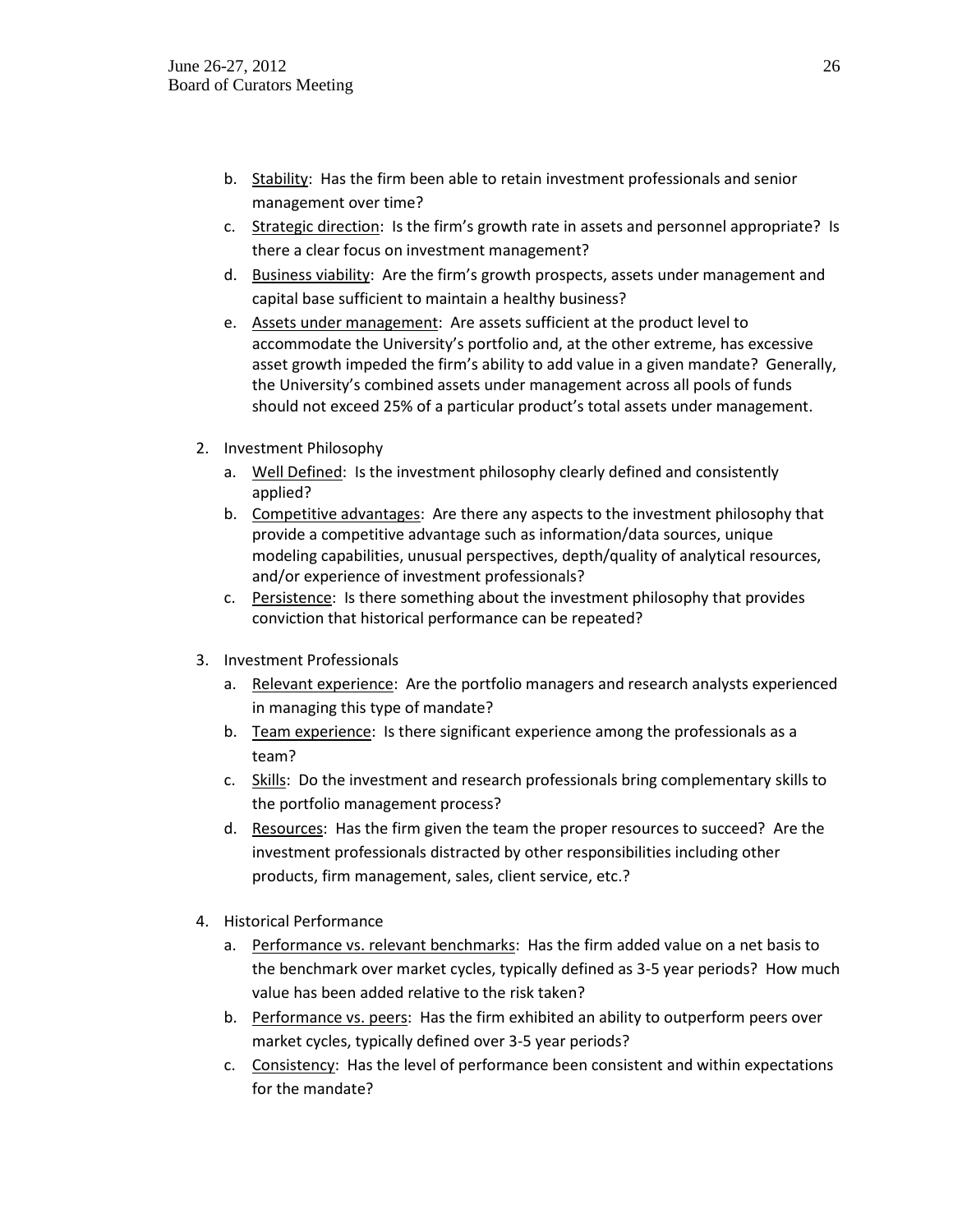- d. Risk metrics: Is the level of absolute and relative volatility appropriate given the mandate? Are the risk metrics of the portfolio over time consistent with expectations given the mandate?
- e. Performance attribution: What are the sources of over or under-performance (e.g. industry bets, stock selection, style biases) and do they match the manager's investment process and philosophy?
- 5. Other
	- a. Missouri location and/or minority status: The University has an active and ongoing interest in doing business with firms that are owned, controlled, and operated by citizens of the state of Missouri. In addition, the University is committed to supporting the participation of minority and women-owned and controlled asset management firms (as defined in Section 33.750 (3), (4), and (5), RSMo 2000) in the management of its funds. All potential qualified Missouri and/or minority and women-owned candidates under consideration for investment mandates shall meet the University's threshold manager selection criteria.
	- b. Fees: Are fees competitive and appropriate for the mandate?
	- c. Fit: How does the manager fit within the overall portfolio and, when applicable, within the asset class or sector?
	- d. Compliance/Back office: Are compliance and back office systems adequate?
- E. **Manager Concentration** Careful consideration should be given to concentrations of assets under management across all products with a single asset management firm within an individual investment pool as well as in aggregate across all investment pools. Each circumstance should generally be evaluated on an individual basis, taking into account the asset sectors, type of investment vehicles, custody of underlying assets and the overall size and strength of the investment management firm being considered. Additionally, it is recognized that larger concentrations of assets under management with a single investment management firm can often result in lower negotiated management fees, which benefit the investment pools. In all cases, any such fee savings shall be secondary to the consideration of the safety and soundness of invested assets.
- F. **Manager Monitoring** -- Each manager should be analyzed on an individual basis, taking into account any specific circumstances affecting the particular relationship. At minimum, the University and Investment Consultant shall review all managers on a quarterly basis. The review process should include, while not being limited to, the following factors:
	- 1. Performance: An evaluation of performance should focus primarily on trailing three and five year periods, taking into account the manager's expected tracking error versus the agreed-upon benchmark. Over these time horizons, active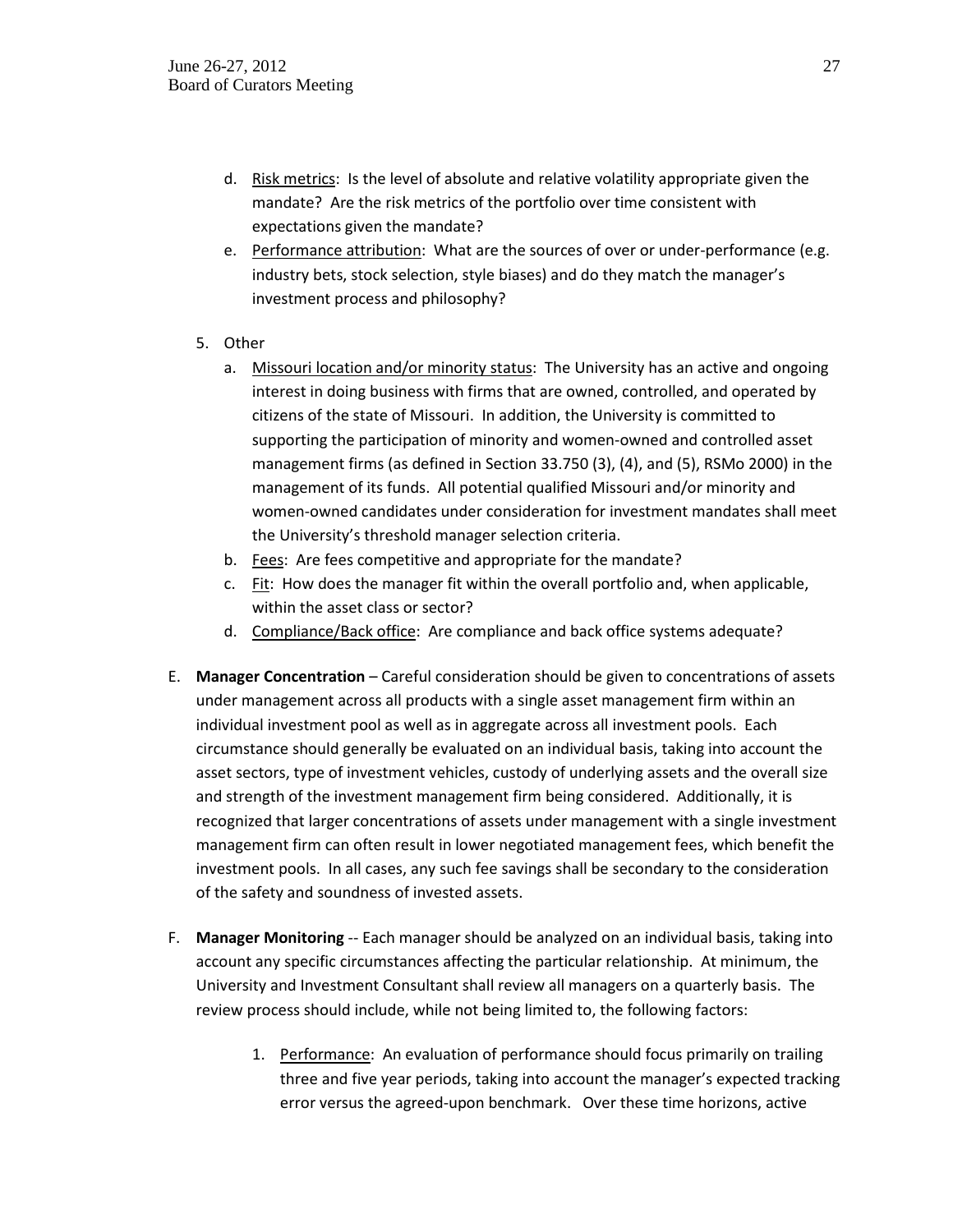manager performance, net of fees, is generally expected to outperform the agreed upon benchmark and fall within the top two quartiles of an appropriate peer group.

- 2. Adherence to Stated Philosophy, Process and Style: The default expectation would be continued adherence to the manager's stated philosophy, process, and style in existence at the time of hiring.
- 3. Organizational Matters: Stability is the basic expectation. Any material change in the manager's organizational structure, ownership or personnel should be carefully considered. Ongoing oversight by regulatory agencies should also be monitored, as well as any indications of illegal or unethical behavior.
- 4. Guidelines: Managers are expected to maintain compliance with guidelines established by the University; exceptions may be granted by the University and Investment Consultant on a case-by-case basis. As circumstances warrant, the manager may provide recommended revisions to the guidelines in writing to the University and Investment Consultant; however, the University and Investment Consultant shall be under no obligation to accept such recommendations.
- 5. Service and Responsiveness: Managers are expected to be reasonably responsive to the needs of the University and Investment Consultant, including requests for information and/or analysis, requests for periodic meetings to review performance, etc.

To the extent that any significant issues or concerns are identified as part of the review process or at any other time, considering factors including, but not limited to, those noted above, a manager may be classified as "Under Review" or terminated based solely on the determination of the University and Investment Consultant.

- G. **Manager "Under Review" Classification** Managers who are classified as "Under Review" are not eligible for additional funding and may be subject to asset reductions. If circumstances warrant, based solely on the determination of the University and Investment Consultant, the manager may be terminated immediately or at any time thereafter. Otherwise, the following process must be satisfactorily completed prior to the removal of the "Under Review" classification:
	- 1. The University shall notify the manager in writing of their "Under Review" classification. The notification shall indicate the reason(s) why the manager has been classified as "Under Review," request information from the manager on relevant issues, and ask for the manager's input in resolving the concerns identified.
	- 2. Upon notification, the manager shall submit a written response within 15 calendar days of the date of notice. The investment manager's response should provide the following, as applicable: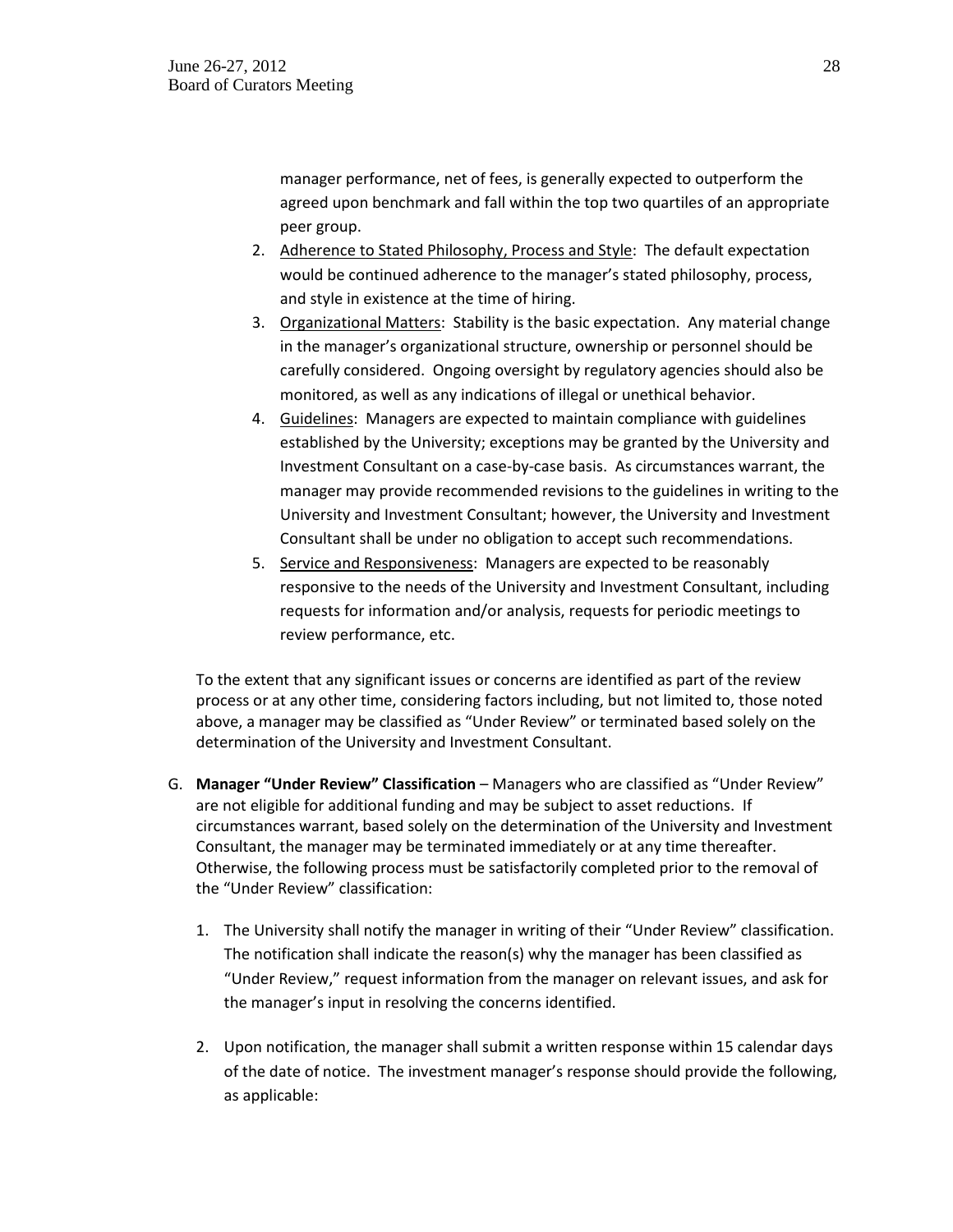- a. Information specifically requested in the University's notice
- b. Substantive reasons for any problems or issues documented in the notice; if performance issues were noted, detailed attribution analysis of underperformance
- c. Description of corrective actions to be taken
- d. Expected time horizon for completion of any corrective actions
- e. Any other relevant information
- 3. Based on the manager's written response and any subsequent discussions, the University and Investment Consultant shall determine an appropriate course of action up to and including the termination of the manager. The University and Investment Consultant will carefully monitor the progress of the manager in implementing their plan. As determined solely by the University and the Investment Consultant, the manager's "Under Review" classification may be removed when issues and concerns have been satisfactorily addressed
- H. **Manager Termination –** A manager shall be terminated, based solely on the determination of the University and Investment Consultant, if there has been a failure to correct noted deficiencies or to show improvement, if the deficiencies noted are perceived to be irresolvable within a reasonable amount of time, or if other circumstances warrant.

Managers may also be terminated from time to time based solely on strategic or operational changes with respect to the overall University portfolio including, but not limited to, changes in asset sectors or changes in portfolio allocations among asset sectors.

Nothing in this policy shall be construed to be for the benefit of any manager or other person or to derogate from or affect the University's right to terminate an investment manager as permitted by the terms of their applicable investment management agreement.

### **Collected Rules and Regulations Chapter 140: Investments**

#### **140.012 Investment Policy for General Pool**

- A. **Introduction** -- The General Pool represents the University's cash and reserves, both restricted and unrestricted, including, but not limited to, operating funds, auxiliary funds, service operations funds, self-insurance funds, debt service funds, and plant funds.
- B. **Responsibilities and Authorities** See CRR 140.010 "*Policy for Management and Oversight of Selected University Investment Pools*"
- C. **Types of Instruments –** The University is authorized to use any or all of the following investment instruments for General Pool funds managed internally by the Treasurer's office: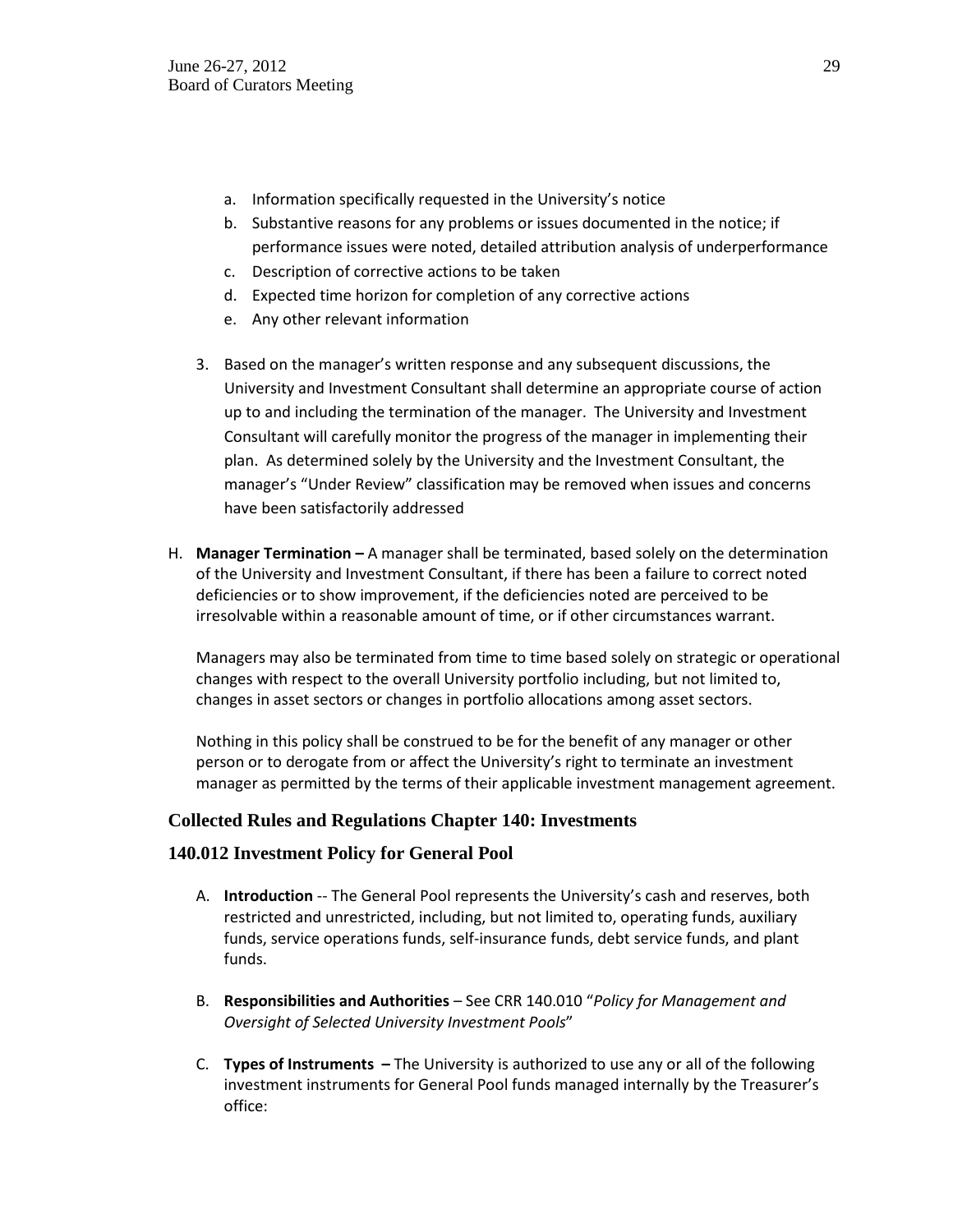- 1. Repurchase agreements collateralized by U.S. Government issues and U.S. Government Agency issues.
- 2. U.S. Government securities, U.S. Government Agency securities and U.S. Government guaranteed securities, including but not limited to: all direct obligations of the U.S. Government, Federal Farm Credit Banks, Federal Home Loan Banks, Federal National Mortgage Association, and Federal Home Loan Mortgage Corporation. Included in the definition of U.S. Government Agency securities and U.S. Government guaranteed securities are mortgage-backed securities and collateralized mortgage obligations guaranteed by such entities.
- 3. Corporate bonds rated A or better by one of the Nationally Recognized Statistical Ratings Organizations.
- 4. Municipal bonds rated A or better by one of the Nationally Recognized Statistical Ratings Organizations. Eligible municipal bonds shall be restricted to general obligation debt or essential service revenue bonds. Municipal bonds may be taxable or tax-exempt.
- 5. Certificates of deposit (collateralized) at banks with which the University has a depository agreement.
- 6. Money market funds which are SEC 2a-7 compliant and have received a AAA rating by at least two Nationally Recognized Statistical Ratings Organizations.
- 7. Commercial paper which has received the highest letter and numeral ranking (i.e., A1 / P1) by at least two Nationally Recognized Statistical Ratings Organizations, and other similar short-term investment instruments of like or better quality.

D. **Restrictions on Instruments –** The maximum amount or percentage of the total internally-managed General Pool portfolio held in each instrument listed above shall be:

- 1. No restrictions for repurchase agreements remaining in the deposit bank which are fully collateralized by government securities.
- 2. No more than 15 percent of the total internally-managed portfolio is to be held in one bank, with one allowable exception, as follows: A temporary position of up to 20 percent may be taken in any one bank if the position in that bank will be brought back to 15 percent within five business days.
- 3. No restriction on direct obligations of the U.S. Government, U.S. Government guaranteed securities and U.S. Government Agency issues or guaranteed securities.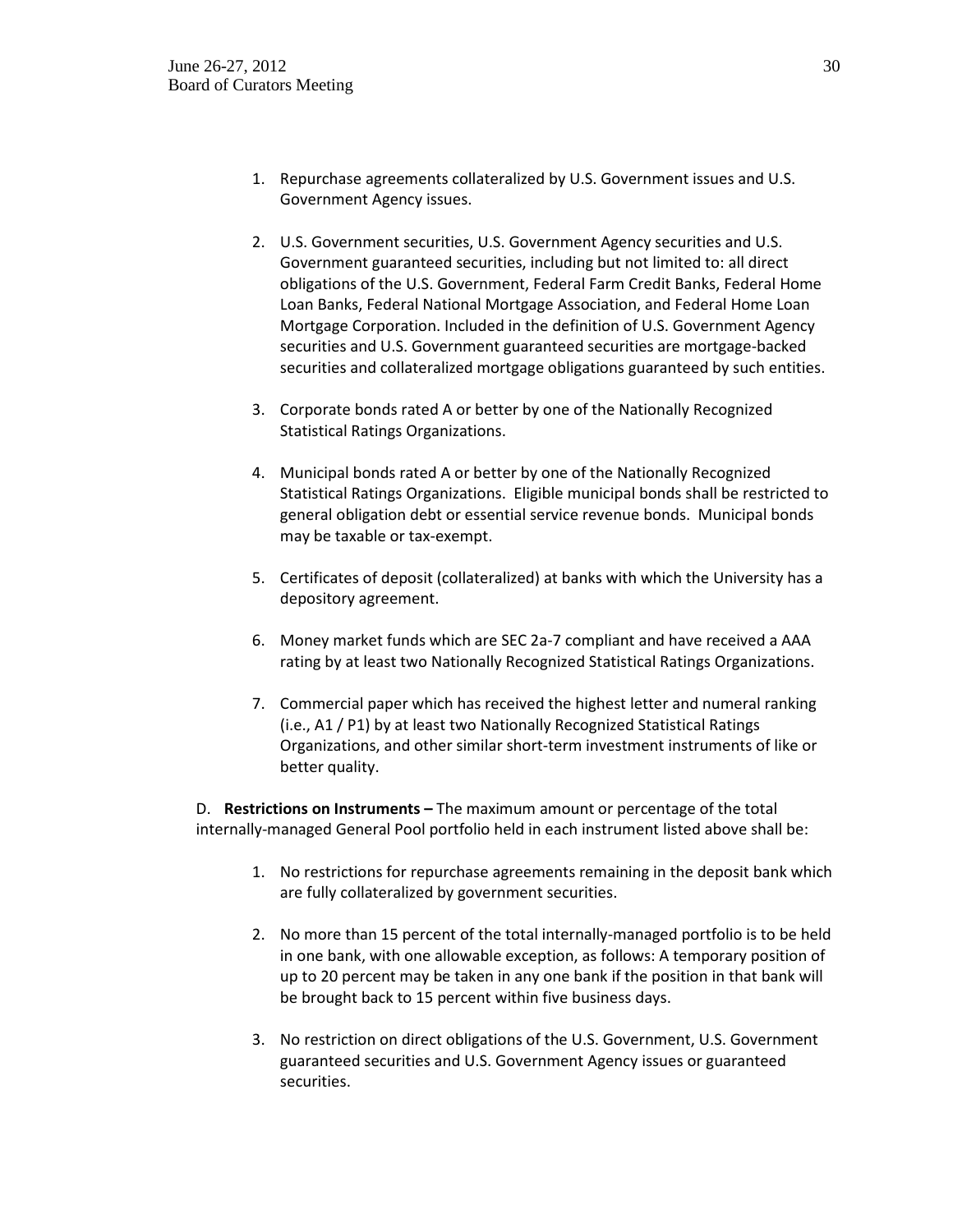- 4. No more than 10 percent of the internally-managed portfolio is to be held in corporate bonds; no more than 1 percent of the internally-managed portfolio is to be held in any one corporate issuer.
- 5. No more than 10 percent of the internally-managed portfolio is to be held in municipal bonds; no more than 1 percent of the internally-managed portfolio is to be held in any one municipal issuer.
- 6. No more than 50 percent of the internally-managed portfolio is to be held in commercial paper and no more than 5 percent of the internally-managed portfolio is to be held in the commercial paper of any single commercial paper issuer, with one allowable exception, as follows: A temporary position of up to 10 percent may be taken in any one issuer if the position with that issuer will be brought back to 5 percent within ten business days.

E. The University is authorized to invest General Pool funds in the Endowment Pool, as well as externally managed absolute return or global fixed income funds. The University is also authorized to use external investment managers with respect to any of the investment instruments defined in Section C of this policy. Specific guidelines for externally managed funds are contained in CRR 140.011 "*Policy for Investment Manager Selection, Monitoring and Retention*."

F. **Excluded Instruments –** The General Pool shall not be deemed to include, and the limitations contained herein shall not be deemed applicable to, any program-related funds, instruments, and assets not held primarily for investment such as interests governed by CRR 70.070 "*Entrepreneurial Activity*."

### **Collected Rules and Regulations Chapter 140: Investments**

#### **140.013 Investment Policy for Endowment Pool**

- A. **Introduction** -- The University's Endowment Pool contains gifts, bequests and other funds directed to be used to support a University program in perpetuity. Some donors require such a commitment as a condition of their gift ("true endowments"). Also, funds may be assigned to function as endowments by the Board of Curators or by University administration ("quasi endowments").
- B. **Responsibilities and Authorities –** See CRR 140.010 "*Policy for Management and Oversight of Selected University Investment Pools*."
- C**. Investment Objectives --** The Endowment Pool must be managed to provide ongoing support of endowed programs in perpetuity, in conformance with donor stipulations. To accomplish this, investment returns, net of inflation, should be sufficient over time to cover annual spending distributions while maintaining or growing the underlying purchasing power of each endowed gift.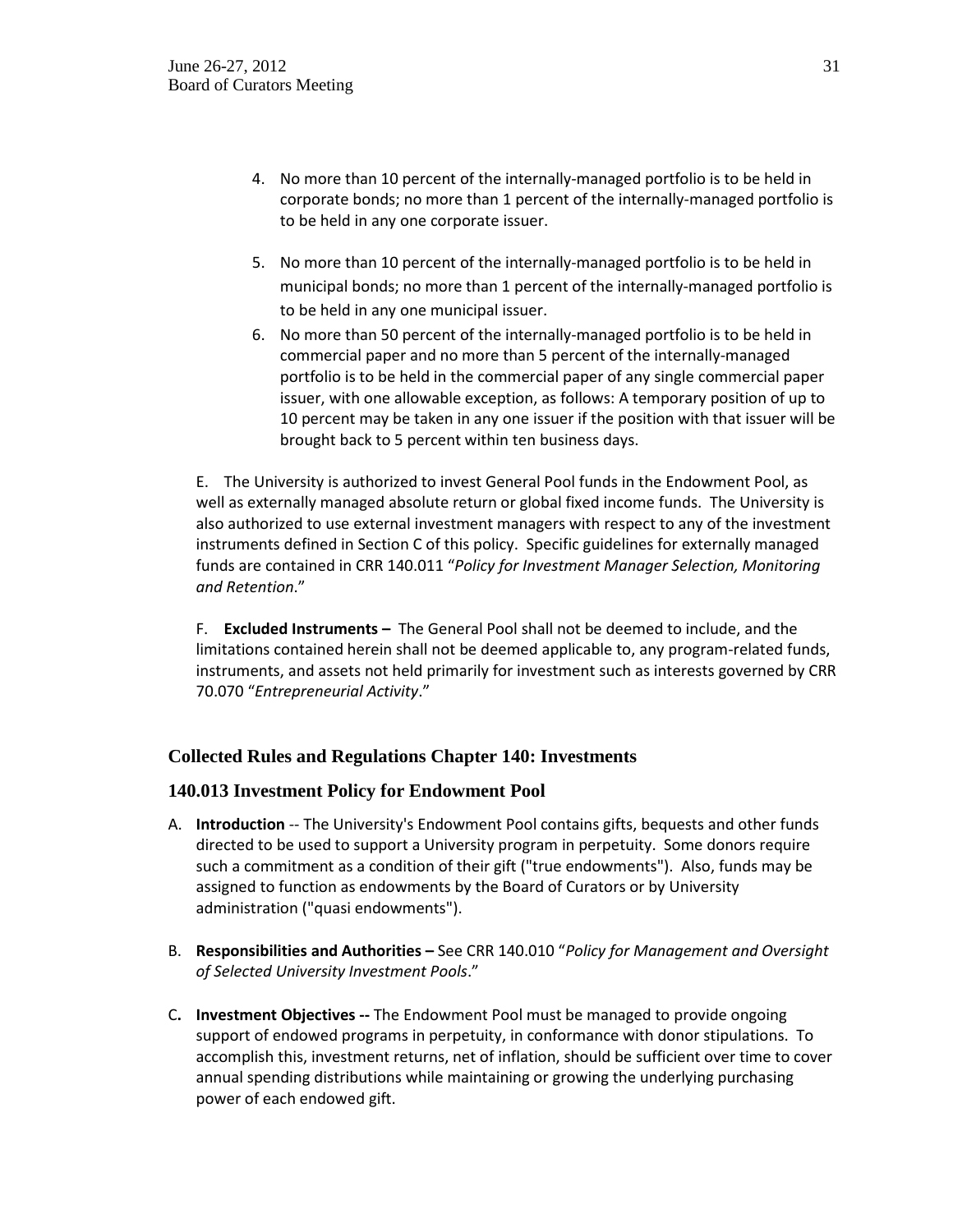D. **Authorized Investments –** The Endowment Pool shall be invested in externally managed funds, consistent with the guidelines established in CRR 140.011 "*Policy for Investment Manager Selection, Monitoring and Retention*," in the following asset sectors:

| Sector                        | <b>Target Asset Mix</b> | <b>Allowable Range</b> |
|-------------------------------|-------------------------|------------------------|
| Global equity                 | 49%                     | 44% - 59%              |
| Absolute return strategies    | 12%                     | $8\%$ - $18\%$         |
| Private equity                | 10%                     | 4% - 12%               |
| Real estate                   | 8%                      | 4% - 12%               |
| Global fixed income           | 5%                      | $3\% - 8\%$            |
| High-yield fixed income       | 5%                      | $3% - 8%$              |
| Floating rate bank loans      | 2%                      | $1\% - 5\%$            |
| Global inflation-linked bonds | 2%                      | $1\% - 5\%$            |
| Emerging markets debt         | 7%                      | 4% - 10%               |
| <b>Total</b>                  | 100%                    |                        |

Sector allocations shall be monitored on an ongoing basis as changes in market behavior may result in variations from the target asset mix. Rebalancing of the portfolio shall be considered at least annually, and more often if necessary to maintain allocations within the allowable range. The need to rebalance shall take into account any logistical issues associated with fully funding a particular asset sector, as well as any tactical decisions to overweight or underweight a particular asset sector based on current market conditions.

Actual sector allocations shall not fall outside of the allowable ranges, with the exception of violations caused solely by periods of extreme market distress, when it may not be possible or advisable to immediately bring such allocations back to within the allowable ranges.

- E. **Spending Policy –** To provide ongoing support to endowed programs in perpetuity, the spending policy must be managed in conjunction with investment objectives and other factors in compliance with applicable law, such that the spending rate plus an inflationary assumption shall not exceed expected investment returns over time. At minimum, the spending policy should be reviewed in conjunction with asset/liability studies performed by the Investment Consultant not less than once every three years.
	- 1. The formula used to determine the Endowment Pool spending distribution for each fiscal year shall apply a rate of 4.5% to a base equal to the 28-quarter trailing average of market values as of December  $31<sup>st</sup>$  of the prior fiscal year. Endowment spending distributions shall be paid on a monthly basis.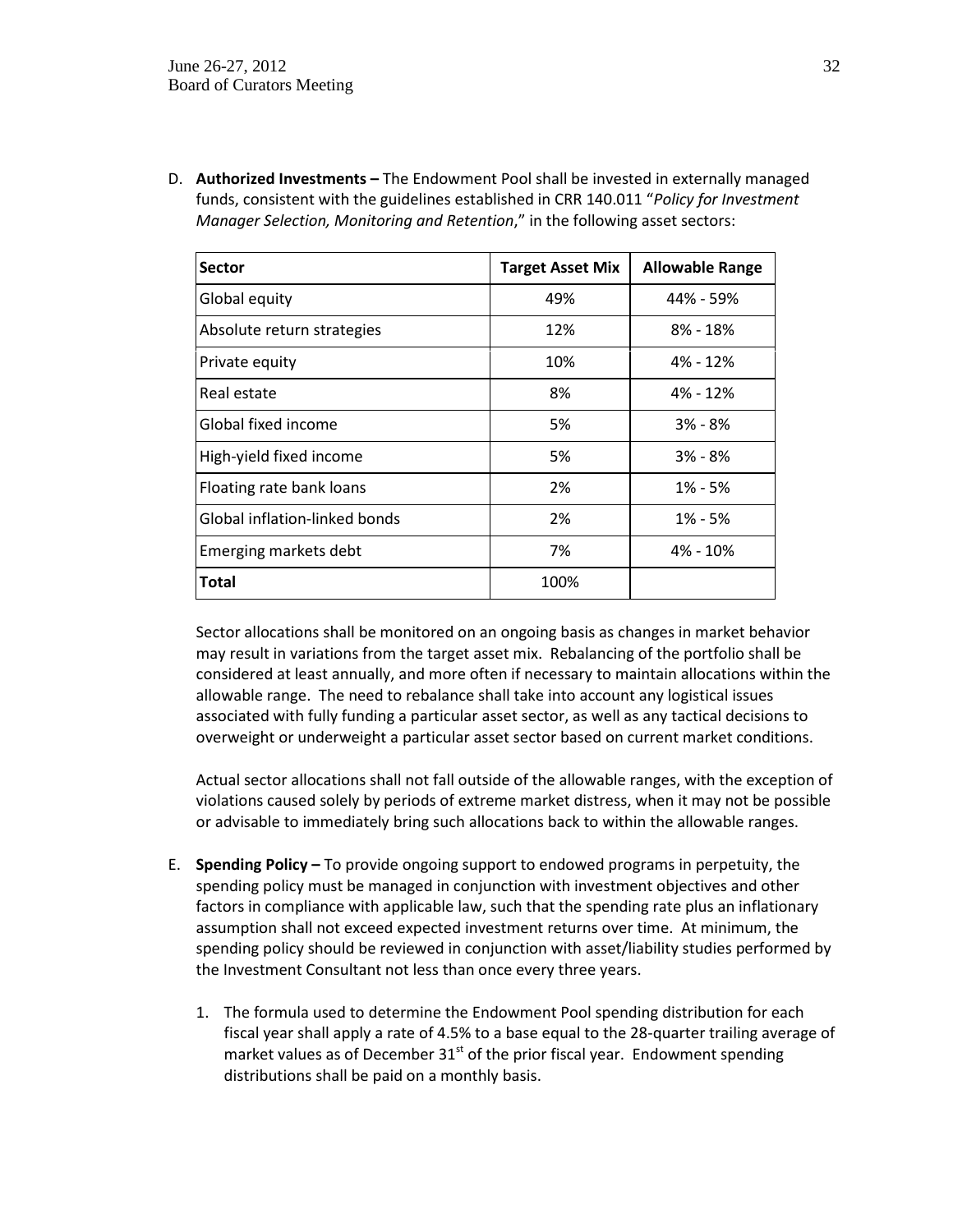The transition of the rate from 5.0% to 4.5% shall be accomplished in a methodical manner over a period not to exceed the seven years ended June 30, 2019. In no case shall the transition from 5.0% to 4.5% cause the actual spending distribution to decrease from one year to the next during the transition phase.

- 2. In addition to the spending distribution noted above, the President shall have the discretion to distribute from the Endowment Pool an administrative fee each fiscal year to be used for support of internal endowment administration and development functions. Such administrative fee shall be calculated by applying a rate of up to 1% to a base equal to the 28-quarter trailing average of market values as of December  $31^{st}$  of the prior fiscal year. The administrative fee shall be paid on a monthly basis.
- 3. The spending policy, spending distribution formula and administrative fee may be adjusted over time by the Board to respond to general economic conditions and other factors as appropriate and in compliance with applicable law.
- 4. Implementation of the spending policy is delegated to the Vice President for Finance and Administration or her/his designees.

### **Collected Rules and Regulations Chapter 140: Investments**

### **140.014 Investment Policy for Fixed Income Pool**

- **A. Introduction** -- The University's Fixed Income Pool endowment fund includes gifts, bequests and other funds directed to be used to support a University program in perpetuity. Donor restrictions limit the investment of these funds to fixed income securities.
	- **B. Responsibilities and Authorities** -- See CRR 140.010 "*Policy for Management and Oversight of Selected University Investment Pools.* "
	- **C. Investment Objectives** -- The primary investment objectives of the Fixed Income Pool are capital preservation and the maximization of earned income.
	- **D. Authorized Investments** -- The Fixed Income Pool shall be invested in an externally managed U.S. core plus bond fund. Specific guidelines for externally managed funds are contained in CRR 140.011 *"Policy for Investment Manager Selection, Monitoring and Retention."*
	- **E. Spending Policy** All earned income shall be distributed monthly.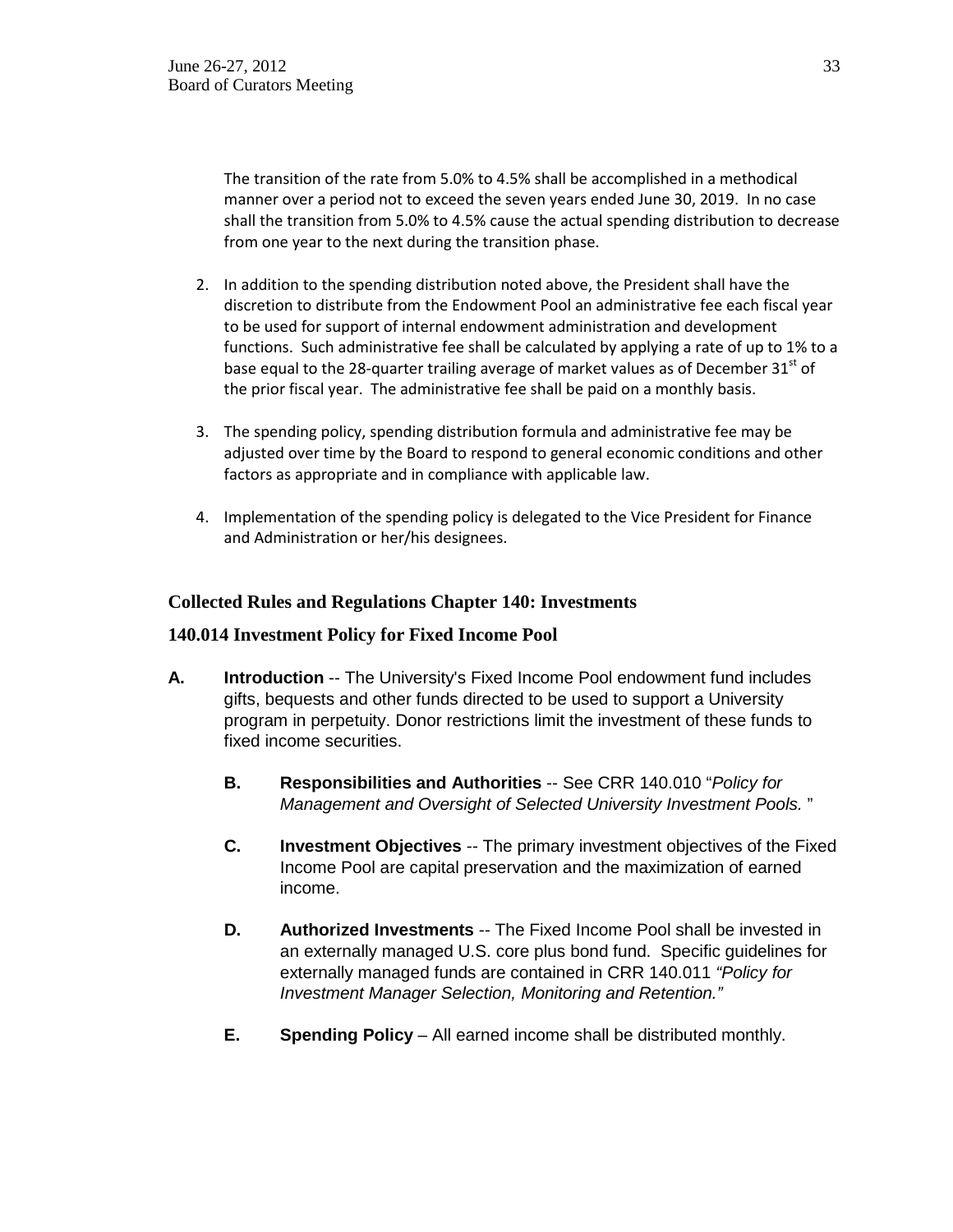### **Collected Rules and Regulations Chapter 140: Investments**

### **140.015 Investment Policy for Retirement, Disability and Death Plan**

- A. **Introduction** -- The University's Retirement, Disability and Death Benefit Plan ("Plan") was established to provide retirement income and other stipulated benefits to qualified employees in amounts and under the conditions described in the plan. A Trust was established in 1958 and is being funded to provide the financial security of those benefits.
- B. **Responsibilities and Authorities –** See CRR 140.010 "*Policy for Management and Oversight of Selected University Investment Pools*."
- C. **Investment objectives** -- The primary objective to be achieved in the active management of Trust assets is to provide for the full and timely payment of retirement, disability and death benefits to qualified employees. In order to fulfill this objective the University must maintain a prudent actuarially sound funding of the Plan's liabilities. This funding requirement is derived from two principal sources; the total investment return on Trust assets and the amount of University contributions. In order to minimize the University's required contributions it is imperative that total investment returns be maximized.
- D. **Authorized Investments –** The Plan shall be invested in externally managed funds, consistent with the guidelines established in CRR 140.011 "*Policy for Investment Manager Selection, Monitoring and Retention*," in the following asset sectors:

| <b>Sectors</b>                | <b>Target Asset Mix</b> | <b>Allowable Range</b> |
|-------------------------------|-------------------------|------------------------|
| Global equity                 | 45%                     | 40% - 55%              |
| Absolute return strategies    | 8%                      | $5% - 13%$             |
| Private equity                | 10%                     | 4% - 12%               |
| Real estate                   | 6%                      | $3\% - 9\%$            |
| Global fixed income           | 7%                      | 4% - 10%               |
| High-yield fixed income       | 10%                     | 7% - 13%               |
| Floating rate bank loans      | 4%                      | $2% - 7%$              |
| Global inflation-linked bonds | 4%                      | $2\% - 7\%$            |
| Emerging markets debt         | 6%                      | $3\% - 9\%$            |
| Total                         | 100%                    |                        |

Sector allocations shall be monitored on an ongoing basis as changes in market behavior may result in variations from the target asset mix. Rebalancing of the portfolio shall be considered at least annually, and more often if necessary to maintain allocations within the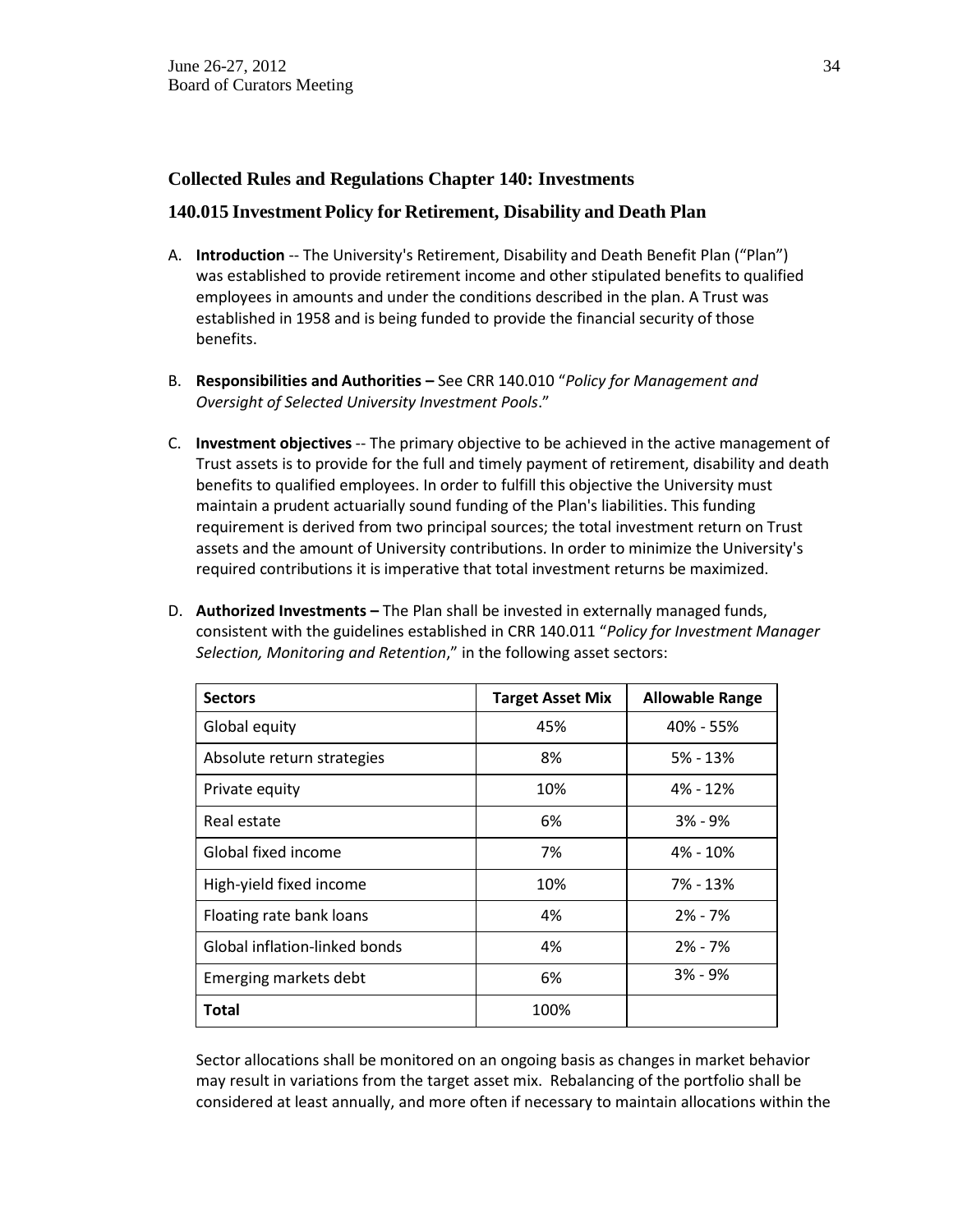allowable range. The need to rebalance shall take into account any logistical issues associated with fully funding a particular asset sector, as well as any tactical decisions to overweight or underweight a particular asset sector based on current market conditions.

Actual sector allocations shall not fall outside of the allowable ranges, with the exception of violations caused solely by periods of extreme market distress, when it may not be possible or advisable to immediately bring such allocations back to within the allowable ranges.

- E. **Other** The Board of Curators delegates to the President of the University the following responsibilities with respect to the Plan:
	- 1. Recommend contributions to the Plan.
	- 2. Recommend annuity, mortality and other tables as may be useful in actuarial determination.
	- 3. Recommend actuarial valuations made by experts retained for that purpose.
	- 4. Maintain data necessary for actuarial valuations of the assets of the Plan.
	- 5. Maintain accurate records for the Plan.

#### **Collected Rules and Regulations Chapter 140: Investments**

#### **140.016 Investment Policy for Other Postemployment Benefits Plan Trust Fund**

- A. **Introduction** -- The University's Other Postemployment Benefits (OPEB) include the medical, dental, long term disability and various other insurance benefits available to its retirees, former employees and their dependents in amounts and under the conditions described in the University's respective benefit plans excluding the University's pension plan. The OPEB Plan Trust Fund ("the Trust") was established in 2008 to provide for the full and timely payment of these benefits, with funding provided from contributions made by the University, contributions made by retirees and their dependents, if any, any sums due from insurance contracts entered into by the respective benefit plans, and income from any investments held by the Trust. The existence of the Trust is not a guarantee that benefits will be provided. This Investment Policy was established to provide direction to the investment and management of assets within the Trust.
- B. **Responsibilities and Authorities** -- See CRR 140.010 "*Policy for Management and Oversight of Selected University Investment Pools*."
- C. **Investment Objectives** The primary objective of the investment of Trust assets is to meet or exceed the investment return assumption used in the calculation of the actuarial accrued liability for postemployment benefits, utilizing a broadly diversified global investment structure.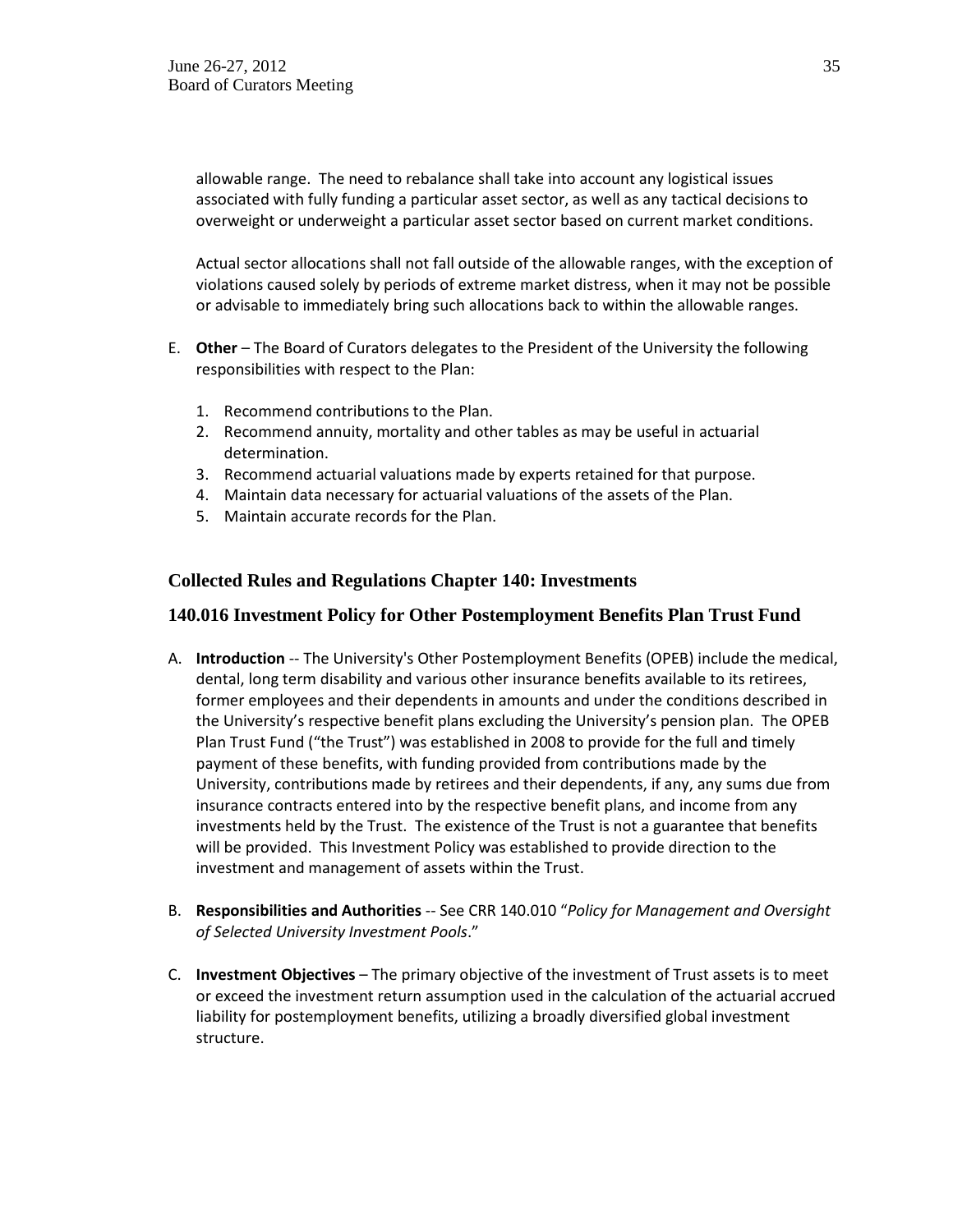D. **Authorized Investments** -- The Trust shall be invested in externally managed funds, consistent with the guidelines established in CRR 140.011 "*Policy for Investment Manager Selection, Monitoring and Retention*," in the following asset sectors:

| <b>Sectors</b>      | <b>Target Asset Mix</b> | <b>Allowable Range</b> |
|---------------------|-------------------------|------------------------|
| Global fixed income | 50%                     | 45%-55%                |
| Global equity       | 40%                     | 35%-45%                |
| Absolute return     | 10%                     | 0%-15%                 |
| Total               | 100%                    |                        |

Sector allocations shall be monitored on an ongoing basis as changes in market behavior may result in variations from the target asset mix. Rebalancing of the portfolio shall be considered at least annually, and more often if necessary to maintain allocations within the allowable range. The need to rebalance shall take into account any logistical issues associated with fully funding a particular asset sector, as well as any tactical decisions to overweight or underweight a particular asset sector based on current market conditions.

Actual sector allocations shall not fall outside of the allowable ranges, with the exception of violations caused solely by periods of extreme market distress, when it may not be possible or advisable to immediately bring such allocations back to within the allowable ranges.

### Debt Financing and Student Fee Approval, Recreation and Wellness Center, UMSL

It was recommended by Chancellor George, endorsed by President Wolfe, recommended by the Finance Committee, moved by Curator Downing and seconded by Curator Erdman, that the following action be approved:

debt financing for the \$36,000,000 cost for the University of Missouri-St. Louis, of a new Recreation and Wellness Center and approval of a dedicated student facility and activity fee of \$19.25/credit to fund the project with a cap of 12 credit hours in the Fall and Spring semesters and 6 credit hours in the Summer. This new fee will not be assessed until the building opens.

Roll call vote Full Board:

Curator Bradley voted yes. Curator Cupps voted yes. Curator Downing voted yes. Curator Erdman voted yes.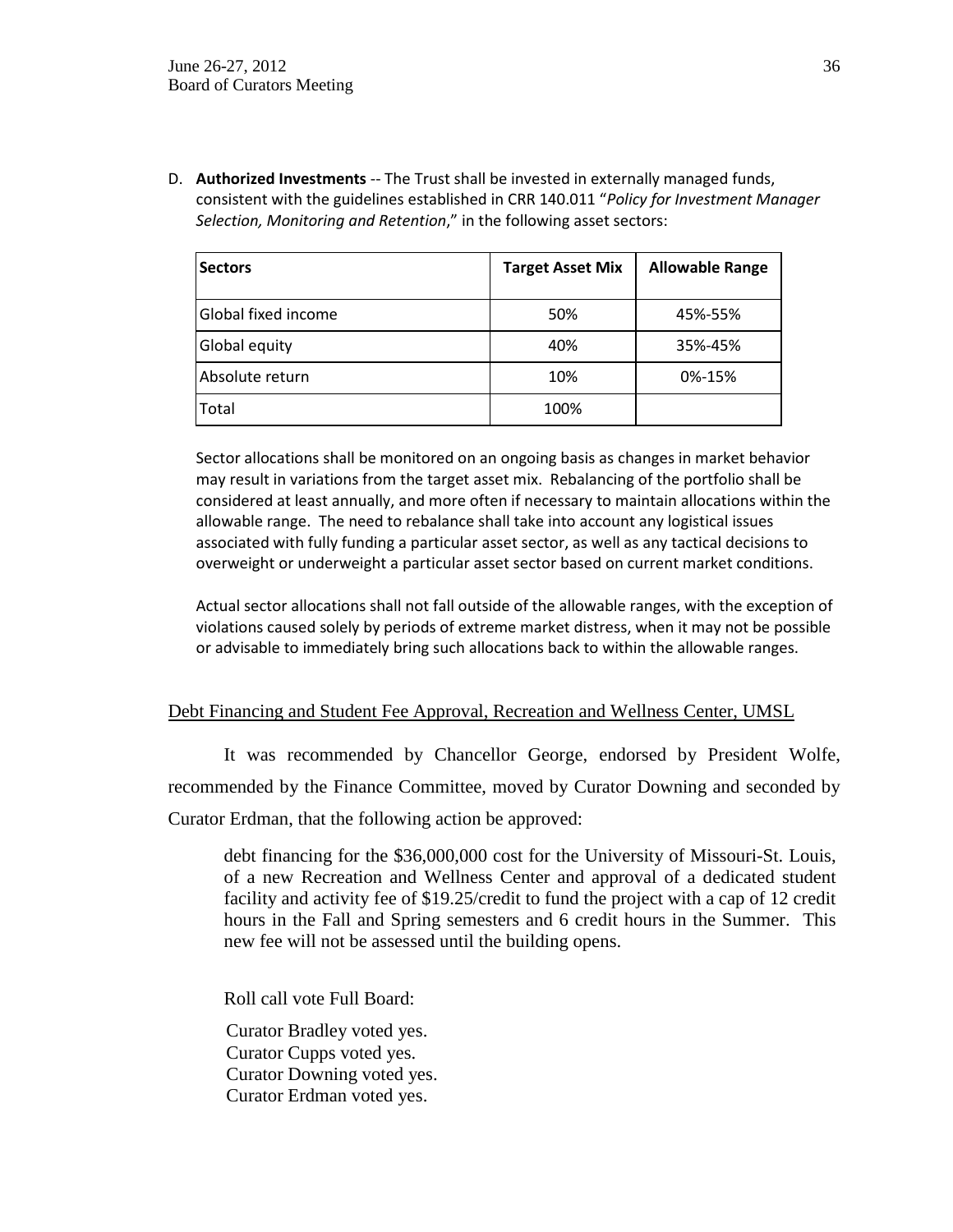Curator Goode voted yes. Curator Henrickson was absent. Curator Steward voted yes.

The motion carried.

### Project Approval, Virginia Avenue South Housing, MU

It was recommended by Chancellor Deaton, endorsed by President Wolfe,

recommended by the Finance Committee, moved by Curator Downing and seconded by

Curator Erdman, that the following action be approved:

the project approval for Virginia Avenue South Housing, for the University of Missouri-Columbia.

| Funding of the project budget is from:    |              |
|-------------------------------------------|--------------|
| <b>Residential Life Revenue Bonds</b>     | \$21,615,000 |
| <b>Residential Life Reserves</b>          | 6,500,000    |
| <b>Campus Facilities Utility Reserves</b> | 285,000      |
| <b>Total Funding</b>                      | \$28,400,000 |

Roll call vote of Board

Curator Bradley voted yes. Curator Cupps voted yes. Curator Downing voted yes. Curator Erdman voted yes. Curator Goode was absent for vote. Curator Henrickson was absent. Curator Steward voted yes.

The motion carried with five votes in favor and zero opposing.

Approval of Bond Financed Intercollegiate Athletics Projects and Architect Selections of Stadium West Side Renovation and Stadium East Side New Construction, MU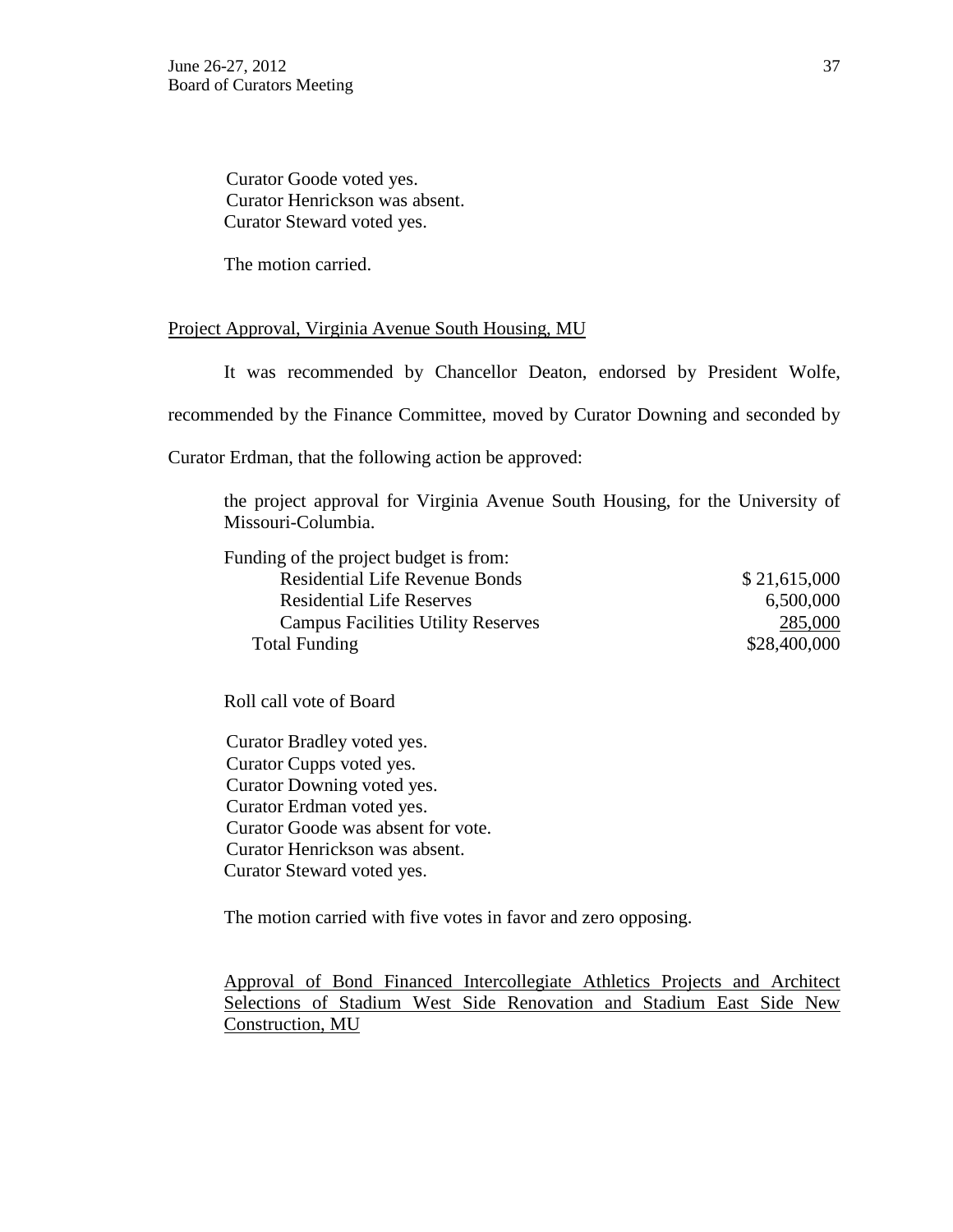It was recommended by Chancellor Deaton, endorsed by President Wolfe, recommended by the Finance Committee, moved by Curator Downing and seconded by Curator Erdman, that the following action be approved:

1. That the Vice President for Finance and Administration be authorized to employ the firm of Populous of Kansas City, Missouri for the design of The Memorial Stadium East Side Addition for a basic services fee of \$1,876,200 with the project financing below:

| Funding of the project budget is from:    |              |
|-------------------------------------------|--------------|
| Revenue Bonds                             | \$45,550,000 |
| <b>Campus Facilities Utility Reserves</b> | 500,000      |
| Total Funding                             | \$46,050,000 |

2. That the Vice President for Finance and Administration be authorized to employ the firm of Architecture (360) of Kansas City, Missouri for the design of the Memorial Stadium West Press Box Renovation, for the University of Missouri-Columbia for a basic services fee of \$543,975 with the project financing below:

Funding of the project budget is from: Revenue Bonds  $$9,750,000$ 

#### 3. Revenue Bond Financing for six additional projects totaling \$16,175,000

- Stadium North Concourse Expansion
- Stadium Structural Improvements
- Tennis Facility Renovations
- Taylor Stadium Renovation
- University Field Renovation
- Old Hawthorne Golf Facility

Roll call vote Full Board:

Curator Bradley voted yes. Curator Cupps voted yes. Curator Downing voted yes. Curator Erdman voted yes. Curator Goode voted yes. Curator Henrickson was absent. Curator Steward voted yes.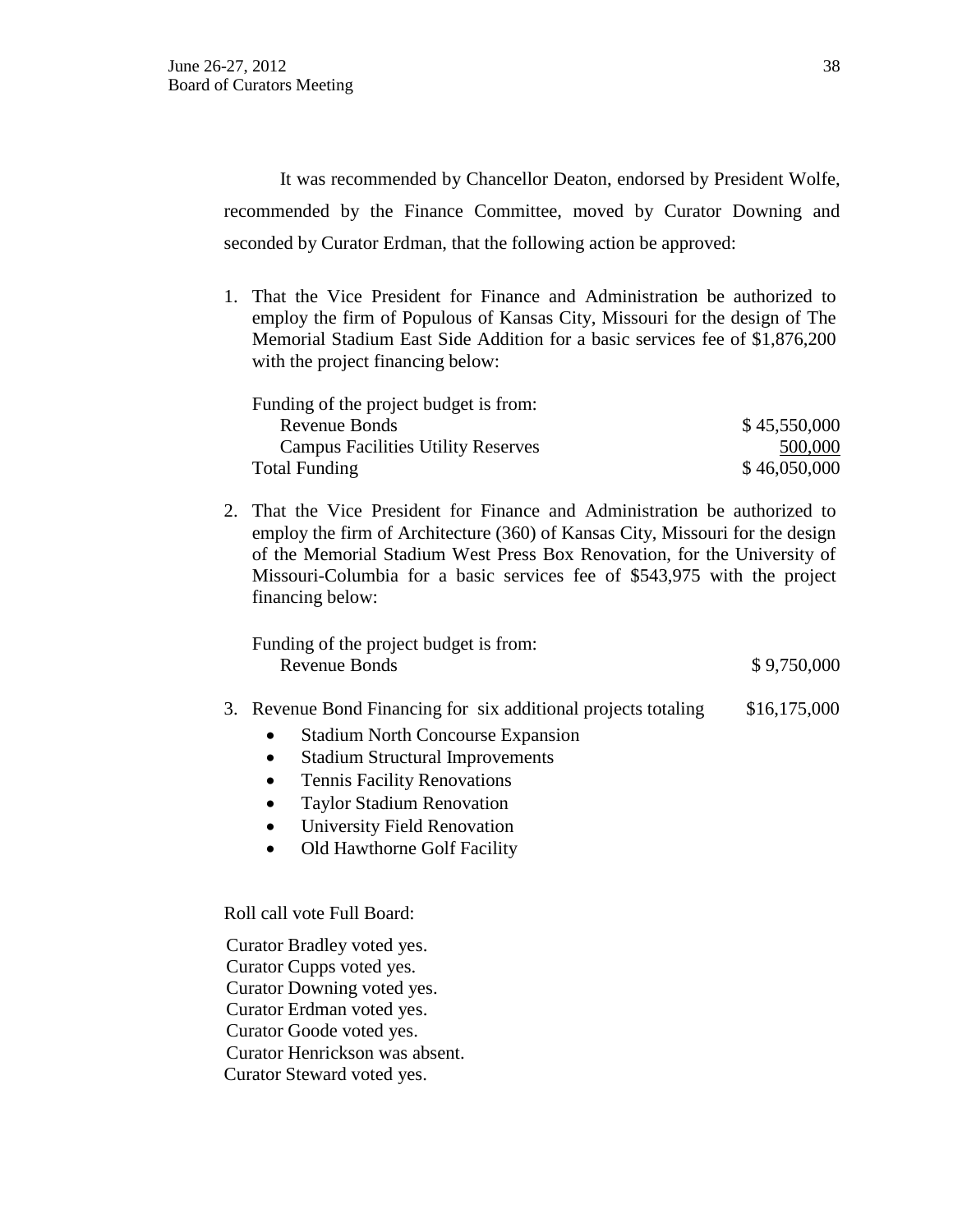The motion carried.

The public session of the Board of Curators meeting was recessed.

## **BOARD OF CURATORS MEETING – EXECUTIVE SESSION**

A meeting of the University of Missouri Board of Curators was convened in executive session at 5:00 P.M., on Tuesday, June 26, 2012, in the Donrey Media Room 211 of the Reynolds Alumni Center on the University of Missouri campus, Columbia, Missouri, pursuant to public notice given of said meeting. Curator David R. Bradley, Chairman of the Board of Curators, presided over the meeting.

Present

The Honorable David R. Bradley The Honorable Donald L. Cupps The Honorable Don M. Downing The Honorable Warren K. Erdman The Honorable Wayne Goode The Honorable David L. Steward

The Honorable Pamela Q. Henrickson was absent for the meeting.

Also Present Mr. Timothy M. Wolfe, President Mr. Stephen J. Owens, General Counsel Ms. Cindy Harmon, Secretary of the Board of Curators Miss Amy G. Johnson, Student Representative to the Board of Curators Ms. Natalie "Nikki" Krawitz, Vice President of Finance and Administration

#### **General Business – Executive Session**

 $232$ Ground Lease, UM – this item is excluded from the minutes and will be given public notice upon completion of the matter.

 $^{233}$ Property Purchase, MU - this item is excluded from the minutes and will be given public notice upon completion of the matter.

#### **Audit Committee Meeting – Executive Session**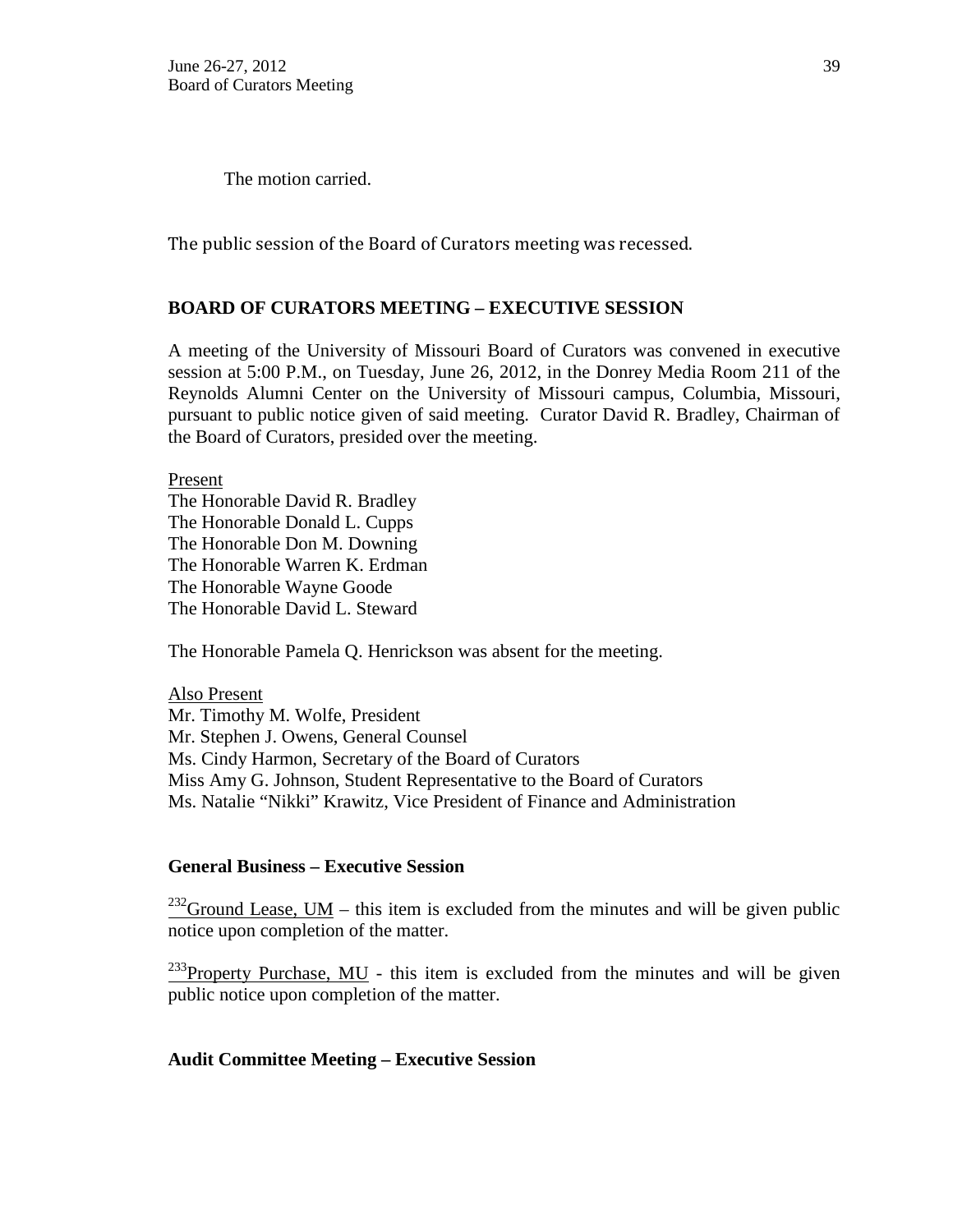Internal Audit Report – presented by Vice President Krawitz and John Tvrdik & Rik Boren with PricewaterhouseCoopers, LLC.

Mr. John Tvrdik presented a report from the internal auditors for the Curators. Also present from PricewaterhouseCoopers, LLC were Chris Lydon, Ryan Bachman and Lori Gunn. Present for the meeting from the University of Missouri System were Vice Presidents Krawitz and Allen and Beth Chancellor and Nilufer Joseph. No action was taken by the Board.

It was moved by Curator Cupps and seconded by Curator Downing, that the Board of Curators Audit Committee Meeting, June 26-27, 2012, be adjourned.

Roll call vote of Committee:

Curator Cupps voted yes. Curator Downing voted yes. Curator Henrickson was absent.

The motion carried.

There being no other business to come before the Audit Committee the meeting was adjourned at 5:36 PM.

# **General Business – Executive Session**

### Modification to the Henry W. Bloch Charitable Pledge Agreement, UMKC

It was recommended by Chancellor Morton, endorsed by President Wolfe, moved

by Curator Goode and seconded by Curator Downing, that the following actions be

approved:

That the Board of Curators authorizes the Vice President for Finance and Administration to execute a modified charitable pledge agreement with Henry W. Bloch that includes the following modifications to the original charitable pledge agreement, dated August 30, 2011: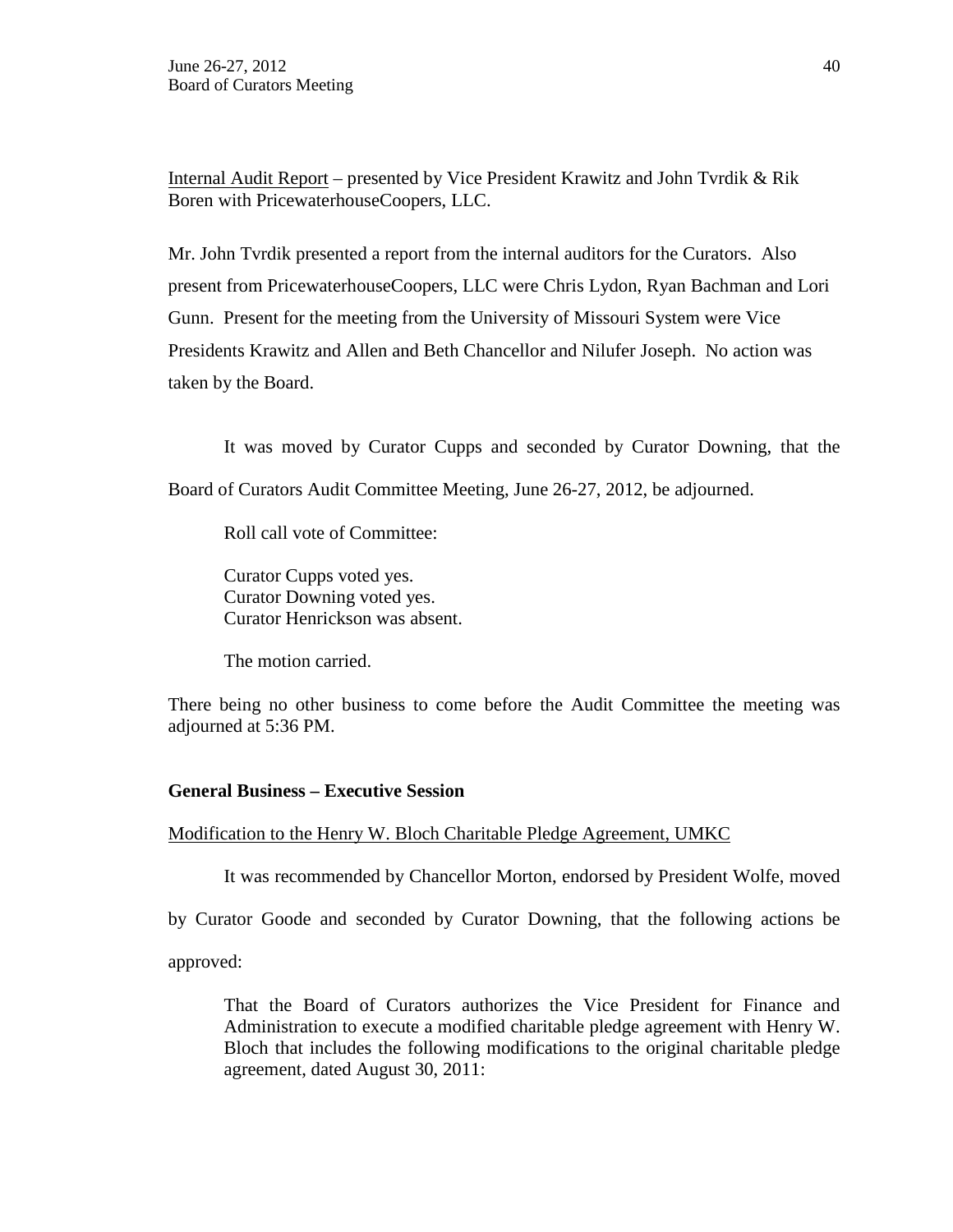- A. upon Mr. Bloch's death, \$25 million will be paid to the university in a lump sum, instead of \$25 million paid in the amounts of \$1.25 million each year for 20 years;
- B. clarification that the building that will bear Mr. Bloch's name pursuant to the pledge agreement will not be an addition to an existing building, but rather a separate building;
- C. change of the building name from "Bloch Hall" to the "Henry W. Bloch Executive Hall for Entrepreneurship and Innovation"; and
- D. completion of construction by the beginning of 2013-2014 academic year.

Roll call vote of the Board:

Curator Bradley voted yes. Curator Cupps voted yes. Curator Downing voted yes. Curator Erdman voted yes. Curator Goode voted yes. Curator Henrickson was absent. Curator Steward voted yes.

The motion carried.

 $234$ Contract Amendment – this item is excluded from the minutes and will be given public notice upon completion of the matter.

The executive session of the Board of Curators meeting recessed at 6:00 PM on Tuesday, June 26, 2012.

#### **University System Awards Reception, Dinner and Program**

6:00 – 8:45 P.M. Tuesday, June 26, 2012 Hosted by the Board of Curators and President Wolfe Location: Reynolds Alumni Center Great Room, University of Missouri campus, Columbia, Missouri

### Present

The Honorable David R. Bradley The Honorable Donald L. Cupps The Honorable Don Downing The Honorable Warren K. Erdman The Honorable Wayne Goode The Honorable David L. Steward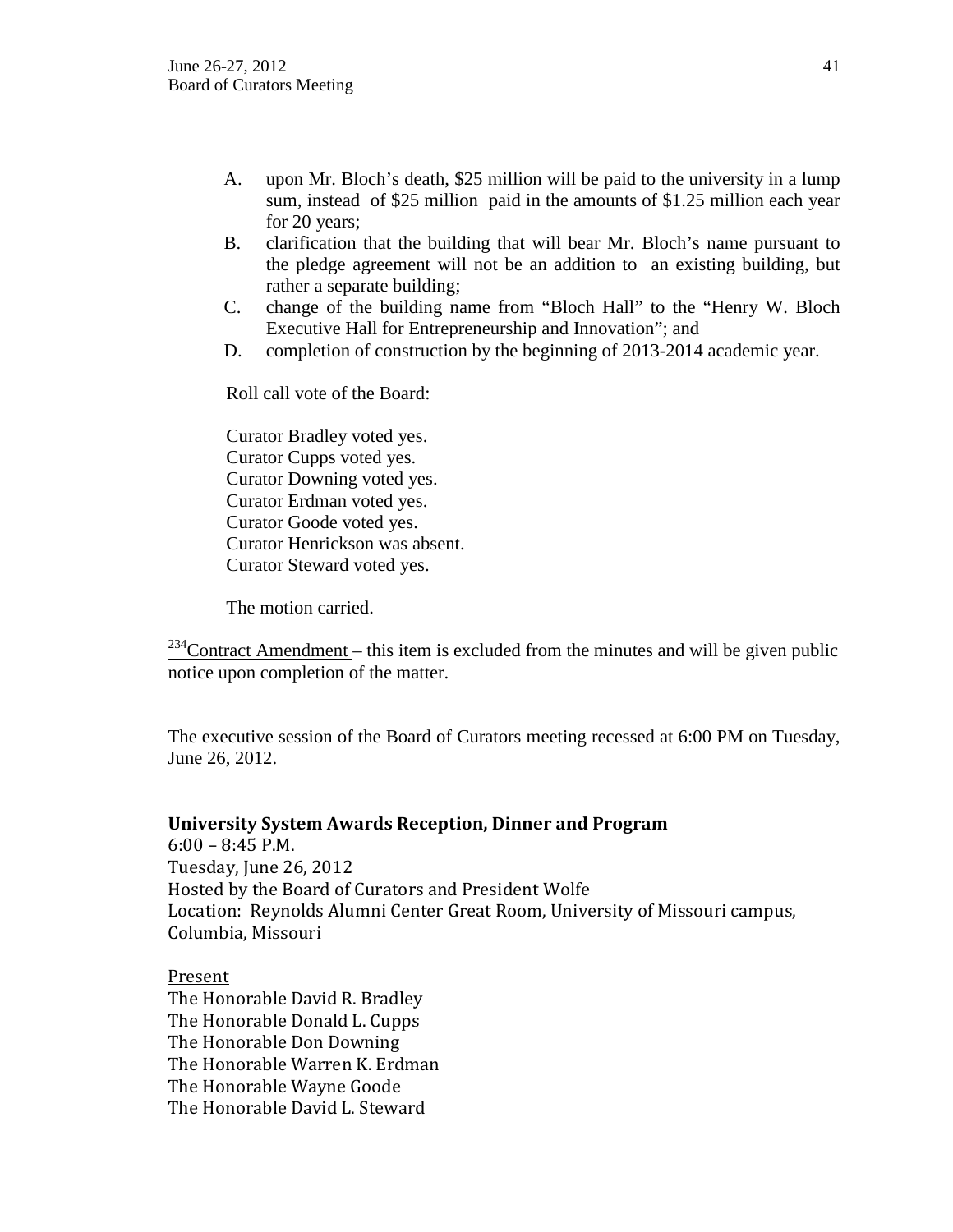The Honorable Pamela Q. Henrickson was absent.

Also Present

Mr. Timothy M. Wolfe, President, University of Missouri System Mr. Stephen J. Owens, General Counsel Ms. Cindy S. Harmon, Secretary of the Board of Curators Miss Amy G. Johnson, Student Representative to the Board of Curators Dr. Gary K. Allen, Vice President for Information Technology Dr. Brady J. Deaton, Chancellor, University of Missouri-Columbia Dr. Thomas F. George, Chancellor, University of Missouri-St. Louis Dr. Steven Graham, Senior Associate Vice President for Academic Affairs Mr. Stephen C. Knorr, Vice President for Government Relations Ms. Natalie "Nikki" Krawitz, Vice President for Finance and Administration Mr. Leo E. Morton, Chancellor, University of Missouri-Kansas City Dr. Michael F. Nichols, Vice President for Research and Economic Development Dr. Betsy Rodriguez, Vice President for Human Resources Dr. Cheryl B. Schrader, Missouri University of Science and Technology Dr. Robert W. Schwartz, Chief of Staff Ms. Jennifer Hollingshead, Chief Communications Officer, UM System

System Honorees (program on file)

President's Award for Innovative Teaching – Elizabeth A. Baker, Ed.D., University of Missouri - Columbia

President's Award for Economic Development – Thomas G. Johnson, Ph.D., University of Missouri – Columbia

President's Award for Leadership – Joy D. Swallow, M.A., University of Missouri – Kansas City

President's Award for Service – John D. David, Ph.D., University of Missouri – Columbia

President's Award for Sustained Excellence – Grace Y. Sun, Ph.D., University of Missouri – Columbia

President's Award for Early Career Excellence – Anthony N. Caruso, Ph.D., University of Missouri – Kansas City

President's Award for Community Engagement – Clyde Ruffin, M.F.A., University of Missouri – Columbia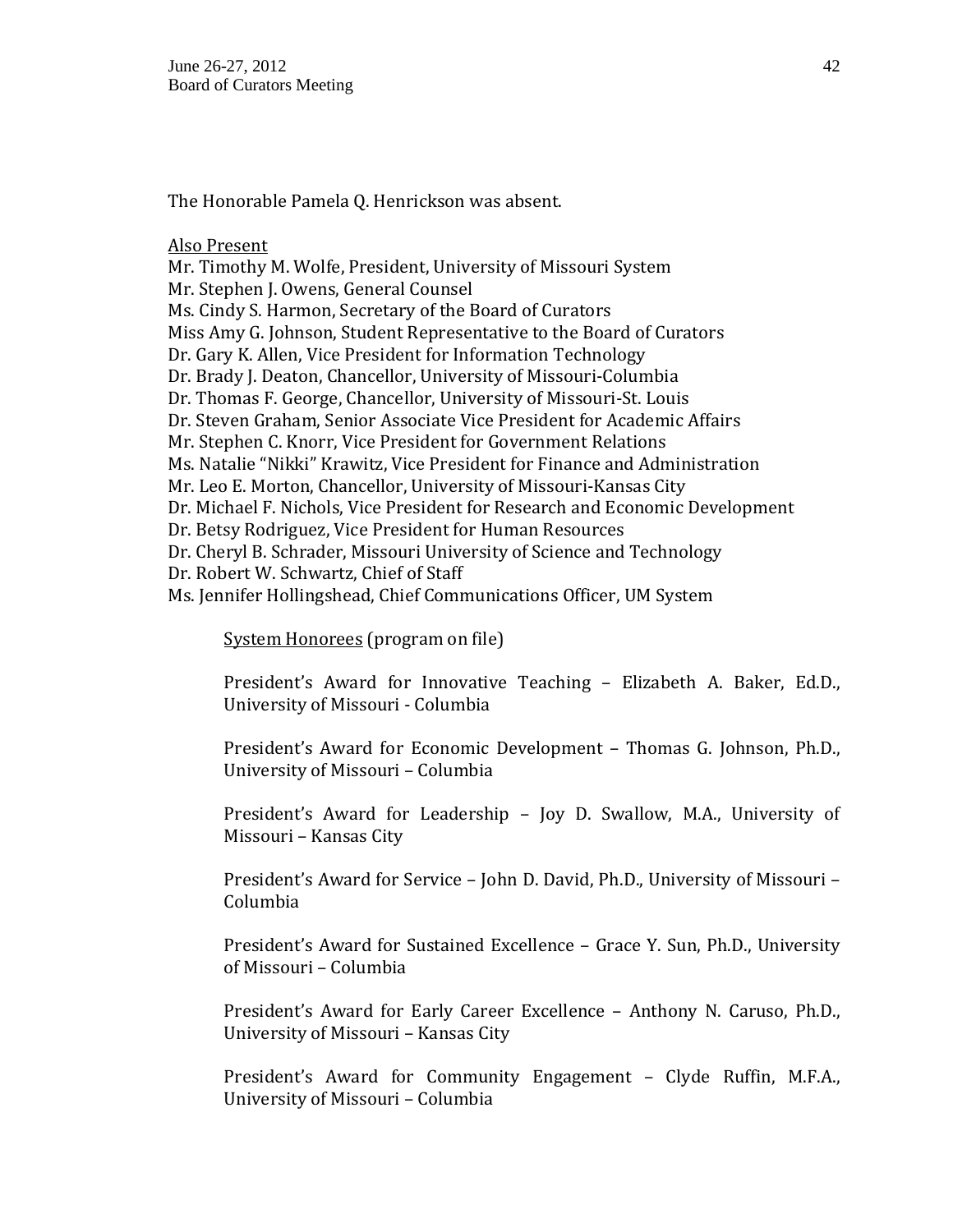President's Award for Cross-Cultural Engagement – Rangira Bea Gallimore, Ph.D., University of Missouri - Columbia

Student Entrepreneur of the Year Award – Kristin A. Kenney, University of Missouri – Kansas City

Thomas Jefferson Award – H. Carl Gerhardt, Ph.D., University of Missouri – Columbia

C. Brice Ratchford Memorial Fellowship Award – Carl F. Calkins, Ph.D., University of Missouri – Kansas City

### **BOARD OF CURATORS MEETING – PUBLIC SESSION**

A meeting of the University of Missouri Board of Curators reconvened in public session at 8:00 A.M., on Wednesday, June 27, 2012, in Columns C, D  $\&$  E of the Reynolds Alumni Center on the University of Missouri campus, Columbia, Missouri, pursuant to public notice given of said meeting. Curator David R. Bradley, Chairman of the Board of Curators, presided over the meeting.

Present

The Honorable David R. Bradley The Honorable Donald L. Cupps The Honorable Don M. Downing The Honorable Warren K. Erdman The Honorable Wayne Goode The Honorable David L. Steward

The Honorable Pamela Q. Henrickson was absent.

Also Present Mr. Timothy M. Wolfe, President Mr. Stephen J. Owens, General Counsel Ms. Cindy Harmon, Secretary of the Board of Curators Miss Amy G. Johnson, Student Representative to the Board of Curators Dr. Gary Allen, Vice President for Information Technology Dr. Brady J. Deaton, Chancellor for University of Missouri Dr. Thomas F. George, Chancellor for University of Missouri – St. Louis Dr. Steven Graham, Senior Associate Vice President for Academic Affairs Mr. Stephen C. Knorr, Vice President for Government Relations Ms. Natalie "Nikki" Krawitz, Vice President for Finance and Administration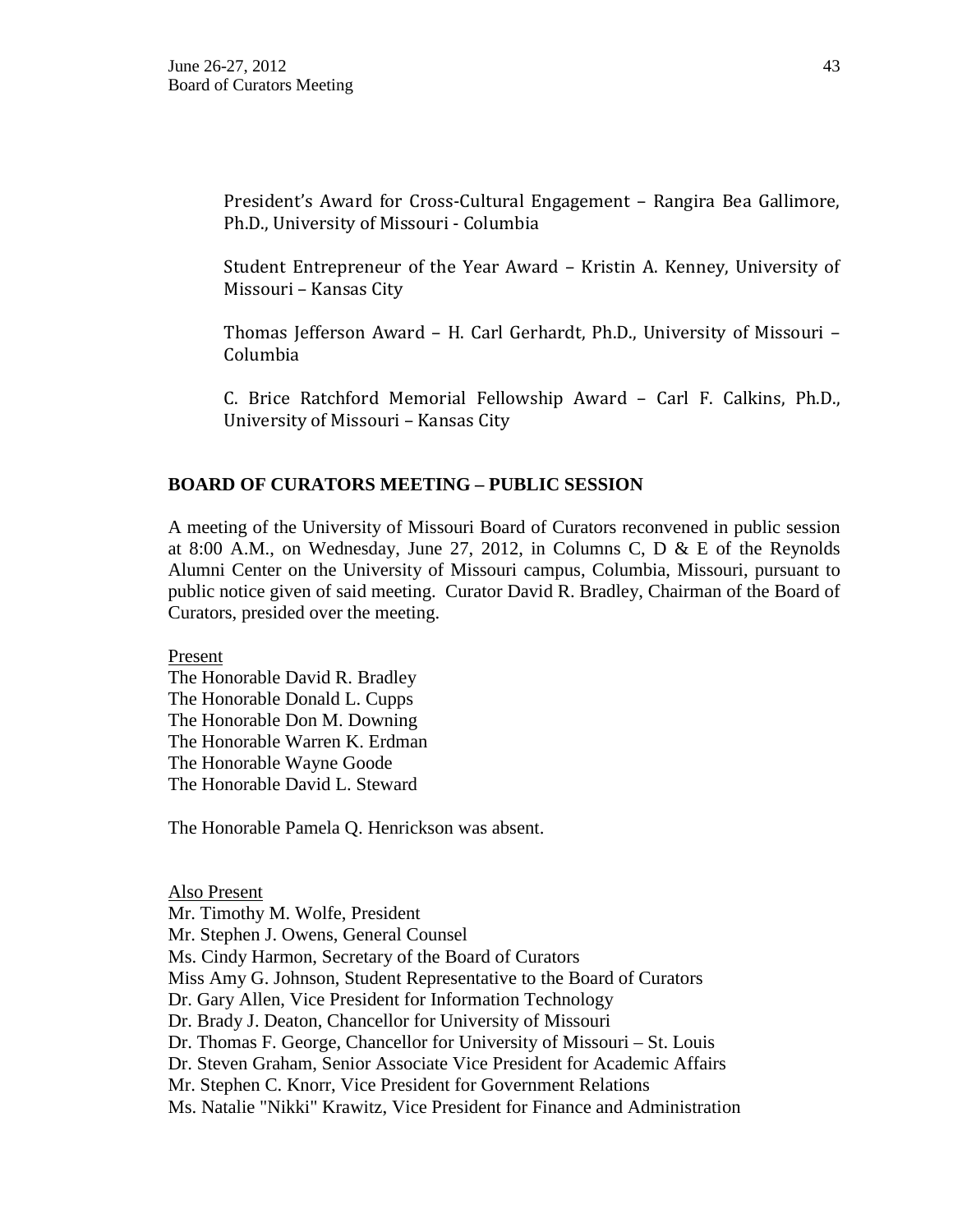Mr. Leo E. Morton, Chancellor of University of Missouri – Kansas City Dr. Michael F. Nichols, Vice President for Research and Economic Development Dr. Betsy Rodriguez, Vice President for Human Resources Dr. Cheryl B. Schrader, Chancellor for Missouri University of Science and Technology Dr. Robert W. Schwartz, Chief of Staff Ms. Jennifer Hollingshead, Chief Communications Officer, UM System Media representatives

### **General Business**

Board Chairman's Report – presented by Chairman Bradley (recording on file)

Topic: Advancing Missouri – Combined Engineering Degree Program Presenters: Professor Doug Carroll, Missouri University of Science and Technology and Dean Tammy Jahnke of Missouri State University

UM President's Report – presented by President Wolfe (recording on file)

An update of the six strategic priorities and actions taken to balance the budget were presented.

MoComm Panel Discussion – A panel discussion regarding a plan for communicating to University constituents was moderated by President Wolfe. Participants for the panel included Jennifer Hollingshead with UM System, Ron Gossen with University of Missouri – St. Louis, Andy Careaga with Missouri University of Science and Technology, Anne Spenner with University of Missouri – Kansas City and Chris Koukola with University of Missouri.

Information Technology Annual Report – presented by Vice President Allen (slides and recording on file)

### **Consent Agenda**

It was endorsed by President Wolfe, moved by Curator Steward and seconded by

Curator Cupps, that the following items be approved by consent agenda:

#### CONSENT AGENDA

- 1. Minutes, April 5-6, 2012 Board of Curators Meeting
- 2. Minutes, April 5-6, 2012 Board of Curators Committee Meetings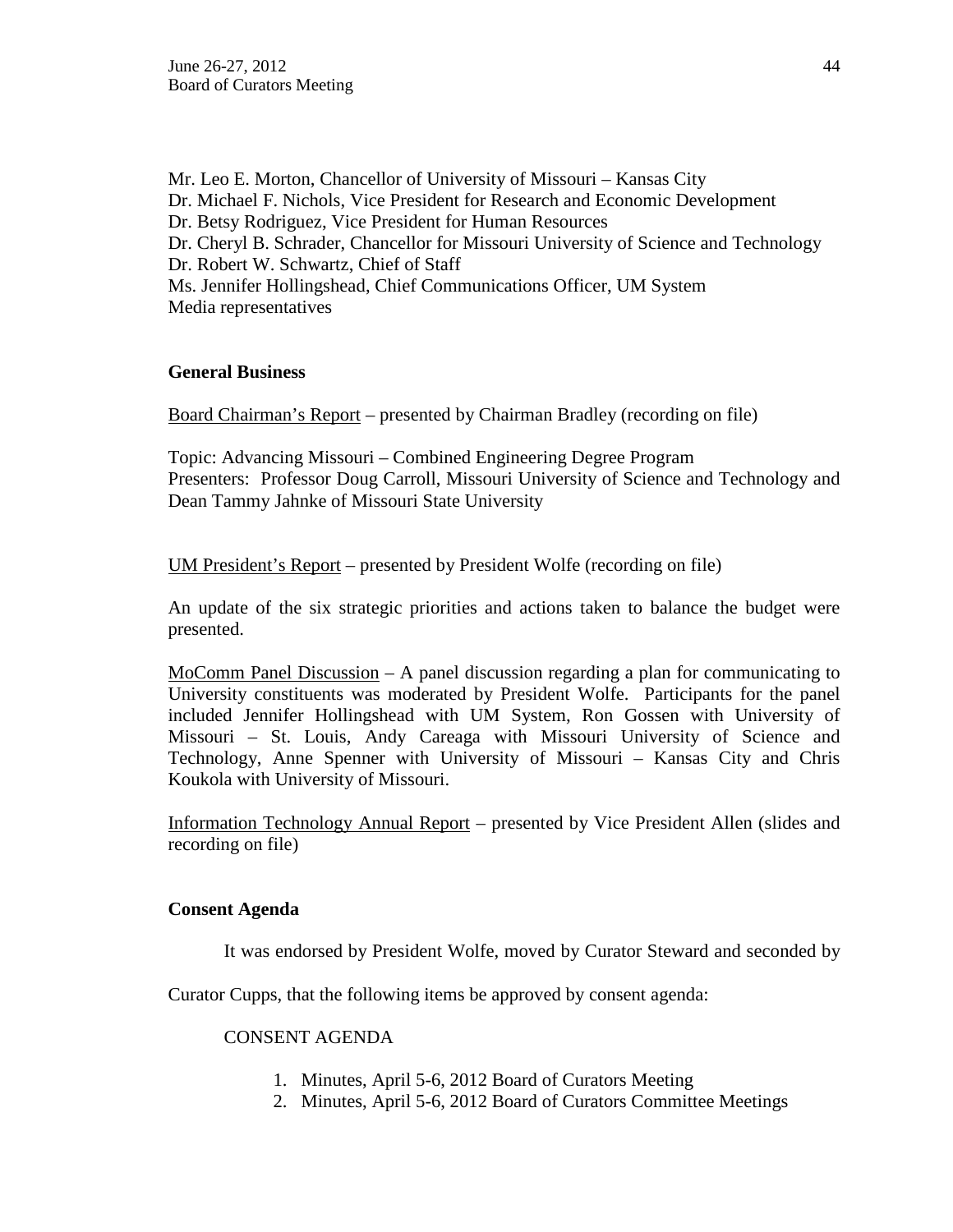- 3. Minutes, April 18, 2012 Board of Curators Executive Committee Meeting
- 4. Minutes, May 21, 2012 Board of Curators Executive Committee Meeting
- 5. Minutes, June 1, 2012 Board of Curators Special Meeting
- 6. Degrees, Summer Semester for all campuses
- 7. Approval of Spinal Cord Injuries and Congenital or Acquired Disease Processes Research Program Proposal
- 8. Revised Debt Policy, UM
- 9. Amendment, Collected Rule and Regulation 10.090 Ethics and Conflict of Interest, UM
- 1. Minutes, April 5-6, 2012 Board of Curators Meeting as provided to the curators for review and approval.
- 2. Minutes, April 5-6, 2012 Board of Curators Committee Meetings as provided to the curators for review and approval.
- 3. Minutes, April 18, 2012 Board of Curators Executive Committee Meeting as provided to the curators for review and approval.
- 4. Minutes, May 21, 2012 Board of Curators Executive Committee Meeting as provided to the curators for review and approval.
- 5. Minutes, June 1, 2012 Board of Curators Special Meeting– as provided to the curators for review and approval.
- 6. Degrees, Summer Semester 2012 for all campuses -

The action of the President of the University of Missouri System in awarding degrees and certificates to candidates recommended by the various faculties and committees of the four University of Missouri System campuses who fulfill the requirements for such degrees and certificates at the end of the Summer Semester 2012, shall be approved, and that the lists of said students who have been awarded degrees and certificates be included in the records of the meeting.

7. Approval of Spinal Cord Injuries and Congenital or Acquired Disease Processes Research Program Proposal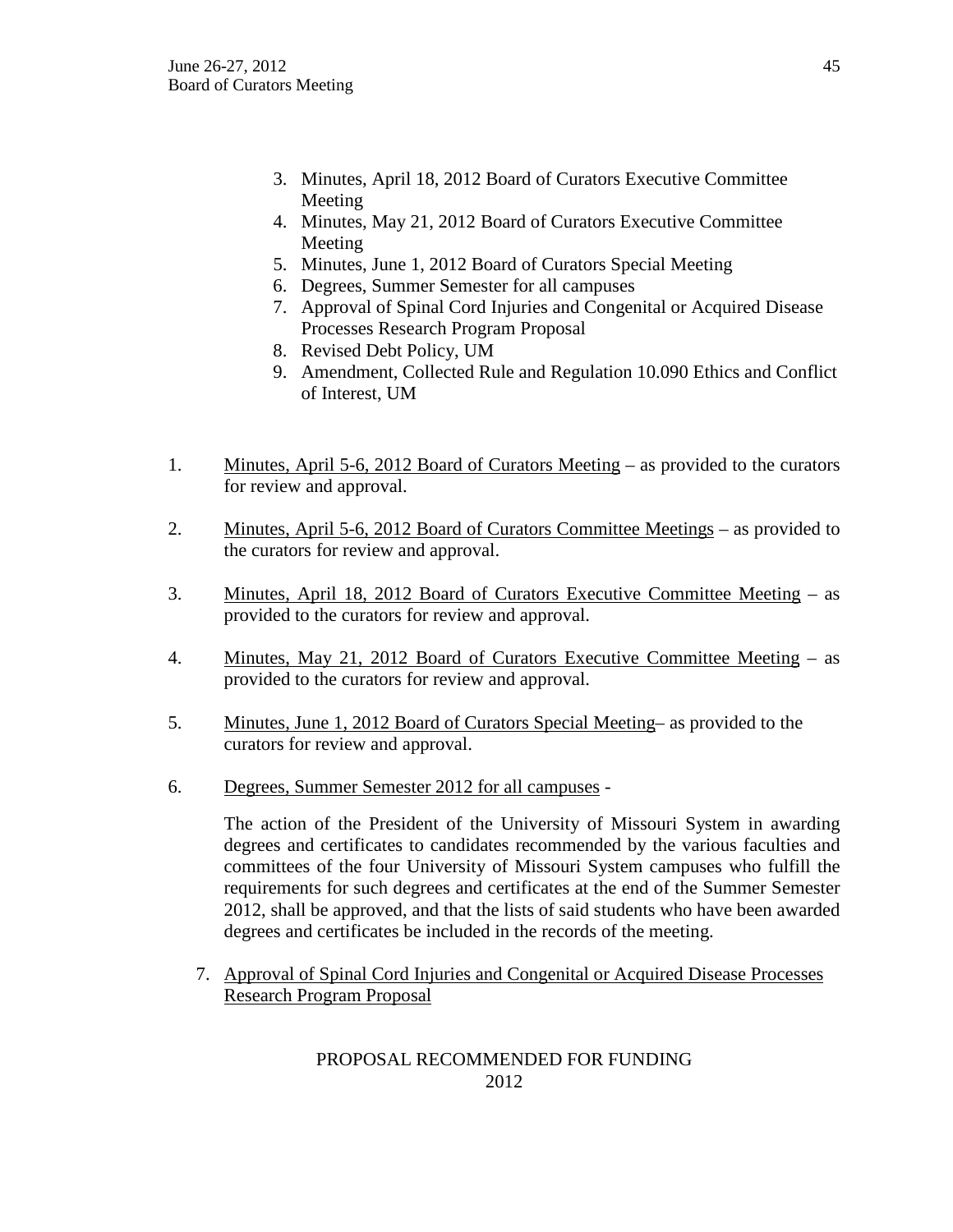I. A Two-Pronged Strategy to Increase SMN Expression in SMA

Christian L. Lorson Department of Molecular Microbiology & Immunology University of Missouri-Columbia

Total funding recommended  $$248,578$ 

## 8. Revised Debt Policy, UM –

Management recommended updates to the University's Debt Policy (as on file with the minutes of this meeting) that was originally approved by the Board in April 2004.

## **University of Missouri System Debt Policy**

### Policy Statement

The University intends to maintain a debt rating that ensures adequate funding for University capital projects and provides ready access to the capital markets at attractive rates relative to market conditions then existing. It is understood that higher credit ratings provide market access at lower interest rates but also limit the amount of debt that may be issued.

The Board of Curators sets policy regarding debt. The Board delegates authority to implement the policy to the Vice President for Finance and Administration.

#### Goals of Issuing Debt

When the University issues debt, its goals are as follows:

1. to provide cost-effective funding for acquiring or replacing long-lived capital assets;

- 2. to match the cost of funding with the benefits received over the useful life of capital improvements;
- 3. to leverage other capital funding sources, such as preserving cash for building financial flexibility and funding short-term capital and operating needs and matching state, federal and private funding; and
- 4. as needed, to meet short-term operating or emergency cash flow needs.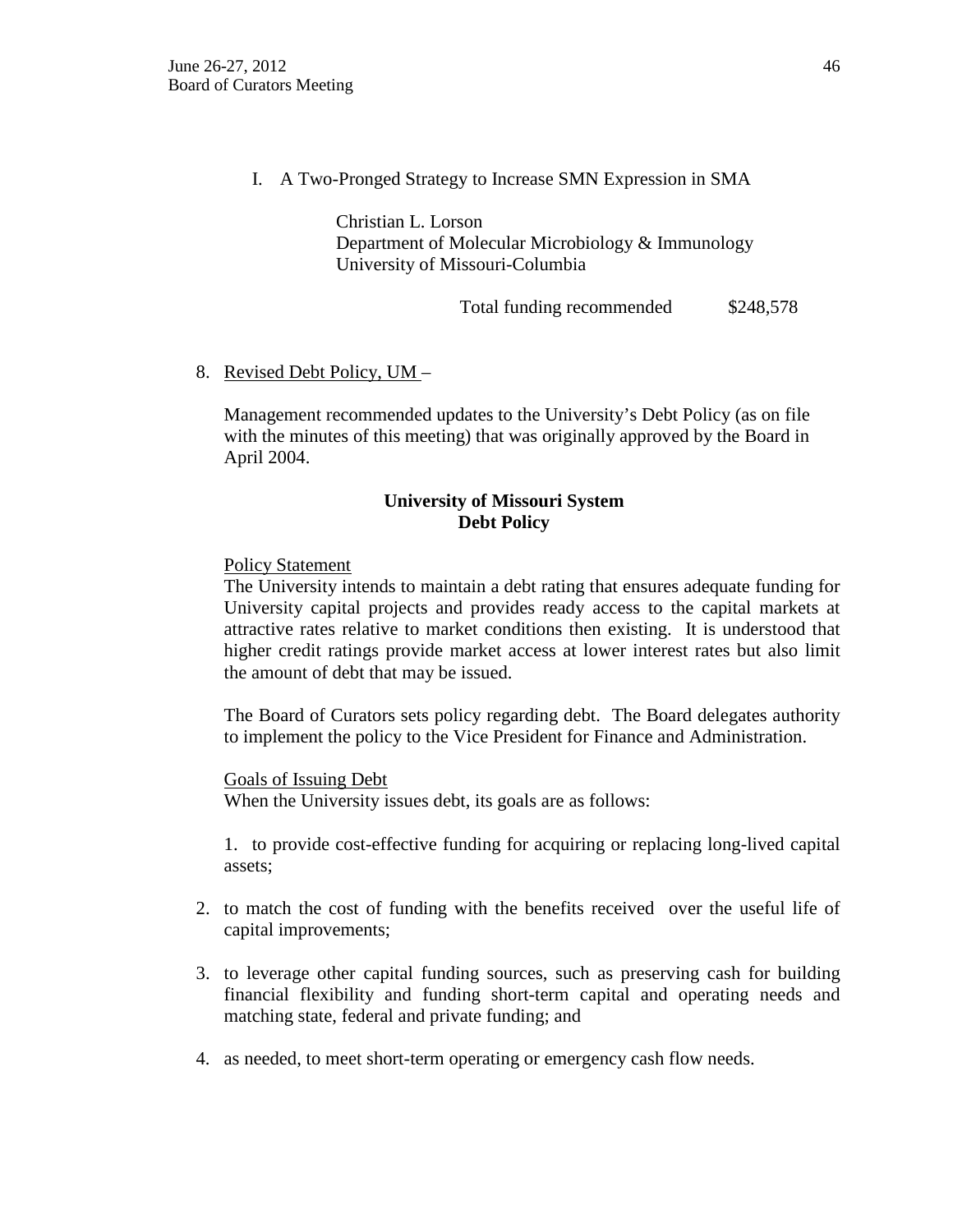#### Debt Capacity and Capital Planning

Issuance of debt is subject to the University's overall debt capacity. Annually, in concert with the budget process, the Office of the Vice President for Finance and Administration will determine University debt capacity pursuant to target debt ratings. Capacity will be utilized in the capital planning process to determine the aggregate dollar value of projects that can be funded with debt in any given year. Limited debt capacity dictates that capital spending will be prioritized and incorporated in the capital planning process.

To maintain cost effective access to debt capital markets, the University is committed to maintaining a credit rating in the AA category or above, as determined by Moody's Investors Service and/or Standard & Poor's. The University will target certain financial ratios as the benchmark for maximum debt level. These include:

> Unrestricted Financial Resources to Direct Debt Actual Debt Service to Operations University System Debt Service Coverage System Facilities Debt Service Coverage

The University will strive to attain the highest rating possible given the desired tradeoff between capital project funding needs and cost of capital.

#### Use of Long-Term Funding

The University will utilize long-term debt, primarily in the form of tax-exempt bonds, to finance long-term assets. The University will issue debt for capital projects with a dependable long-term source of revenue available for payment. Debt may only be issued for facilities that may be financed pursuant to state statutes governing University debt borrowings. Debt financings will be coordinated to the extent practical to include multiple project needs in a single borrowing to reduce costs of issuance.

#### Use of Short-Term Funding

The University will utilize short-term funding, primarily capital project notes or commercial paper, for short-term funding needs, such as working capital, investing cash most efficiently, and providing interim funding for capital projects (primarily early design costs) until long-term debt is issued.

#### Use of Off-Balance Sheet Financing

The University will consider off-balance sheet financing when it is desirable to work with a third party, for risk sharing, and for leasing. The University will consider the impact of such financing on its debt ratios as if the financing must be included on the University's balance sheet.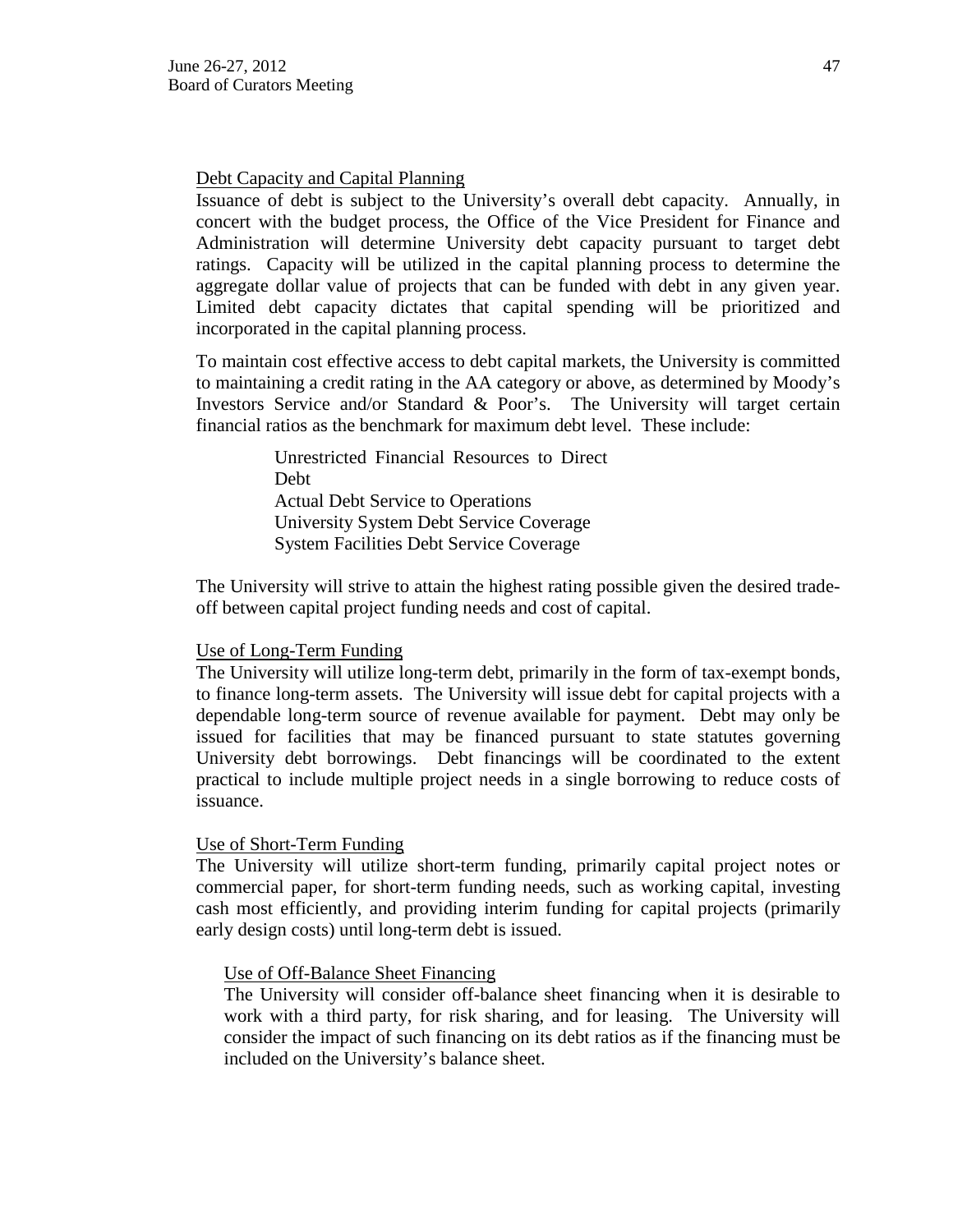### Use of Derivatives

See Derivatives Policy, approved by the Board of Curators in February 2012.

## Use of Floating-Rate versus Fixed-Rate Debt

The University will limit floating-rate debt to a maximum range of 30% to 50% of its outstanding indebtedness. The University will utilize floating-rate debt capacity primarily during periods of high interest rates. At any time 30-year fixed-rate financings can be assumed at a true interest cost of less than 5%, fixedrate debt will be favored.

It is further recognized that it may be appropriate to utilize floating-rate debt during the construction and start-up period of a project to reduce capitalized interest expense.

## Debt Structure

1. Maturity of Indebtedness: The maturity of the debt issued will be determined by the purpose of the financing. In general, the maturity of the debt will not exceed the useful life of the assets being financed and debt service will be approximately level each year. Debt service will not exceed the expected revenues to be used to pay debt service.

2. Interest Rates: Interest rate structure will be determined by market conditions at issuance. In most cases, the University will issue fixed rate debt that is expected to be repaid from fixed fees and charges. Variable rate debt will be considered when interest rates are high and it is not advantageous to lock in longterm fixed rates or other times when variable rate debt significantly benefits the University.

3. Refunding Bonds: The University will issue current and advance refunding debt when material present value savings can be obtained.

4. Redemption Provisions: The University will seek redemption provisions that are equal to or better than the market.

5. Credit Enhancement: The University will consider credit enhancement when it materially lowers the cost of debt and does not require material additional debt and operating covenants by the University.

### Methods of Sale

1. Negotiated Sales will generally be used to sell bonds. Underwriter's will be selected through a competitive request for proposal (RFP) process. The RFP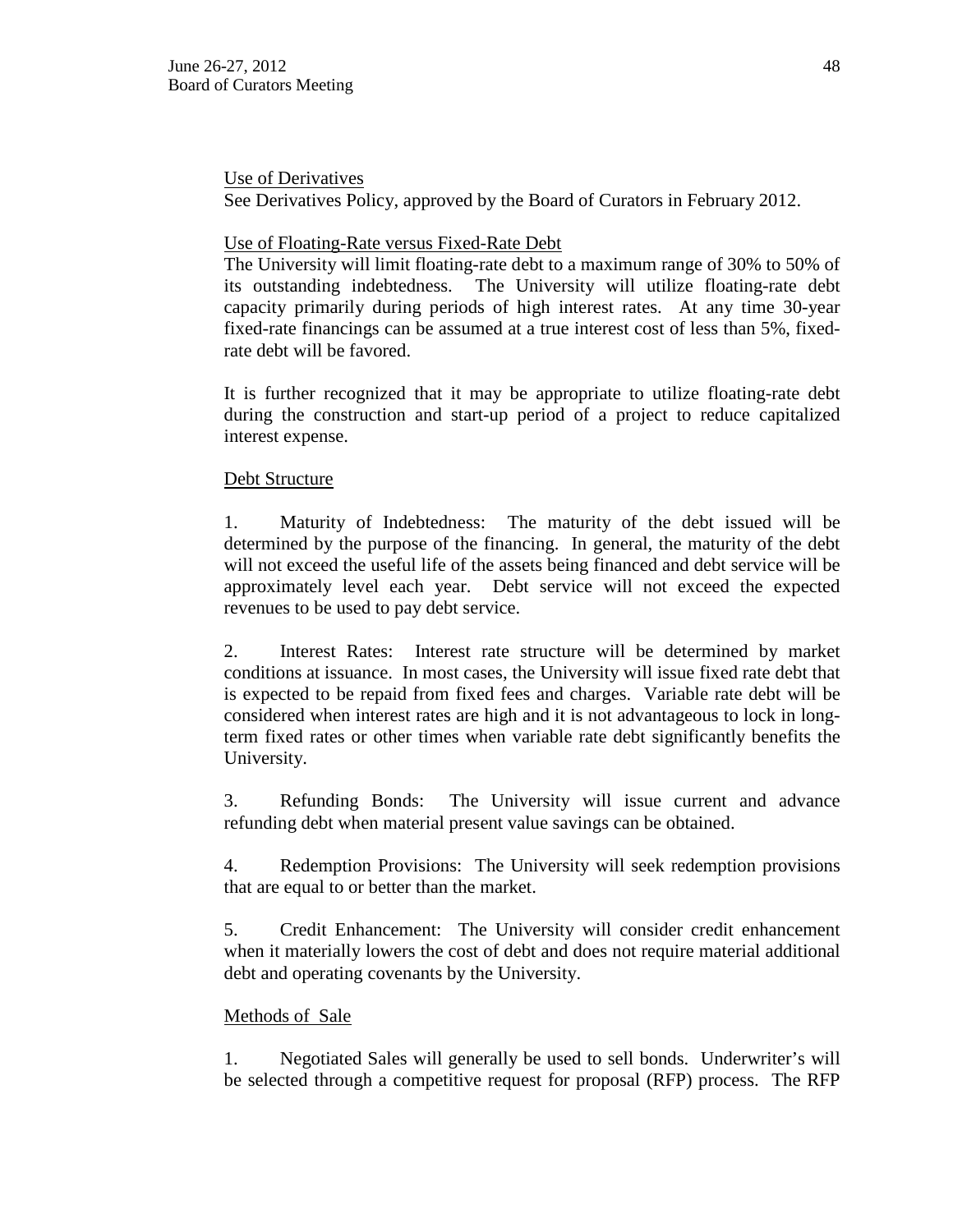process provides for a competitive underwriter's discount while retaining flexibility in timing of debt issuance.

2. Competitive Sales will be used when the University believes it may yield more competitive pricing than a negotiated sale and flexibility in the timing of debt issuance is not as important.

3. Private Placements will be considered for debt issuance where the size is too small or the structure is too complicated or not appropriate for a public debt issuance.

### Taxable Debt

The University may use taxable debt for projects that cannot be financed using tax-exempt debt. The University will allocate its capital funding sources in a manner that will minimize the need for taxable debt to keep its cost of borrowing as low as possible. The issuance of taxable debt will require Board approval.

### Reporting to Board

The Office of the Vice President for Finance and Administration will annually present a report to the Board of Curators on debt issued, debt outstanding, the University's estimated debt capacity and credit ratings.

## 9. Approval of Amendment to Collected Rules and Regulations 10.090, Ethics and Conflict of Interest, UM

It was recommended by General Counsel Owens, endorsed by President Wolfe, that the Amendment to the Collected Rules and Regulations, Section 10.090, Ethics and Conflict of Interest be approved as outlined below (and on file with the minutes of this meeting).

### **Collected Rules and Regulations Chapter 10: Board of Curators**

### **10.090 Ethics and Conflict of Interest**

Board Minutes 7-21-06, Amended 2-6-09, Amended 1-27-11, Amended 6-27-12.

Each member of the University of Missouri Board of Curators (hereinafter "Board") has a fiduciary obligation and responsibility with respect to his or her service on the Board, which is ultimately responsible and accountable for governing the University pursuant to Article IX, Section 9(a) of the Missouri Constitution of 1945 and applicable statutes. Each member of the Board is expected to serve the public trust and to exercise his or her duties and responsibilities solely in the interest of the public, the University and the Board and not in the member's own interest, the interest of his or her spouse, parents,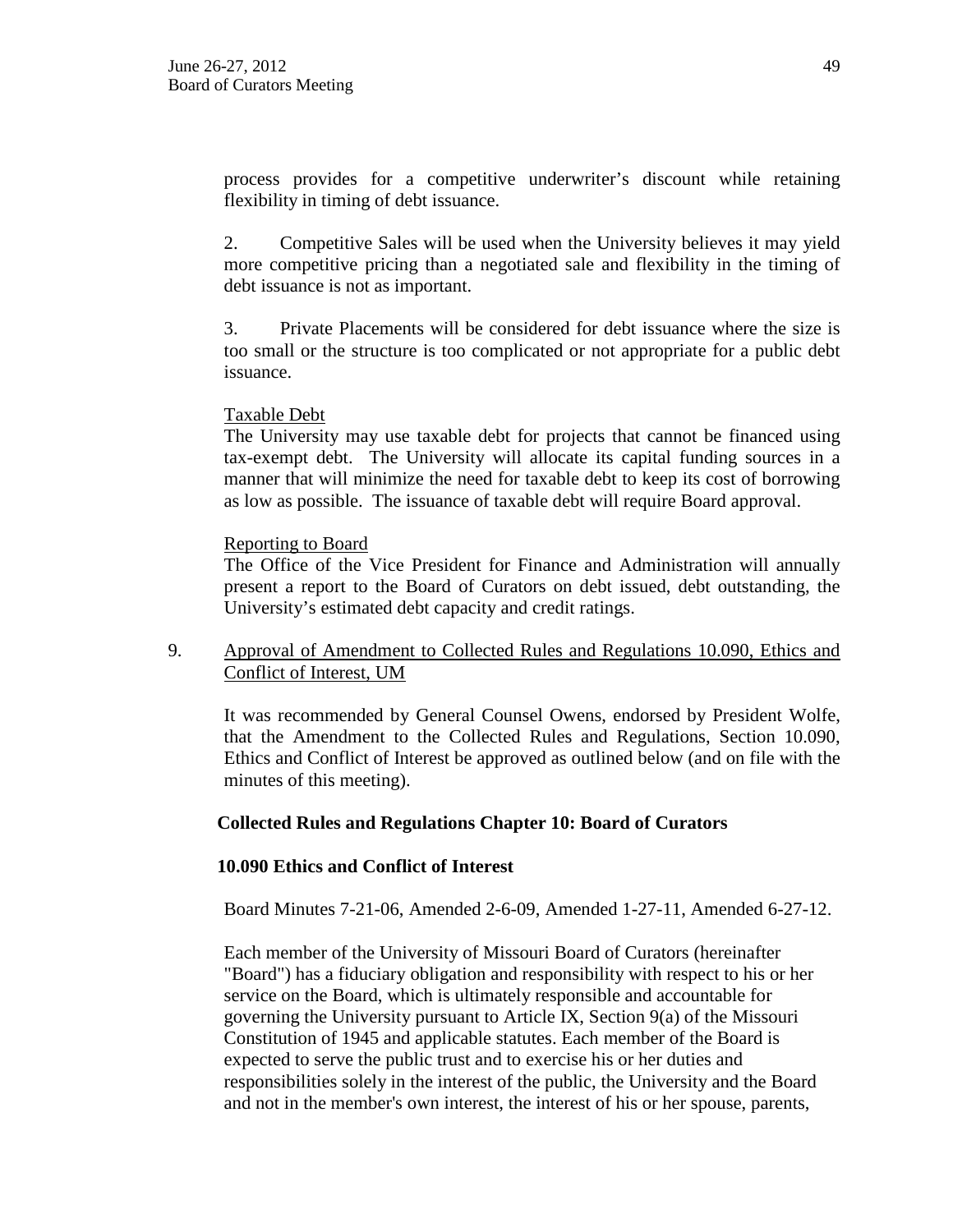siblings or children or in the interest of any business with which any of the foregoing are associated.

To implement the foregoing general principles, the Board has adopted the following:

### A. **Prohibited Transactions**

1. No member of the Board shall vote on, attempt to influence the vote of other members of the Board or attempt to influence the decision of the University with regard to any matter under consideration by the Board or by the University in which said action will result in a material financial gain or personal gain for said Board member, his or her spouse, parents, siblings or children or any business with which any of the foregoing are associated.

2. No member of the Board shall act or refrain from acting, in connection with his or her duties and responsibilities as a member of the Board, by reason of the payment, offer to pay, promise to pay, or receipt of anything of actual pecuniary value by said Board member, by his or her spouse, parents, siblings or children or any business with which any of the foregoing are associated.

3. No member of the Board shall use in any manner whatsoever or disclose to others confidential information obtained in connection with his or her duties and responsibilities as a member of the Board with the intent to result in material financial gain or personal gain for said Board member, for his or her spouse, parents, siblings or children or any business with which any of the foregoing are associated.

4. Consistent with Section 320.115 of the Collected Rules and Regulations of the University of Missouri, no member of the Board shall be employed by the University, either full-time or part-time, during his or her service as a member of the Board or for two (2) years after the cessation of such service. Further, no member of the Board shall enter into any contract to provide goods or services under contract with the University during his or her service as a member of the Board or for two (2) years after the cessation of such service; provided, however, that such prohibition shall not apply if the goods or services are donated to the University or if the contract is entered into in conformity with the University's rules and regulations pertaining to acquisition of goods or services, the University's competitive bidding processes, if applicable, and after compliance with all applicable conflict of interest statutes and policies.

5. Consistent with the provisions of Article VII, Section 6 of the Missouri Constitution of 1945, Section 172.310, RSMo 2000 and Section 320.040 of the Collected Rules and Regulations of the University of Missouri, no person who is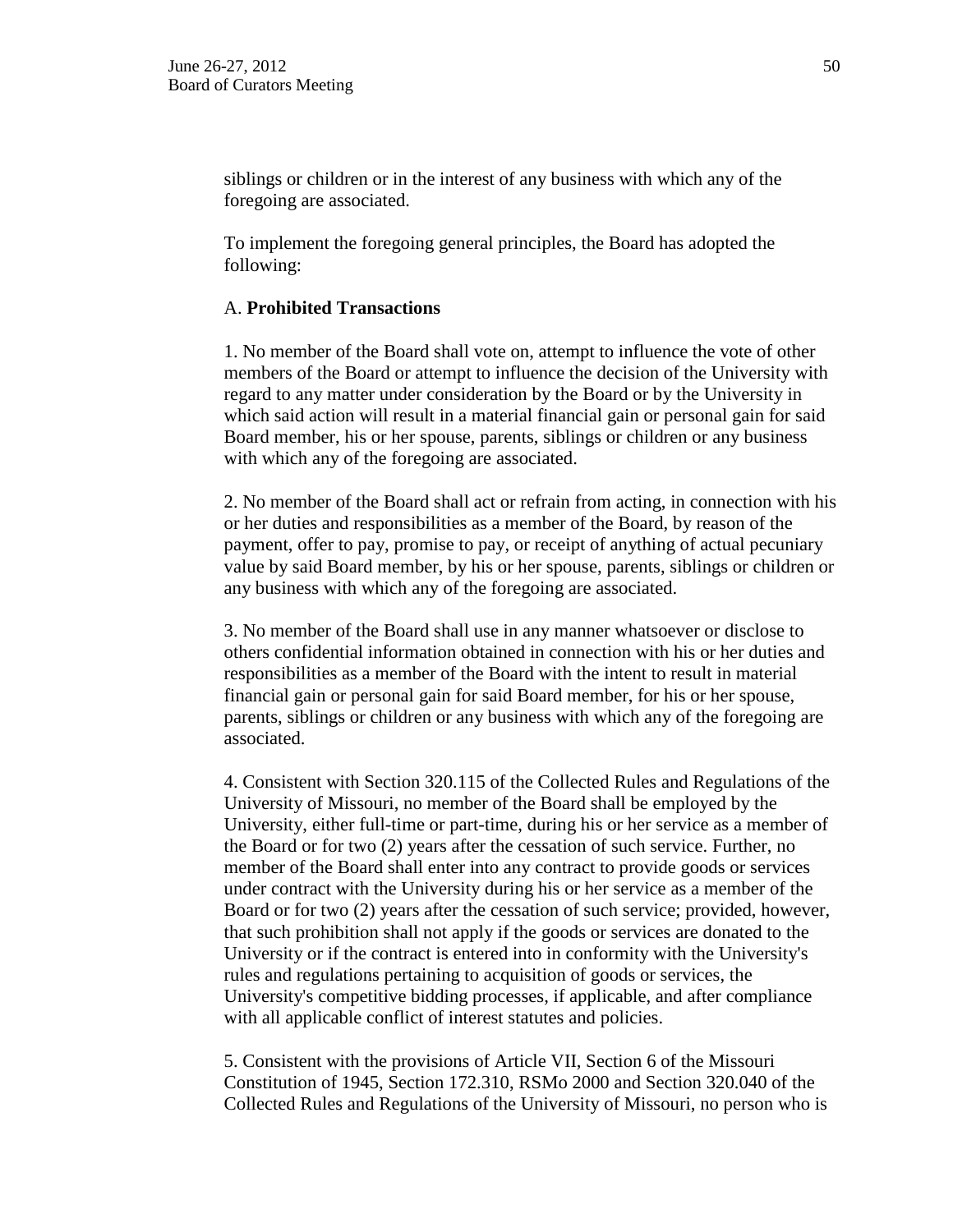related by blood or marriage to any member of the Board shall, during said Board member's service as a member of the Board, be appointed to any position in the University as officer, member of any faculty or employee.

#### B. **Full Disclosure**

1. Each member of the Board shall complete and shall submit annually to the Secretary of the Board on or before August 15 of each year, the University of Missouri Board of Curators' Conflict of Interest Disclosure Form, for the purpose of disclosing to the Board and to the public said Board member's financial interests and the financial interests of his or her spouse, parents, siblings or children, including the identity of any business with which any of the foregoing are associated. Each member of the Board of Curators shall file with the Secretary of the Board of Curators a copy of the required filing which they make with the State of Missouri Ethics Commission entitled Personal Financial Disclosure Statement. Additionally, all current members of the Board, as of August 15, 2006, and in the future new Board members, upon initial appointment to the Board of Curators, shall file with the Secretary of the Board of Curators a listing containing the name of the member's spouse, parents, siblings and children together with their current place of employment and the name of any business in which the person has an ownership interest in excess of ten percent. A Board member shall promptly update this listing when warranted by a change in circumstances.

2. If a member of the Board reasonably believes that he or she or another Board member has a conflict of interest, a potential conflict of interest or reasonably believes that the general public might perceive that a conflict of interest exists with regard to any matter that is under consideration by the Board, he or she shall report such conflict of interest, potential conflict of interest or perceived conflict of interest to the Chair of the Board at the earliest opportunity and, if possible, prior to any discussion, deliberation or vote by the Board on that matter. Unless the member of the Board voluntarily agrees to abstain from all such discussions and voting on the matter, the Chair of the Board shall determine whether an actual or perceived conflict of interest exists and, if so, shall request that such member of the Board refrain from all such discussions and voting on the matter. If the Chair of the Board is the Board member whose financial or personal interest is at issue, the Vice Chair of the Board shall determine whether an actual or perceived conflict of interest exists and, if so, shall request that the Chair of the Board refrain from all such discussions and voting on the matter. In all cases the Board is the final authority on conflict of interest issues. The Board member whose financial or personal interest is the subject of any vote shall not be eligible to vote thereon.

3. If a member of the Board becomes aware that the University is about to engage in a permitted transaction, as defined below, with the Board member, his or her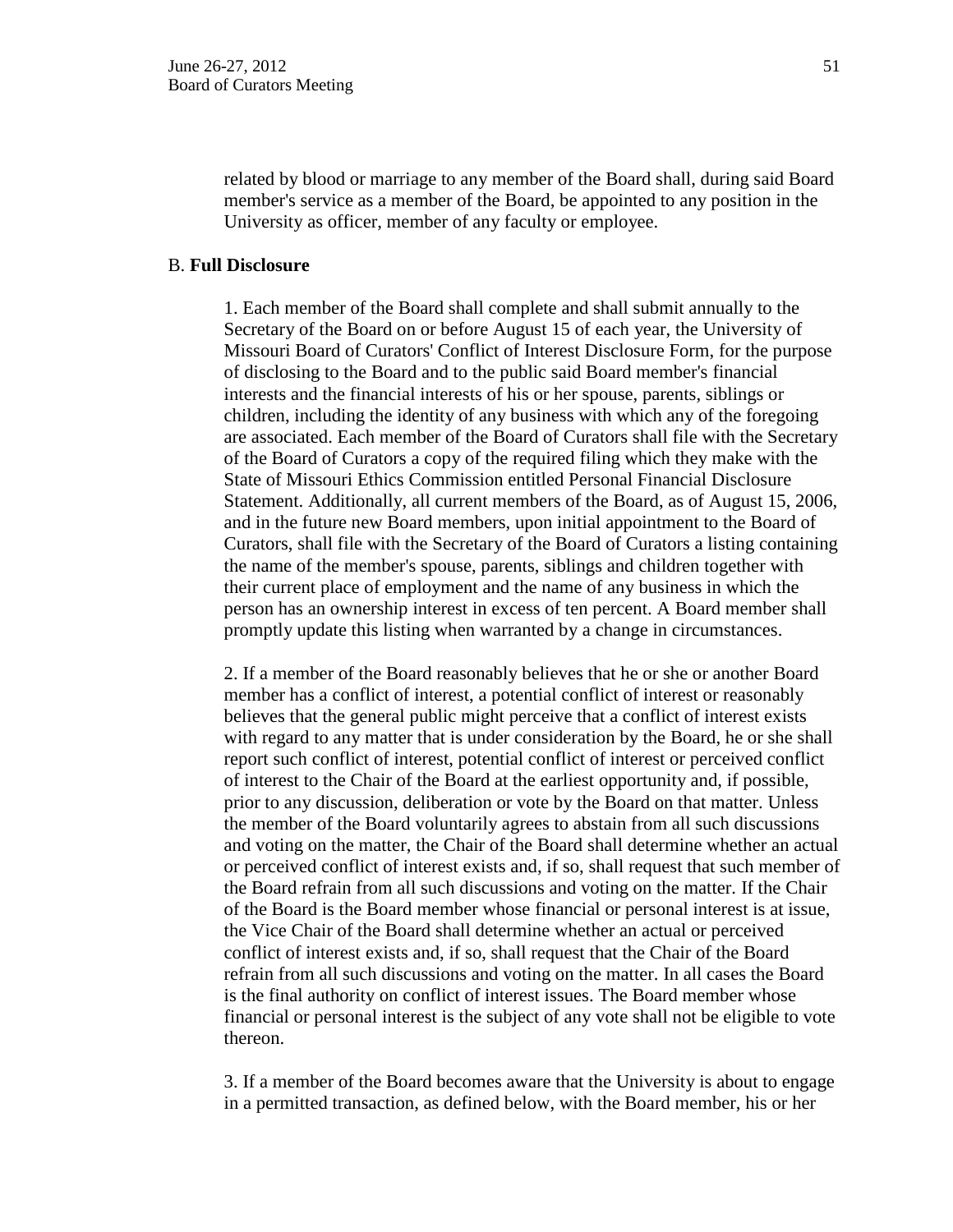spouse, parents, siblings or children or with any business with which any of the foregoing are associated, the Board member shall inform the other members of the Board at the earliest opportunity and, if possible, prior to the execution of the permitted transaction. The disclosure required in this paragraph shall be required whether or not the Board is expected to be involved in discussing or approving the permitted transaction.

### C. **Prohibition Against Acceptance of Gifts**

Members of the Board of Curators of the University of Missouri shall avoid accepting gifts for personal use, directly or indirectly, from prohibited sources, except as permitted in Section 10.090 C.2. below.

1. For the purposes of this policy, the following definitions shall apply:

a. **Gift** -- Gift shall mean any tangible or intangible item or items having a monetary value in excess of \$75.

b. **Prohibited Source** -- Prohibited source shall mean any person or entity, public or private, outside the University, with interests, financial or otherwise, that may be substantially affected by the recommendations, decisions, performance or non-performance of the official duties of the Board member.

2. Exceptions -- The following shall not be considered a violation of this policy:

a. Gifts that are available to the Board member on the same conditions as for the general public;

b. Educational materials utilized in the performance of the Board member's official duties;

c. Awards or honoraria administered by or through the University;

d. Gifts from the Board member's relatives, by blood or marriage; and

e. Any item of food, refreshment, entertainment or other benefit provided to the Board member while attending a meeting, conference or convention, as long as such item is provided on the same conditions as for other attendees and could not be considered as lavish.

## D. **Permitted Transactions**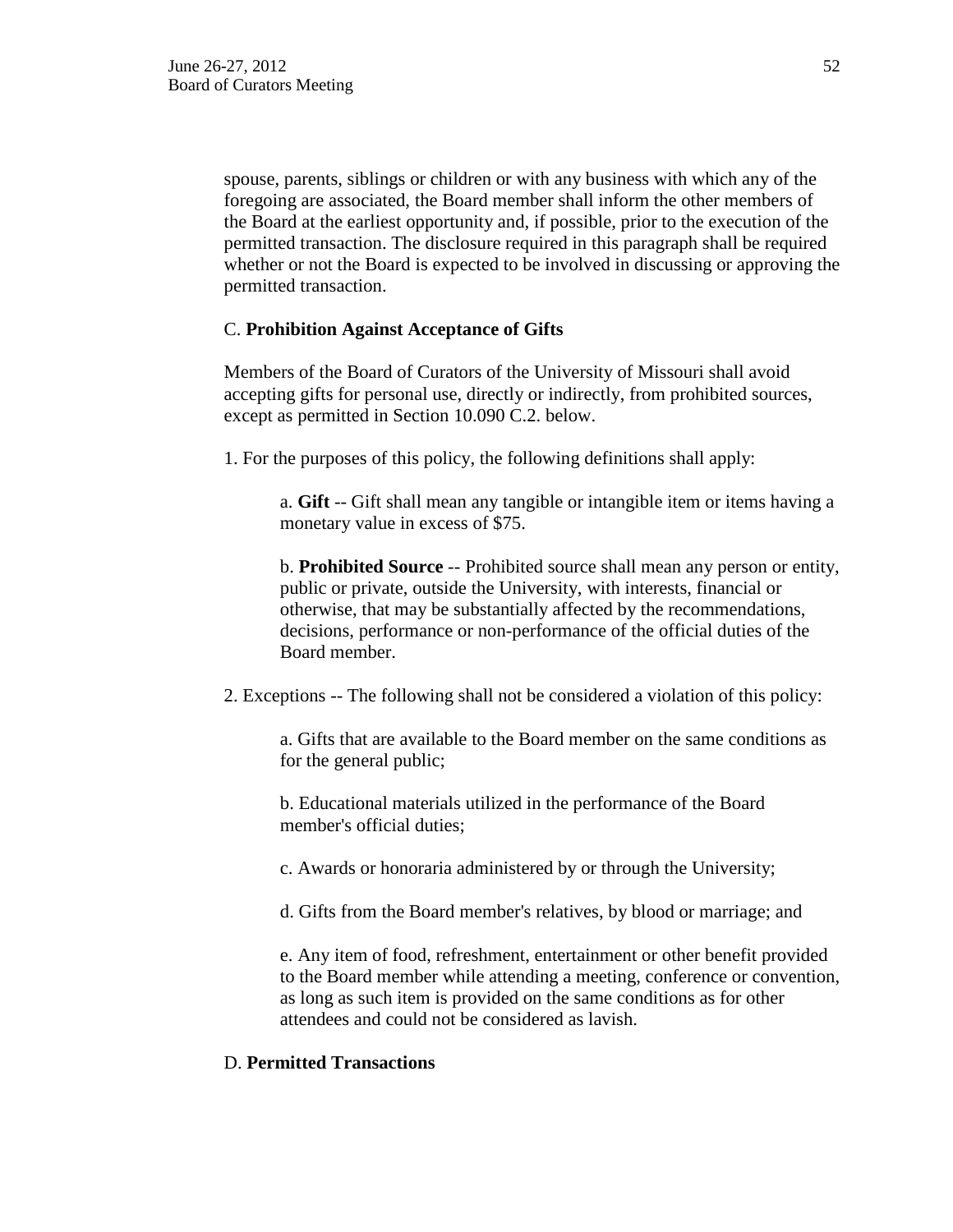1. Contingent upon compliance with the requirements of this Board Policy on Ethics and Conflict of Interest, it shall not be inappropriate for a Board member, his or her spouse, parents, siblings or children or for any business with which any of the foregoing are associated to enter into a contract with the University if the goods or services are donated to the University or if the contract is entered into in conformity with the University's rules and regulations pertaining to acquisition of goods or services, the University's competitive bidding processes, if applicable, and after compliance with all applicable conflict of interest statutes and policies.

### E. **Definitions**

1. For purposes of interpreting and applying the provisions of this Board Policy on Ethics and Conflict of Interest, the phrase "business with which any of the foregoing are associated" shall include the following:

2. Any sole proprietorship owned by the Board member, the Board member's spouse, parents, siblings or children;

3. Any partnership or joint venture in which the Board member, the Board member's spouse, parents, siblings or children is/are a partner, other than as a limited partner of a limited partnership, and any corporation or limited partnership in which the Board member, the Board member's spouse, parents, siblings or children is/are an officer or director or of which either the Board member, the Board member's spouse, parents, siblings or children, whether singularly or collectively, owns in excess of ten percent of the outstanding shares of any class of stock or partnership units; or

4. Any trust in which the Board member is a trustee or settlor or in which the Board member, the Board member's spouse, parents, siblings or children, whether singularly or collectively, is a beneficiary or holder of a reversionary interest of ten percent or more of the corpus of the trust.

5. For purposes of interpreting and applying the provisions of this Board Policy on Ethics and Conflict of Interest, the phrase "conflict of interest" shall mean any act, action or situation that could lead to a violation of any of the matters set forth above entitled "PROHIBITED TRANSACTIONS" and shall further include an existing or potential financial interest of the Board member, his or her spouse or dependent child or children, in any matter pending before the Board or under consideration by the University.

6. For purposes of interpreting and applying the provisions of this Board Policy on Ethics and Conflict of Interest, the phrase "spouse, parents, siblings or children," whether in the singular or the plural or the conjunctive or the disjunctive, shall mean any current spouse, regardless of residence or degree of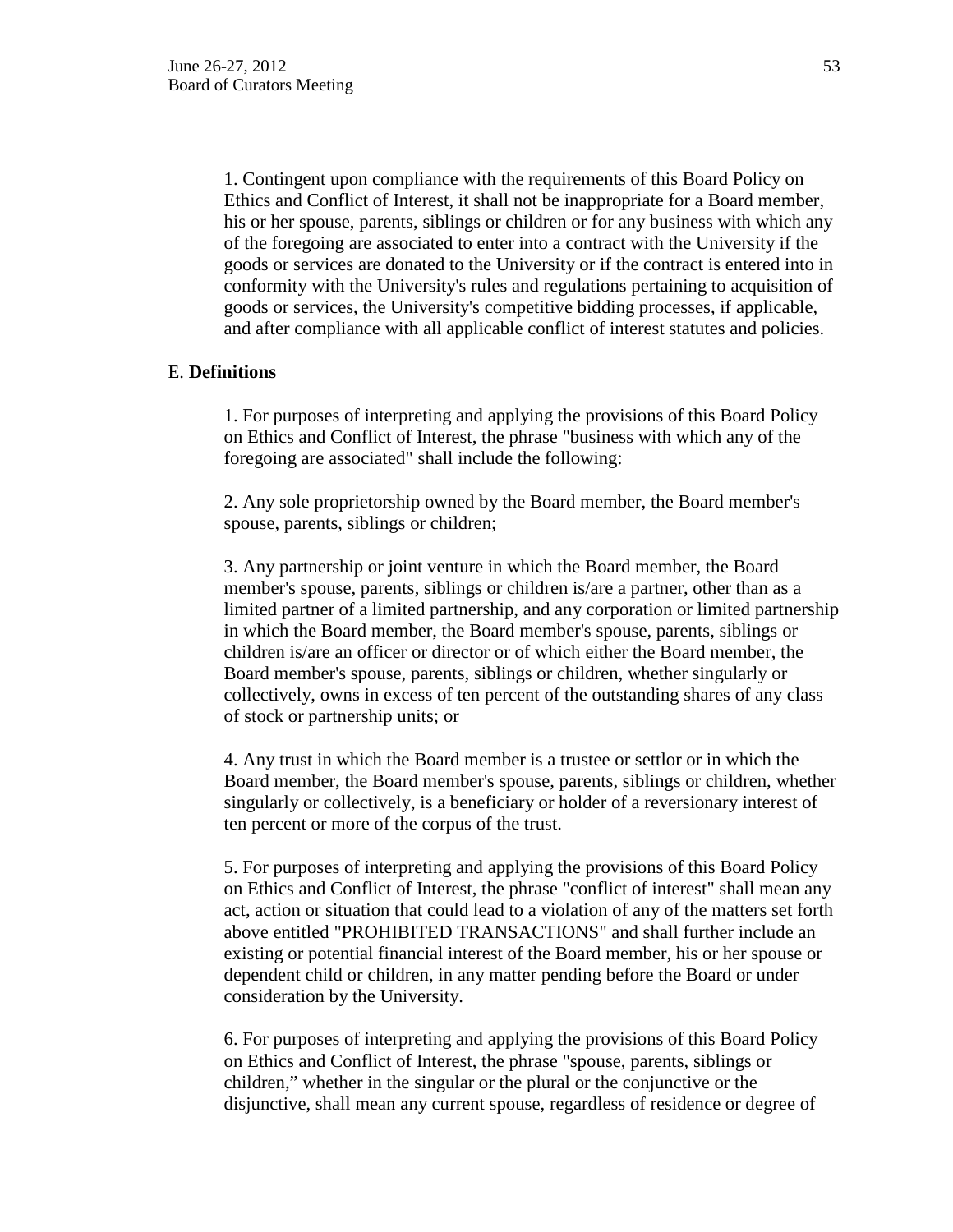support by the Board member; and shall mean any and all parents, stepparents, foster parents, siblings, stepsiblings, foster siblings, children, stepchildren or foster children residing in the Board member's household or who receive in excess of fifty percent of their support from the Board member.

7. For purposes of interpreting and applying the provisions of this Board Policy on Ethics and Conflict of Interest, the phrase "material financial gain" shall mean a financial gain of more than a nominal amount and which is distinguishable from the anticipated realizable financial gain of the public at large or of a special class of the public at large. For example, a curator will not be considered to have the potential for material financial gain if he or she participates in a decision on whether or not there should be a change in tuition and/or fees at the University of Missouri for all similarly situated students even if such curator, his or her spouse and/or dependent child or children will be affected by such increase.

### F. **Conflict of Interest Disclosure Form**

1. Conflict of Interest Disclosure Form

### **G. Family Disclosure Form**

1. Family Disclosure Form

Roll call vote of the Board:

Curator Bradley voted yes. Curator Cupps voted yes. Curator Downing voted yes. Curator Erdman voted yes. Curator Goode voted yes. Curator Henrickson was absent. Curator Steward voted yes.

The motion carried.

### **General Business**

Naming Opportunity, Henry W. Bloch Executive Hall for Entrepreneurship and Innovation, UMKC – presented by Chancellor Morton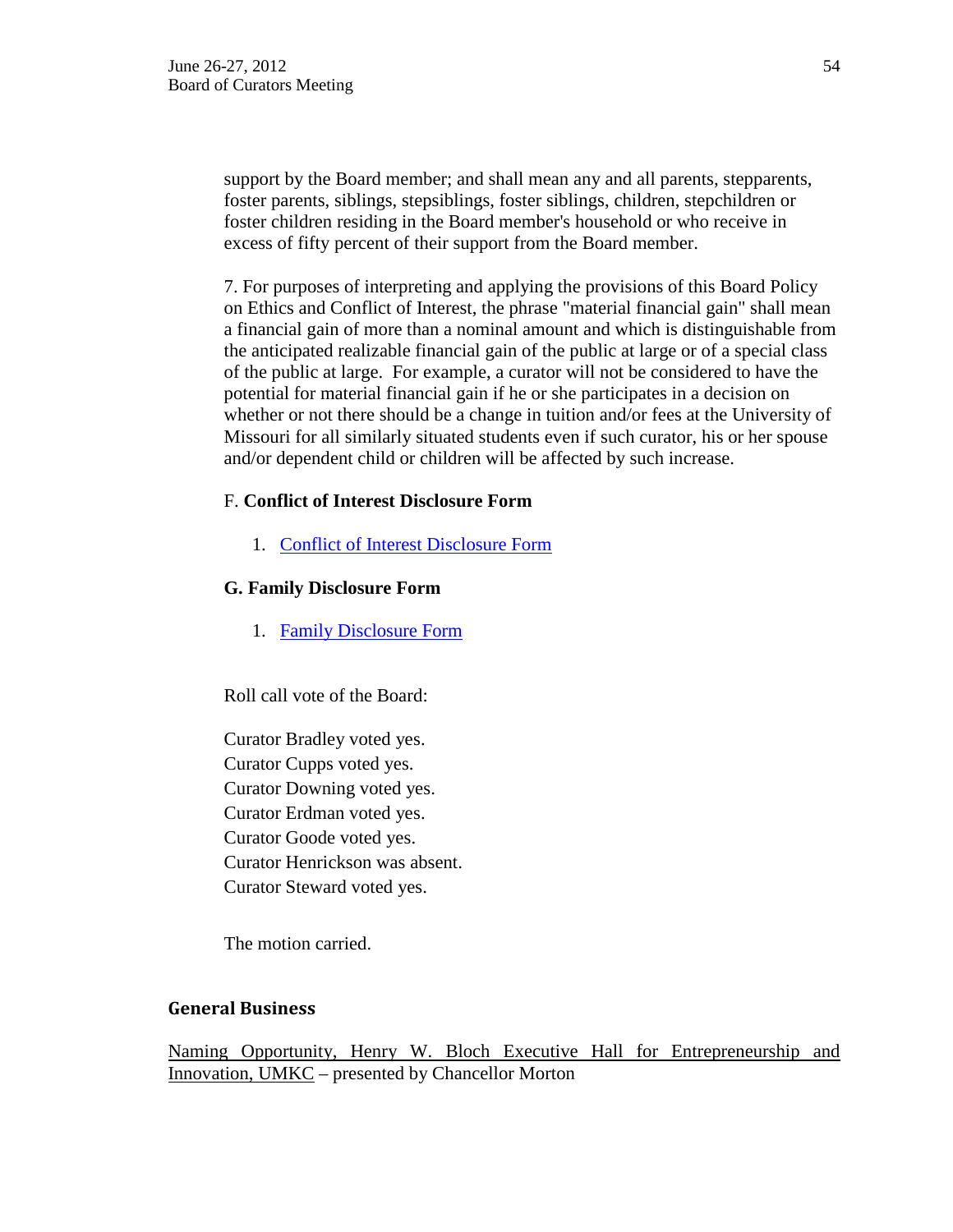It was recommended by Chancellor Morton, endorsed by President Wolfe, moved

by Curator Erdman and seconded by Curator Goode, that the following actions be

approved:

that the building to be constructed at the University of Missouri – Kansas City pursuant to the Charitable Pledge Agreement, as modified, between the university and Henry W. Bloch be named the "Henry W. Bloch Executive Hall for Entrepreneurship and Innovation."

Roll call vote:

Curator Bradley voted yes. Curator Cupps voted yes. Curator Downing voted yes. Curator Erdman voted yes. Curator Goode voted yes. Curator Henrickson was absent. Curator Steward voted yes.

The motion carried.

## Good and Welfare

Draft July 2012 Board of Curators meeting agenda – no discussion (on file)

It was moved by Curator Steward and seconded by Curator Downing, that the

public session of the Board of Curators meeting, June 26-27, 2012, be adjourned.

Roll call vote:

Curator Bradley voted yes. Curator Cupps voted yes. Curator Downing voted yes. Curator Erdman voted yes. Curator Goode voted yes. Curator Henrickson was absent. Curator Steward voted yes.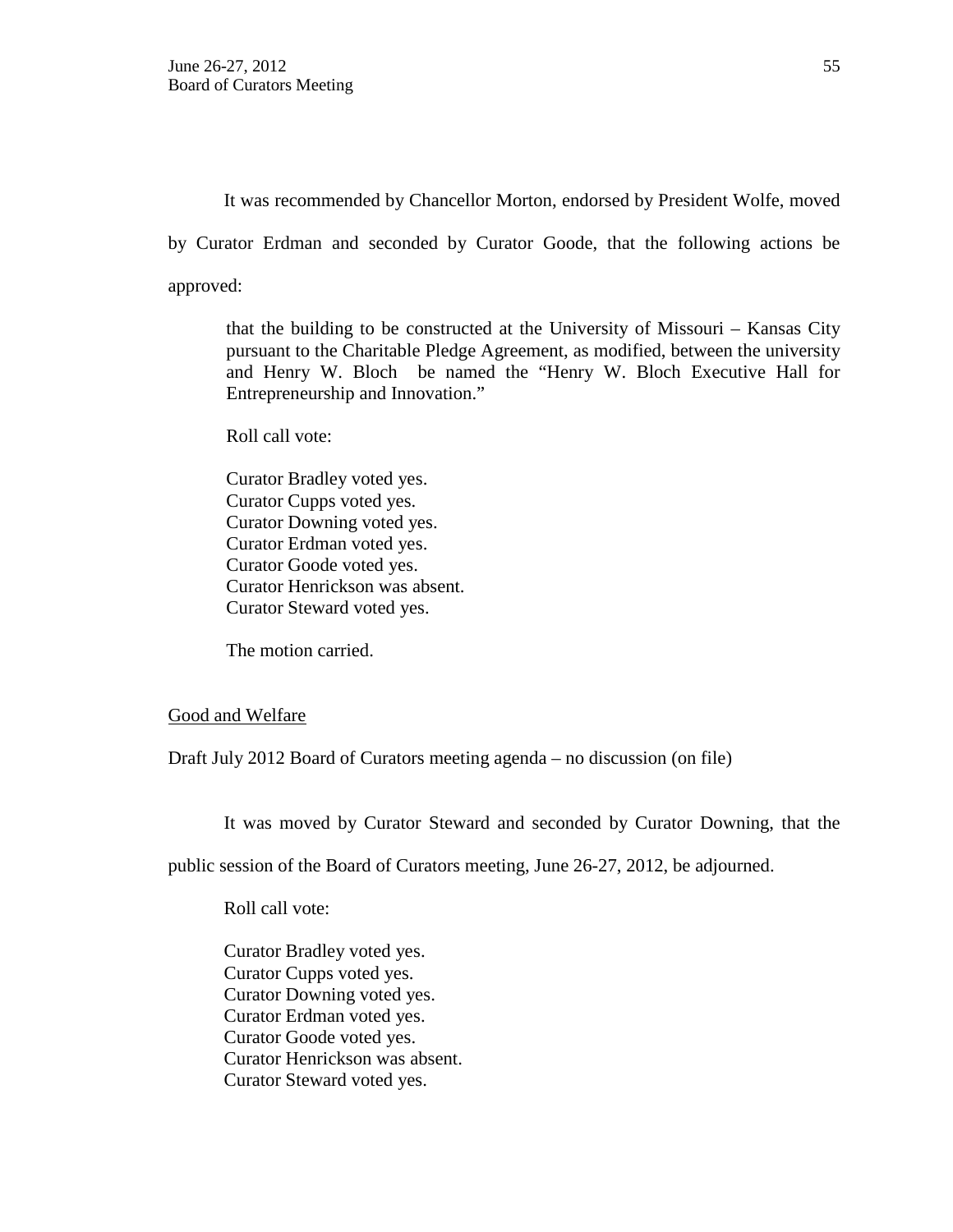The motion carried.

The public session of the Board of Curators meeting adjourned at 10:06 AM on Wednesday, June 27, 2012.

## **BOARD OF CURATORS MEETING – EXECUTIVE SESSION**

A meeting of the University of Missouri Board of Curators was reconvened in executive session at 10:25 A.M., on Wednesday, June 27, 2012, in the Donrey Media Room 211, of the University of Missouri campus, Columbia, Missouri. Curator David R. Bradley, Chairman of the Board of Curators, presided over the meeting.

Present The Honorable David R. Bradley The Honorable Donald L. Cupps The Honorable Don M. Downing The Honorable Warren K. Erdman The Honorable Wayne Goode The Honorable David L. Steward

The Honorable Pamela Q. Henrickson was absent for the meeting.

Also Present Mr. Timothy M. Wolfe, President Mr. Stephen J. Owens, General Counsel Ms. Cindy S. Harmon, Secretary of the Board of Curators Miss Amy G. Johnson, Student Representative to the Board of Curators

### **Compensation and Human Resources Committee Meeting – Executive Session**

Annual Performance Review, Board Secretary Harmon – presented by Curator Donald L. Cupps, Chairman of the Compensation and Human Resources Committee.

It was moved by Curator Erdman and seconded by Curator Goode, that the Board

of Curators Compensation and Human Resources Committee Meeting, June 26-27, 2012, be adjourned.

Roll call vote of Committee:

Curator Cupps voted yes.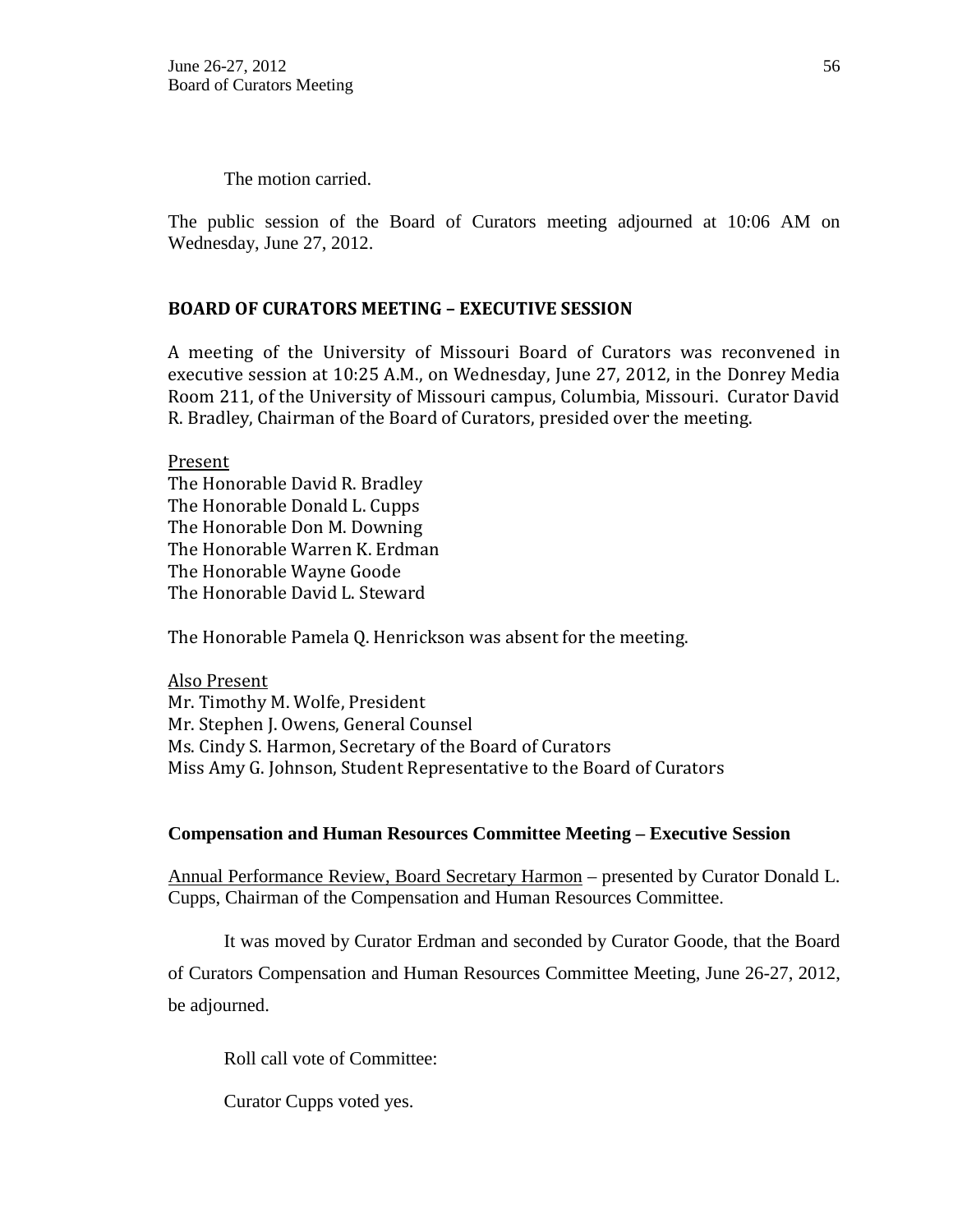Curator Erdman voted yes. Curator Goode voted yes.

The motion carried.

There being no other business to come before the Compensation and Human Resources Committee the meeting was adjourned at 10:50 AM.

### **General Business**

General Counsel's Report – presented by General Counsel Owens.

University President's Report to the Board of Curators on contracts, property and personnel – presented by President Wolfe

Litigation Report – presented by General Counsel Owens (report on file in General Counsel's Office)

It was moved by Curator Downing and seconded by Curator Cupps, that the

meeting of the Board of Curators, June 26-27, 2012, be adjourned.

Roll call vote:

Curator Bradley voted yes. Curator Cupps voted yes. Curator Downing voted yes. Curator Erdman voted yes. Curator Goode voted yes. Curator Henrickson was absent. Curator Steward voted yes.

The motion carried.

There being no further business to come before the Board of Curators, the meeting was adjourned at 11:45 A.M., on Wednesday, June 27, 2012.

Respectfully submitted,